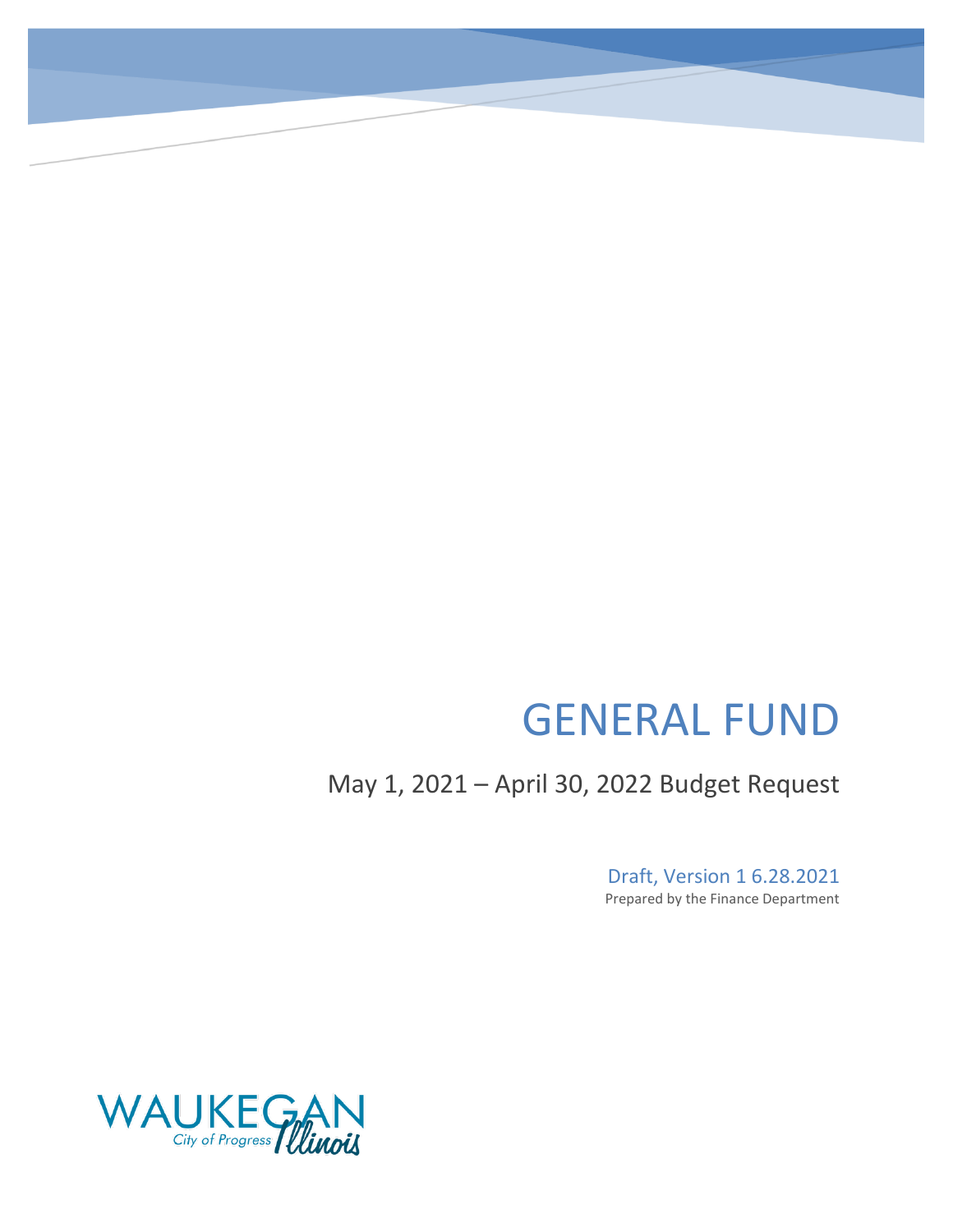## P A G E | **1** Introduction

The City of Waukegan funds the majority of City operations from the General Fund. The budget totals \$80,374,120 and comprises over 44% of total city-wide appropriations. The fund focuses on the near-term inflows and outflows of spendable resources. The General Fund revenues are mostly tax based, but also include intergovernmental revenues, fees, fines, charges, and miscellaneous income. The General Fund divides expenditures into functional cost centers including Central Services, Building & Code Enforcement, Environmental, Fire, Planning & Zoning, Police, and Public Works.

### **Overview**

The Fiscal Year May 1, 2021 to April 30, 2022 (FY22) General Fund requested budget calls for \$76.1 million in revenues, \$80.4 million in expenses, and transfers in of \$1 million from Motor Fuel Tax in support of public works projects and personnel, resulting in a \$3.2 million deficit budget as currently presented. Continued review of the eligibility requirements for use of recently received support from the American Rescue Plan to offset any and all recognized city-wide revenue losses from the damaging effects of COVID-19 may affect this deficit in a positive way.

| Revenues                             | \$76,144,100    |
|--------------------------------------|-----------------|
| Expenses                             | ( \$80,374,120] |
| Surplus / (Deficit) before transfers | (54, 230, 020)  |
| Transfers in                         | \$1,000,000     |
| Transfers (out)                      | \$0\$           |
| Surplus / (Deficit) after transfers  | ( \$3,230,020)  |

## **Discussion**

#### **Revenues**

Actual revenues are included in the following table along with the FY21 budget, FY21 unaudited revenues, actual FY20 revenues and the FY22 budget requests. Line item detail for the FY22 budget request is in the Appendix section of this summary.

Total revenues are estimated to decrease 1.02% from the prior year budget and 3.09% when compared to unaudited FY21 performance. Tax collections make up almost 80% of total General Fund revenues and slightly less (-0.8%) than budgeted for the prior year. Taxes collected by the State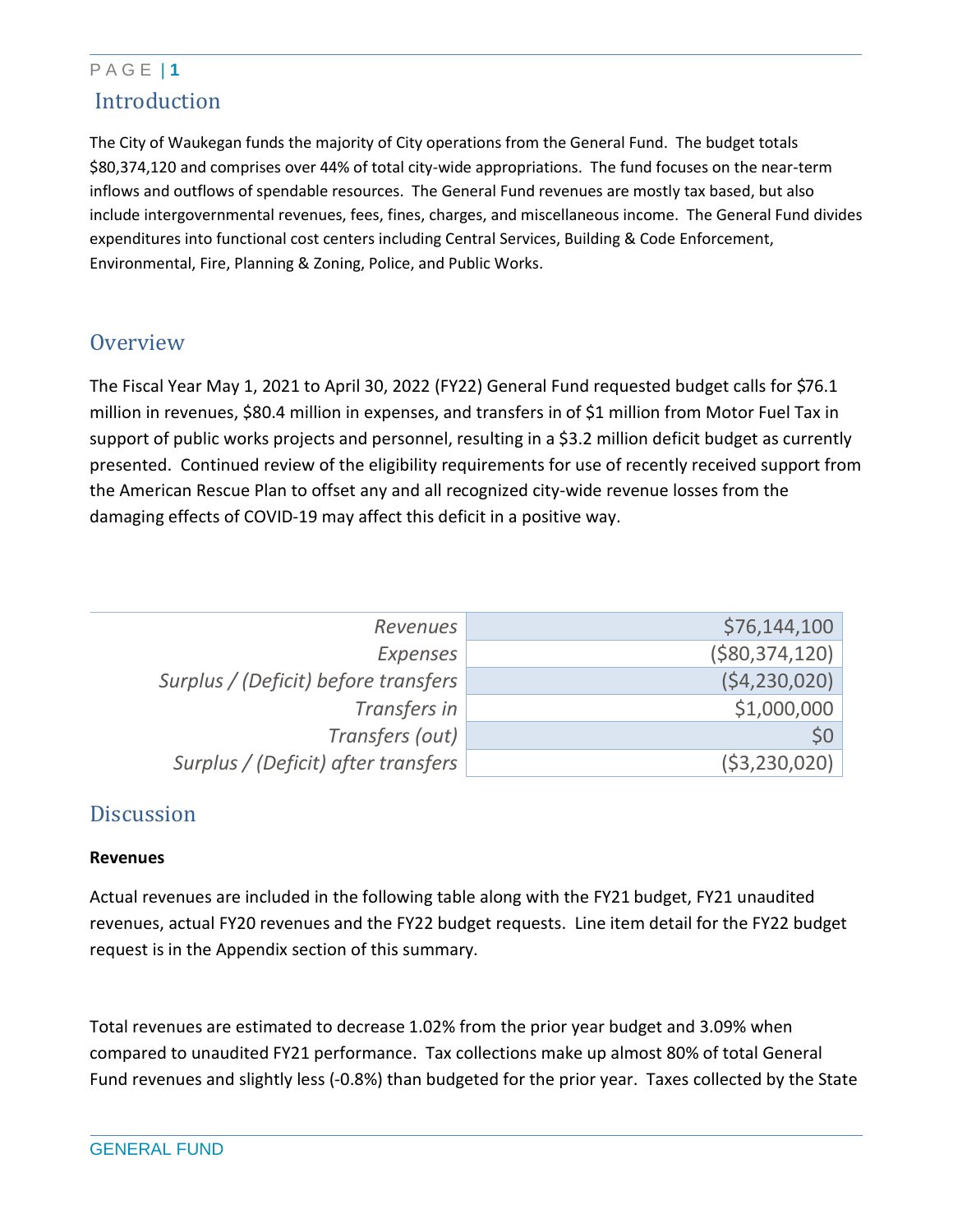and remitted to the City include Income Tax, Sales Tax, and Cannabis Excise Tax. Although the Illinois Municipal League (IML) has projected statewide reductions of 5% to 12% in these sources based on the specific tax and the elasticity of that revenue stream, we have focused attention on the City's own local experience and knowledge of the economy in projecting decreases no greater than 4%. IML is actively working to protect these shared revenues from cuts by the State of Illinois as they look for ways to address structural and operational deficits.

Locally collected Hotel/Motel Tax is expected to show a 34% increase over unaudited receipts of the prior year, but just slightly greater than half of the value budgeted in the prior year. As the economy rebounds from the pandemic and travel restrictions ease up, this revenue source is likely to increase. Food & Beverage Tax shows a budget of \$1.6 million, slightly greater than unaudited FY21 receipts.

The adopted Push Tax is assumed to yield no funds in FY22, as it is currently under litigation. Property and video gaming taxes accounted for in the General Fund are entirely dedicated to employer pension contributions and not used for day-to-day operational costs, and are established by the tax levy adopted in December 2020.

The remaining 25% of tax collections include utility taxes of \$4.95 million, gaming video taxes of \$1 million, telecommunication taxes of \$1.67 million, and corporate property replacement taxes totaling \$3.85 million.

|                                    | FY 2020    | FY 2021          | FY 2021       | FY 2022       | <b>FY22 vs FY21</b> |           | <b>FY22 Budget vs</b> |                       |
|------------------------------------|------------|------------------|---------------|---------------|---------------------|-----------|-----------------------|-----------------------|
| <b>Description</b>                 | Actual     | <b>Unaudited</b> | <b>Budget</b> | <b>Budget</b> |                     | ABudget   |                       | <b>FY21 Unaudited</b> |
| <b>IREVENUES</b>                   |            |                  |               |               |                     |           |                       |                       |
| <b>Tax Collection</b>              | 59,332,697 | 59,870,953       | 62,159,700    | 61,678,200    | (481,500)           | $-0.77%$  | 1,807,247             | 3.02%                 |
| <b>Permits</b>                     | 2,000,275  | 2,620,802        | 3,011,200     | 2,778,700     | (232,500)           | $-7.72%$  | 157,898               | 6.02%                 |
| Licenses                           | 3,118,253  | 2,952,817        | 3,473,865     | 2,682,000     | (791,865)           | $-22.79%$ | (270, 817)            | $-9.17%$              |
| Fees                               | 3,679,992  | 3,240,542        | 3,171,500     | 3,127,100     | (44, 400)           | $-1.40%$  | (104, 029)            | $-3.50%$              |
| <b>Franchise Fees</b>              | 944,322    | 847,097          | 900,000       | 870,000       | (30,000)            | $-3.33%$  | 22,903                | 2.70%                 |
| <b>Fines</b>                       | 3,164,230  | 3,143,730        | 2,139,700     | 3,004,000     | 864,300             | 40.39%    | (139,730)             | $-4.44%$              |
| <b>Reimbursement Revenue</b>       | 24,880     | 11,456           | 31,000        | 15,000        | (16,000)            | $-51.61%$ | 3,544                 | 30.94%                |
| <b>Intergovernmental Revenue</b>   | 382,153    | 4,413,626        | 220,000       | 481,000       | 261,000             | 118.64%   | (3,932,626)           | $-89.10%$             |
| Interest                           | 277,884    | 19,062           | 418,000       | 10,000        | (408,000)           | $-97.61%$ | (9,062)               | $-47.54%$             |
| <b>Quasi-External Transactions</b> | 689.000    | 708,000          | 708.000       | 776.000       | 68,000              | 9.60%     | n                     | 9.60%                 |
| <b>Miscellaneous Revenue</b>       | 893,538    | 740,171          | 693,600       | 722,100       | 28,500              | 4.11%     | (18, 678)             | $-2.44%$              |
| Other                              |            |                  |               |               | O                   | 100.00%   | n                     | 100.00%               |
| <b>TOTAL REVENUES</b>              | 74,507,223 | 78,568,256       | 76,926,565    | 76,144,100    | (782, 465)          | $-1.02%$  | (2,424,156)           | $-3.09%$              |

#### **General Fund Revenue by Type**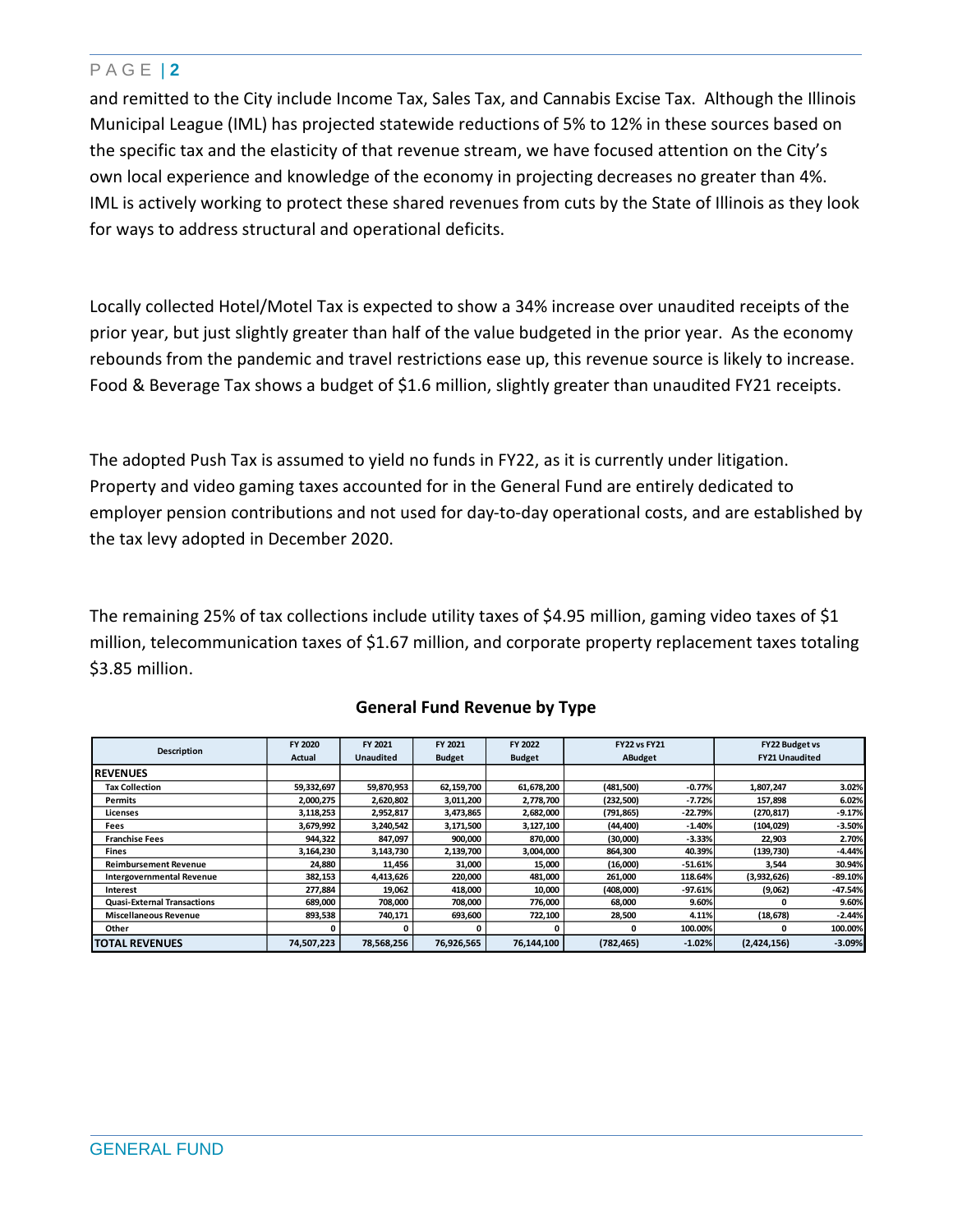|                                    | FY 2020       | FY 2021          | FY 2021       | FY 2022       | <b>FY22 vs FY21</b><br>ABudget |             | FY22 Budget vs        |           |
|------------------------------------|---------------|------------------|---------------|---------------|--------------------------------|-------------|-----------------------|-----------|
| <b>Description</b>                 | <b>Actual</b> | <b>Unaudited</b> | <b>Budget</b> | <b>Budget</b> |                                |             | <b>FY21 Unaudited</b> |           |
| Home Rule Retail Occ./Serv.Tax     | 5,997,758     | 5,757,796        | 6,400,800     | 5,844,200     | (556, 600)                     | $-8.70%$    | 86,404                | 1.50%     |
| Gaming Push Tax                    | $\Omega$      | O                | 1,250,000     | $\Omega$      | (1,250,000)                    | $-100.00\%$ | $\Omega$              | 0.00%     |
| <b>Property Tax-Police Pension</b> | 8,294,046     | 8,477,283        | 8,535,000     | 9,130,000     | 595,000                        | 6.97%       | 652,717               | 7.70%     |
| <b>Property Tax-Fire Pension</b>   | 5,900,863     | 6,082,669        | 6,077,000     | 6,790,000     | 713,000                        | 11.73%      | 707,331               | 11.63%    |
| Property Tax-IMRF                  | 961,254       | 635,672          | 640,000       | 1,800,000     | 1,160,000                      | 181.25%     | 1,164,328             | 183.16%   |
| Property Tax-PSEBA                 | 0             | 392,329          | 395,000       | 375,000       | (20,000)                       | $-5.06%$    | (17, 329)             | $-4.42%$  |
| Sales Tax                          | 9,961,845     | 10,463,048       | 10,463,700    | 10,300,000    | (163,700)                      | $-1.56%$    | (163,048)             | $-1.56%$  |
| Cannabis Excise Tax                | 14,577        | 72,810           | 69,400        | 70,000        | 600                            | 0.86%       | (2,810)               | $-3.86%$  |
| Local Use Tax                      | 3,183,807     | 3,982,627        | 3,129,600     | 3,400,000     | 270,400                        | 8.64%       | (582, 627)            | $-14.63%$ |
| Utility Use Tax                    | 983,825       | 886,789          | 856,400       | 900,000       | 43,600                         | 5.09%       | 13,211                | 1.49%     |
| Utility Tax                        | 4,013,533     | 4,007,289        | 4,426,400     | 4,050,000     | (376, 400)                     | $-8.50%$    | 42,711                | 1.07%     |
| <b>Telecommunications Tax</b>      | 1,787,323     | 1,653,470        | 1,940,000     | 1,670,000     | (270,000)                      | $-13.92%$   | 16,530                | 1.00%     |
| Income Tax                         | 9,654,658     | 10,211,662       | 9,113,200     | 9,800,000     | 686,800                        | 7.54%       | (411, 662)            | $-4.03%$  |
| Replacement Tax                    | 4,202,034     | 3,994,091        | 3,350,500     | 3,850,000     | 499,500                        | 14.91%      | (144,091)             | $-3.61%$  |
| Hotel/Motel Tax                    | 1,308,906     | 591,569          | 1,460,200     | 790,000       | (670, 200)                     | $-45.90%$   | 198,431               | 33.54%    |
| Food & Beverage Tax                | 1,566,241     | 1,558,405        | 2,589,500     | 1,572,000     | (1,017,500)                    | $-39.29%$   | 13,595                | 0.87%     |
| Road & Bridge Tax                  | 348,700       | 287,045          | 332,800       | 310,000       | (22, 800)                      | $-6.85%$    | 22,955                | 8.00%     |
| Gaming Video Tax Revenue           | 1,124,870     | 791,222          | 1,100,000     | 1,000,000     | (100,000)                      | $-9.09%$    | 208,778               | 26.39%    |
| Municipal Auto Rental Tax          | 27,527        | 24,284           | 27,200        | 26,000        | (1,200)                        | $-4.41%$    | 1,716                 | 7.07%     |
| St. of IL Pull Tabs/Jar Games      | 930           | 893              | 3,000         | 1,000         | (2,000)                        | $-66.67%$   | 107                   | 11.98%    |
| <b>Tax Collection</b>              | 59,332,697    | 59,870,953       | 62,159,700    | 61,678,200    | (481,500)                      | $-0.77%$    | 1,807,247             | 3.02%     |

#### **General Fund Tax Breakdown**

Non-tax revenues include permits, licenses and charges for service, fines and penalties, and various miscellaneous forms of collections. Included also in non-tax revenues of \$14.6 million is a second CARES Act reimbursement totaling \$181 thousand as reimbursement of COVID-19 related expenses.

We anticipate an improved economy as we move further into 2021 and 2022 as industries open to travel, employment reaches new gains, and a return to normalcy ensues. Our revenue estimates, although conservative, are based on prior year experiences and a projected reopening of the economy.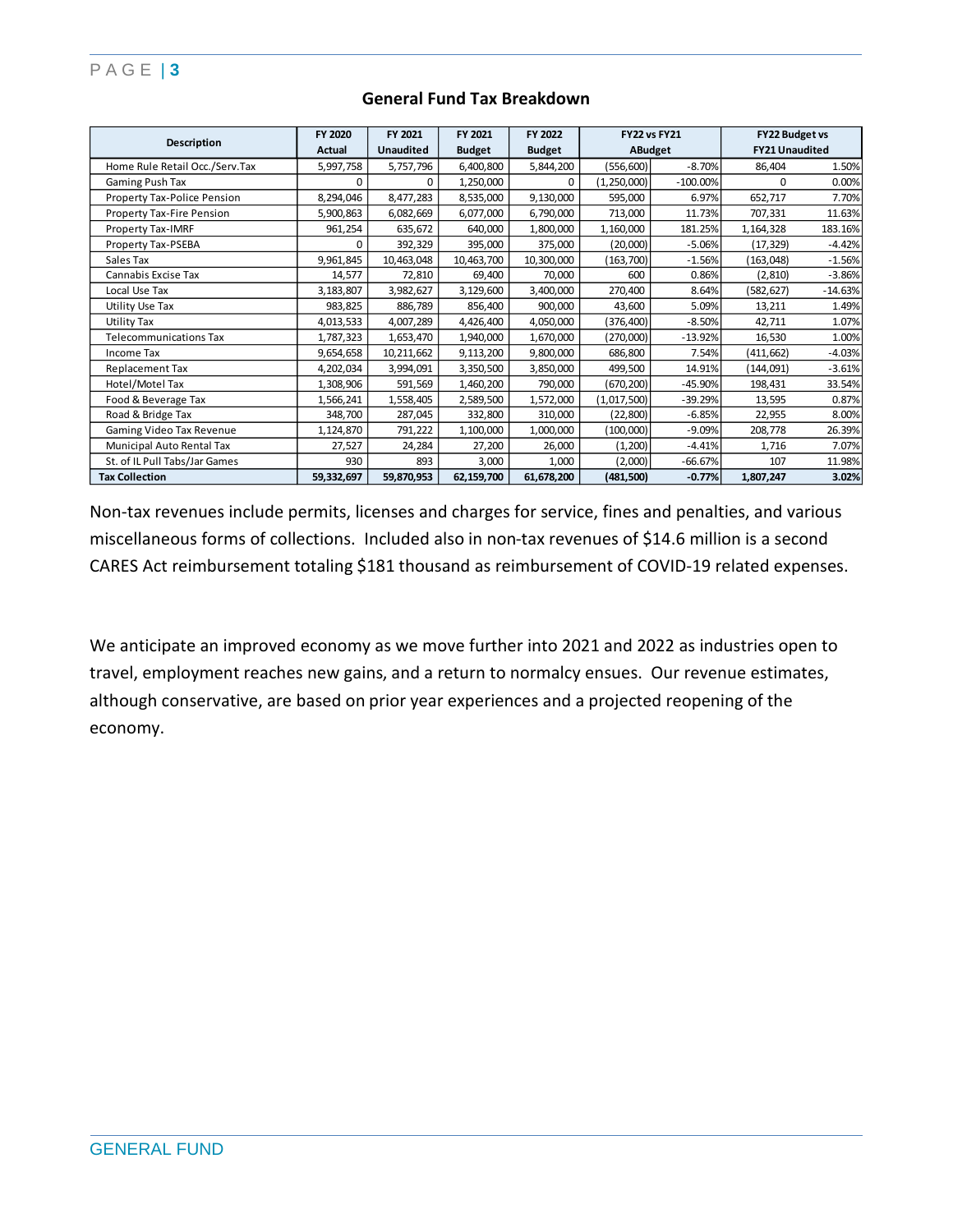| "Where the Money Comes From" Summary |  |  |
|--------------------------------------|--|--|
|--------------------------------------|--|--|

| <b>GENERAL FUND</b>        |            |        |  |  |  |  |  |  |
|----------------------------|------------|--------|--|--|--|--|--|--|
| WHERE THE MONEY COMES FROM |            |        |  |  |  |  |  |  |
|                            |            |        |  |  |  |  |  |  |
| Taxes                      | 61,678,200 | 80.0%  |  |  |  |  |  |  |
| Permits                    | 2,778,700  | 3.6%   |  |  |  |  |  |  |
| Licenses                   | 2,682,000  | 3.5%   |  |  |  |  |  |  |
| Fees                       | 3,997,100  | 5.2%   |  |  |  |  |  |  |
| <b>Fines</b>               | 3,004,000  | 3.9%   |  |  |  |  |  |  |
| <b>Other Revenues</b>      | 2,004,100  | 2.6%   |  |  |  |  |  |  |
| Transfers-In               | 1,000,000  | 1.3%   |  |  |  |  |  |  |
|                            |            |        |  |  |  |  |  |  |
| ITOTAL                     | 77,144,100 | 100.0% |  |  |  |  |  |  |



#### **Expenditures**

The General Fund shows a FY22 budget of \$80,374,120 allocated across seven (7) departments or agencies of the City. The FY22 budget shows a 13.4% increase over the prior year's budget, but only 4.7% over actual unaudited expenditures of FY21.

| <b>Description</b>                | FY 2020<br>Actual | FY 2021<br><b>Unaudited</b> | FY 2021<br><b>Budget</b> | FY 2022<br><b>Budget</b> | <b>FY22 vs FY21</b><br><b>ABudget</b> |           | <b>FY22 Budget vs</b><br><b>FY21 Unaudited</b> |           |
|-----------------------------------|-------------------|-----------------------------|--------------------------|--------------------------|---------------------------------------|-----------|------------------------------------------------|-----------|
| <b>EXPENDITURES BY FUNCTION</b>   |                   |                             |                          |                          |                                       |           |                                                |           |
| <b>Personnel Services</b>         | 39,077,043        | 39,404,900                  | 39,861,414               | 40,428,200               | 566,786                               | 14.00%    | 1,023,300                                      | 2.60%     |
| <b>Personnel Benefits</b>         | 26,522,370        | 28,667,300                  | 27,859,687               | 30,210,020               | 2,350,333                             | 10.33%    | 1,542,720                                      | 5.38%     |
| <b>Contractural Services</b>      | 7,484,636         | 6,375,400                   | 6,785,207                | 8,031,900                | 1,246,693                             | 33.61%    | 1,656,500                                      | 25.98%    |
| Commodities                       | 2,171,854         | 2,098,300                   | 1,573,281                | 1,693,000                | 119,719                               | $-12.66%$ | (405, 300)                                     | $-19.32%$ |
| Capital Outlay                    | 77,228            | 210,100                     | 1,076                    | 11,000                   | 9,924                                 | $-84.37%$ | (199,100)                                      | $-94.76%$ |
| <b>TOTAL</b>                      | 75,333,131        | 76,756,000                  | 76,080,665               | 80,374,120               | 4,293,455                             | 13.42%    | 3,618,120                                      | 4.71%     |
| <b>EXPENDITURES BY DEPARTMENT</b> |                   |                             |                          |                          |                                       |           |                                                |           |
| <b>Central Services</b>           | 4,451,096         | 4,652,800                   | 4,742,282                | 5,149,820                | 407,538                               | 8.59%     | 497,020                                        | 10.68%    |
| <b>Building Department</b>        | 1,677,038         | 1,975,400                   | 1,823,884                | 2,268,800                | 444,916                               | 24.39%    | 293,400                                        | 14.85%    |
| <b>Fire Department</b>            | 23,319,578        | 23,571,300                  | 23,760,701               | 25,306,800               | 1,546,099                             | 6.51%     | 1,735,500                                      | 7.36%     |
| Police Department                 | 36,582,965        | 37,344,400                  | 37,404,580               | 38,009,300               | 604,720                               | 1.62%     | 664,900                                        | 1.78%     |
| Refuse & Environmental            | 262,988           | 250,000                     | 468,891                  | 295,000                  | (173, 891)                            | $-37.09%$ | 45,000                                         | 18.00%    |
| Planning & Development            | 1,652,723         | 1,720,400                   | 1,273,466                | 1,926,800                | 653,334                               | 51.30%    | 206,400                                        | 12.00%    |
| <b>Public Works</b>               | 7,386,744         | 7,241,700                   | 6,606,861                | 7,417,600                | 810,739                               | 12.27%    | 175,900                                        | 2.43%     |
| <b>TOTAL</b>                      | 75,333,131        | 76,756,000                  | 76,080,665               | 80,374,120               | 4,293,455                             | 5.64%     | 3,618,120                                      | 4.71%     |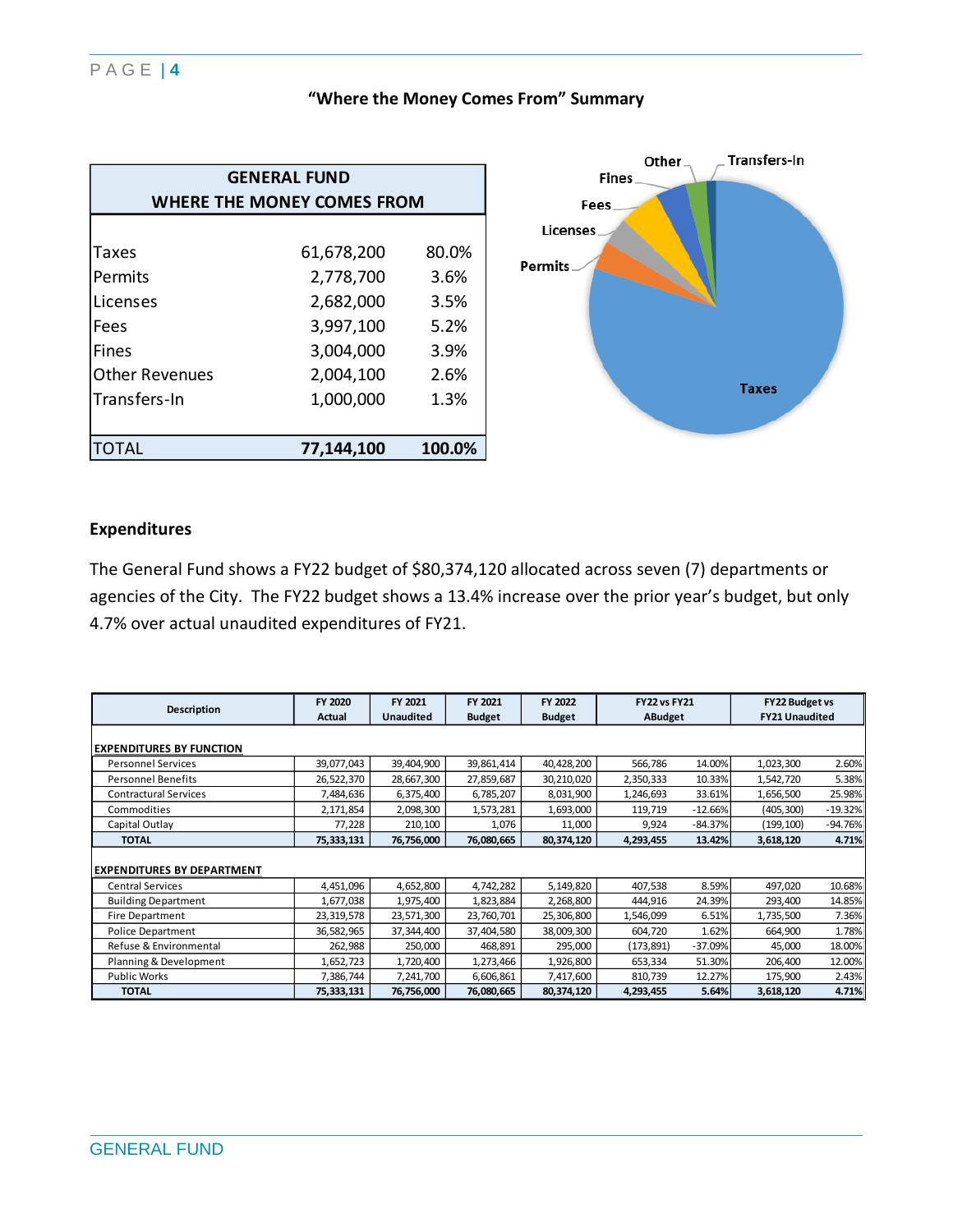Personnel services and benefits account for 88% of the General Fund budget, and are up 4.3% over the prior year's budgeted personnel costs, and up 3.8% over actual/unaudited personnel costs in FY21. The majority of city employees are covered by collective bargaining agreements, and all employees are provided with May  $1<sup>st</sup>$  wage increases and participate in a step plan (receive an additional increase on work anniversary date if not "topped out" in their title). For the purposes of budgeting, sworn police and fire employees are assumed to have an across-the-board wage increase of 3.25% May 1st with a 2.5% to 3.0% step increase, and the civilian employee groups are assumed to receive a 2.0% across-the-board wage increase on May  $1<sup>st</sup>$  with a 2.0% step increase. The average salary by title in mid-April 2021 is adjusted upward by 4.5% for sworn fire, 4.75% for sworn police, and 3.5% for civilians.

Other line items such as overtime and cash outs were based either as a percentage of base wages (i.e. uniformed overtime prior fiscal year / uniformed based wages prior fiscal year), or upon an average of FY19 actual, FY20 actual, and FY21 year-end estimate, and then rounded to the nearest 1,000. Therefore, these line items track up or down with the overall wage assumption increases or decreases – and those are driven by the collective bargaining agreements.

In addition to wage increases, the city provides medical, dental, life, workers compensation, liability insurance, and pension benefits to employees. Based upon FY21 year-to-date costs, the following assumptions are made for the employer-costs of medical and dental insurance: \$12 thousand per year for SEIU employees (90% Employer (ER) / 10% Employee (EE) split and trend toward the lower cost plans), \$18 thousand per year for Local 150 employees (100% ER funded Taft Hartley plan), and \$20 thousand per year for all other employees (90% ER / 10% EE split and trend toward the higher cost plans). Total hospitalization included in this General Fund budget request is \$7.0 million, or 26% of total benefits. Costs associated with life, payroll taxes (Social Security and Medicare), and IMRF are a percentage of wages budgeted, and the police and fire pension contributions are fixed dollar amounts determined by an independent actuary the fiscal year prior. General Fund budget request is presently \$1.2 million for FICA/Medicare, \$1.2 million for IMRF, \$7.3 million for Fire Pension, \$9.6 million for Police Pension – totaling 62% of total benefits budgeted. Workers compensation and liability coverage, for which the city is self-funded, is based upon averages over several prior fiscal years with the following budgetary assumptions: \$10 thousand per public works and police department employee, \$6 thousand per fire department employee, and \$1.5 thousand per for all other employees. This brings the current requested General Fund budget amount for these line items to \$3.35 million, or 10.5% of total benefits.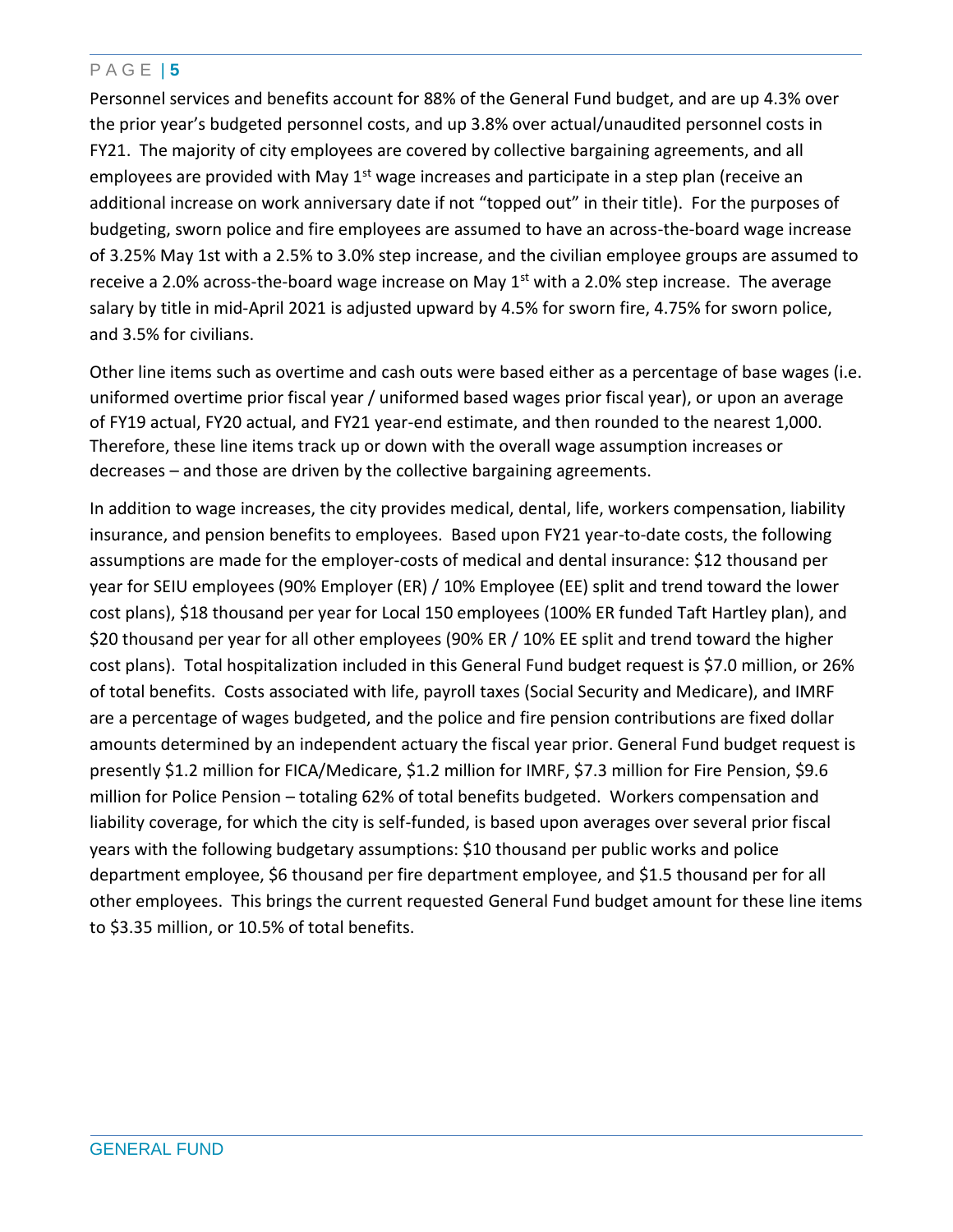New position requests for the fiscal year are also contributing to the year-over-year budget increase. The 5.50 new positions requested include a City Engineer to reduce the cost of out-sourcing such services; a second GIS Analyst to assist the Engineer and the Planning Department; a Staff Accountant in the Finance Department who is currently working as an experienced temporary employee; a Chief of Staff within the Mayor's Office; and Firefighter in the Fire Department to replace a prior year's reduction; and a Code Enforcement Supervisor. See below for a breakdown of general fund expenditures.

| <b>GENERAL FUND EXPENDITURES BY FUNCTION</b> |            |         |  |  |  |  |  |
|----------------------------------------------|------------|---------|--|--|--|--|--|
|                                              |            |         |  |  |  |  |  |
| <b>CENTRAL SERVICES</b>                      | 5,149,820  | 6.41%   |  |  |  |  |  |
| <b>BUILDING DEPARTMENT</b>                   | 2,268,800  | 2.82%   |  |  |  |  |  |
| <b>FIRE DEPARTMENT</b>                       | 25,306,800 | 31.49%  |  |  |  |  |  |
| <b>REFUSE &amp; ENVIRONMENTAL</b>            | 295,000    | 0.37%   |  |  |  |  |  |
| <b>POLICE DEPARTMENT</b>                     | 38,009,300 | 47.29%  |  |  |  |  |  |
| <b>PLANNING &amp; DEVELOPMENT</b>            | 1,926,800  | 2.40%   |  |  |  |  |  |
| <b>PUBLIC WORKS</b>                          | 7,417,600  | 9.23%   |  |  |  |  |  |
|                                              |            |         |  |  |  |  |  |
| TOTAL                                        | 80,374,120 | 100.00% |  |  |  |  |  |

#### **General Fund Expenditures by Function**

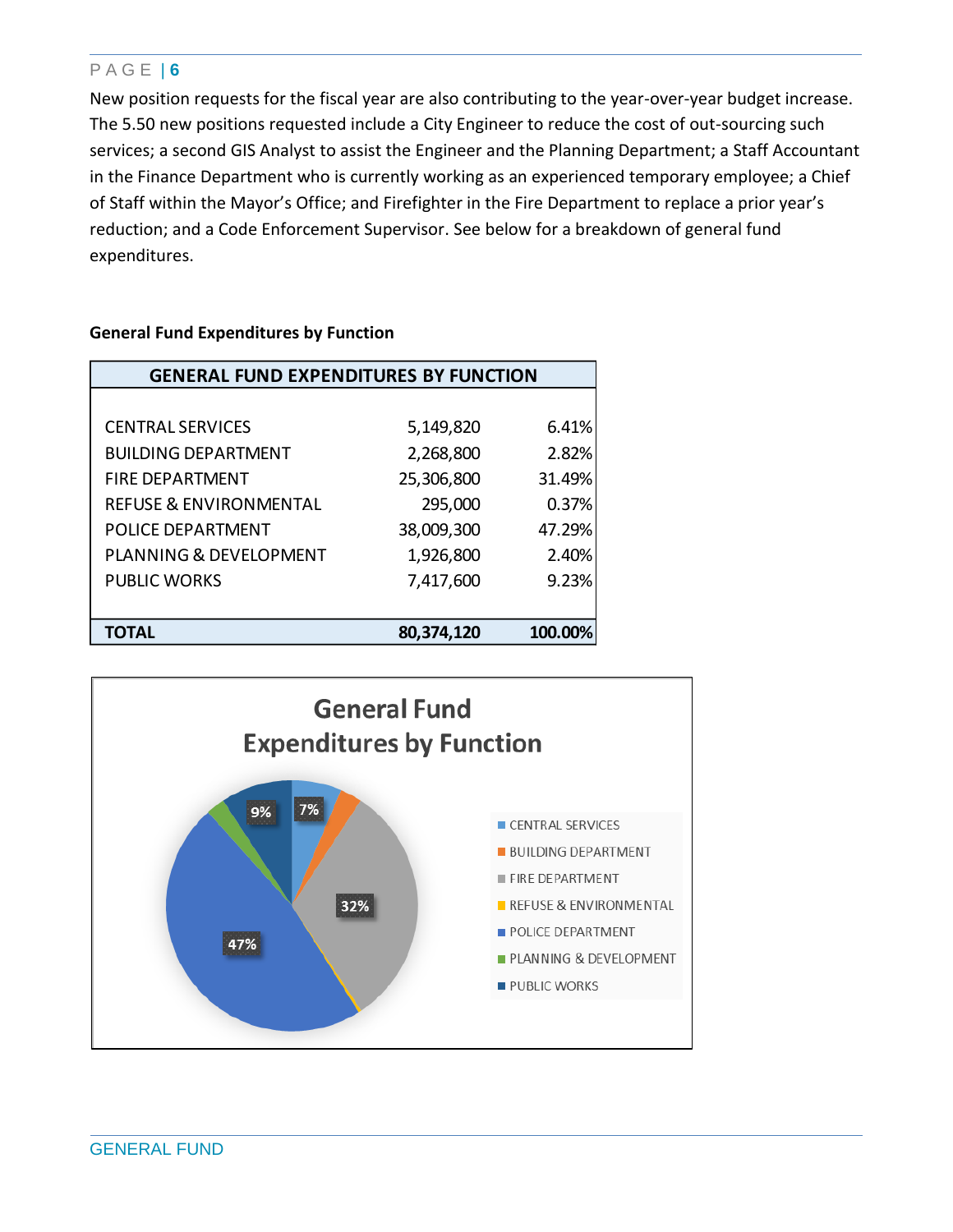**General Fund Expenditures by Type**

| <b>GENERAL FUND EXPENDITURES BY TYPE</b> |            |         |  |  |  |  |  |
|------------------------------------------|------------|---------|--|--|--|--|--|
|                                          |            |         |  |  |  |  |  |
| <b>PERSONNEL SERVICES</b>                | 40,428,200 | 50.30%  |  |  |  |  |  |
| <b>PERSONNEL BENEFITS</b>                | 30,210,020 | 37.59%  |  |  |  |  |  |
| <b>CAPITAL OUTLAY</b>                    | 11,000     | 0.01%   |  |  |  |  |  |
| <b>CONTRACTUAL SERVICES</b>              | 8,031,900  | 9.99%   |  |  |  |  |  |
| <b>COMMODITIES</b>                       | 1,693,000  | 2.11%   |  |  |  |  |  |
|                                          |            |         |  |  |  |  |  |
| <b>TOTAL</b>                             | 80,374,120 | 100.00% |  |  |  |  |  |

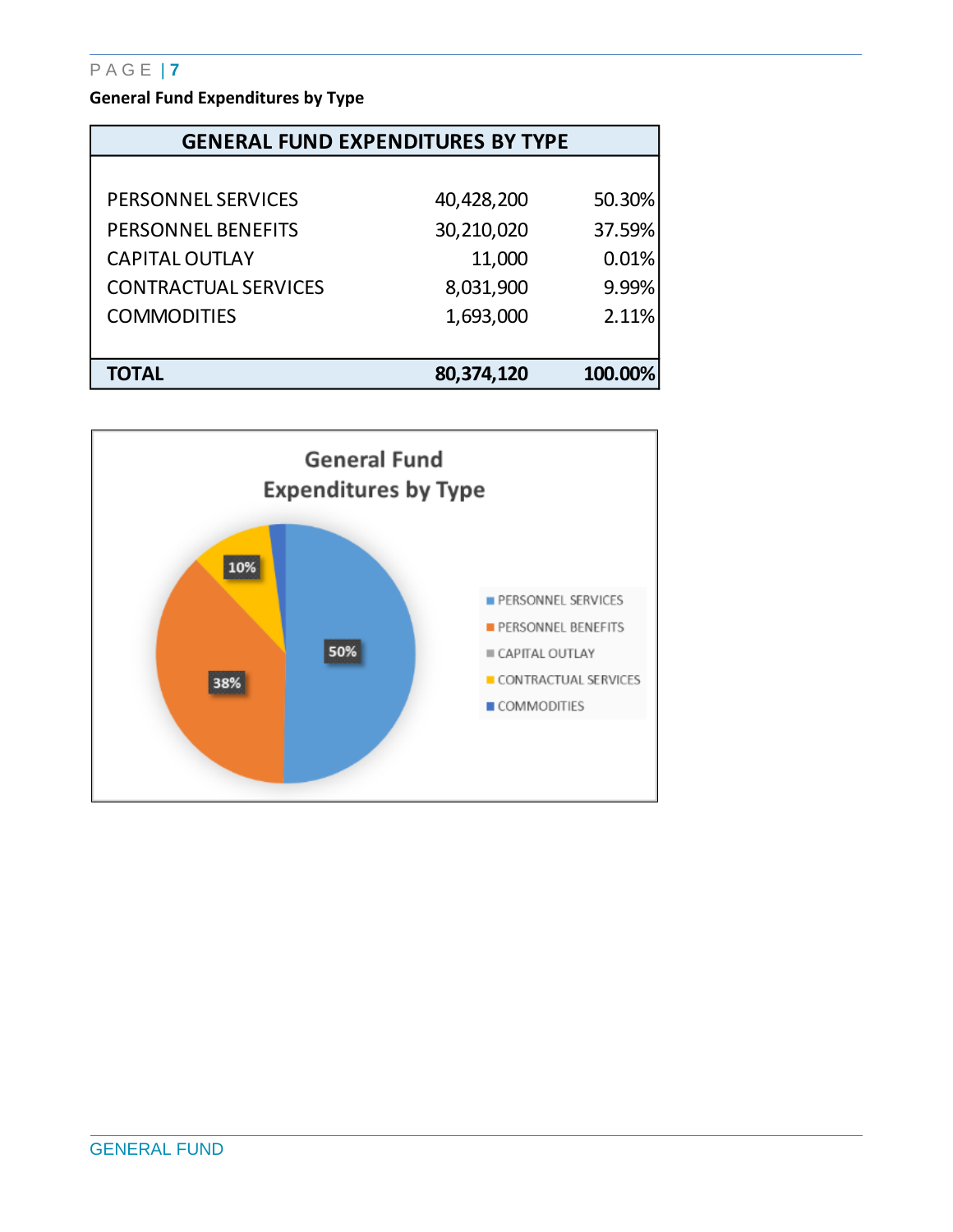#### **Personnel Assignments**

| <b>General Fund Central Services</b> |                          |                |               |        |                       |        |
|--------------------------------------|--------------------------|----------------|---------------|--------|-----------------------|--------|
|                                      |                          |                |               |        | FY2022                |        |
|                                      | FY2018                   | FY2019         | <b>FY2020</b> | FY2021 | Proposed              | Change |
| Admin Asst                           | $\overline{\phantom{a}}$ | $\blacksquare$ | 1.00          | 1.00   | $\tilde{\phantom{a}}$ | (1.00) |
| Aldermen                             | 9.00                     | 9.00           | 9.00          | 9.00   | 9.00                  |        |
| <b>Assistant IT Director</b>         | 1.00                     | 1.00           | ÷             |        |                       |        |
| Chief of Staff                       |                          |                |               |        | 1.00                  | 1.00   |
| <b>City Clerk</b>                    | 1.00                     | 1.00           | 1.00          | 1.00   | 1.00                  | ÷      |
| <b>City Treasurer</b>                | 1.00                     | 1.00           | 1.00          | 1.00   | 1.00                  | ۰      |
| Clerical Technician                  | 1.00                     | 1.00           |               | 1.00   | 1.00                  | ۰      |
| Comm / Utility Manager               | 2.00                     | 1.00           | ä,            |        |                       | ÷.     |
| Deputy City Clerk                    | 1.00                     | 1.00           | 1.00          | 1.00   | 1.00                  | ۰      |
| <b>Deputy City Treasurer</b>         | 1.00                     | 1.00           | 1.00          | 1.00   | 1.00                  | ۰      |
| <b>Executive Asst to the Mayor</b>   | 1.00                     | 1.00           | 1.00          | 1.00   | 1.00                  | ۰      |
| <b>Executive Secretary</b>           | 2.00                     | 1.00           | 1.00          | 1.00   | 1.00                  |        |
| <b>Finance Coordinator</b>           | 3.00                     | 3.00           | 2.00          | 2.00   | 3.00                  | 1.00   |
| <b>Finance Director</b>              | 1.00                     | 1.00           | 1.00          | 1.00   | 1.00                  |        |
| <b>Finance Manager</b>               |                          |                |               |        | 1.00                  | 1.00   |
| <b>HR</b> Generalist                 | 2.00                     | 2.00           | 1.00          | 1.00   | 1.00                  |        |
| <b>HR Manager</b>                    |                          |                | 1.00          | 1.00   | 1.00                  | ۰      |
| <b>Human Resources Director</b>      | 1.00                     | 1.00           | 1.00          | 1.00   | 1.00                  | Ξ      |
| <b>Information Sys Director</b>      | 1.00                     | 1.00           | ÷             |        |                       | ٠      |
| Intern                               | 0.50                     | 0.50           | 0.50          | 0.50   | 4.00                  | 3.50   |
| Lakefront Coordinator                |                          | 1.00           |               |        | 1.00                  | 1.00   |
| Marketing & PR Director              | 1.00                     | 1.00           | 1.00          | 1.00   | 1.00                  |        |
| Marketing & PR Specialist            |                          |                | 1.00          | 1.00   | 1.00                  | ۰      |
| Mayor                                | 1.00                     | 1.00           | 1.00          | 1.00   | 1.00                  | ۰      |
| Office Supervisor                    |                          |                | 1.00          | 1.00   | 1.00                  |        |
| <b>Senior Accountant</b>             | 2.00                     | 2.00           | 2.00          | 2.00   | 1.00                  | (1.00) |
| Special Projects Manager             | 3.00                     | 3.00           | 3.00          | 3.00   |                       | (3.00) |
| <b>Staff Accountant</b>              | 1.00                     | 1.00           | 1.00          | 1.00   | 2.00                  | 1.00   |
| <b>Systems Administrator</b>         | 2.00                     | 2.00           |               |        |                       |        |
|                                      | 38.50                    | 37.50          | 32.50         | 33.50  | 37.00                 | 3.50   |

One Administrative Assistant will be transferred to Water Collections. Two Special Project Assistants will be transferred: one to the Planning Department and one to Public Works. A Senior Accountant will be charged with the duties of Finance Manager. Part-time positions include 3.5 FTE (Full Time Equivalent) consisting of seven (7) part-time employees for beach operations. New full-time positions include a Chief of Staff; Staff Accountant; Lakefront Coordinator; and a Code Enforcement Supervisor in the Building Department.

This results in a city-wide net increase of 4.5 employees.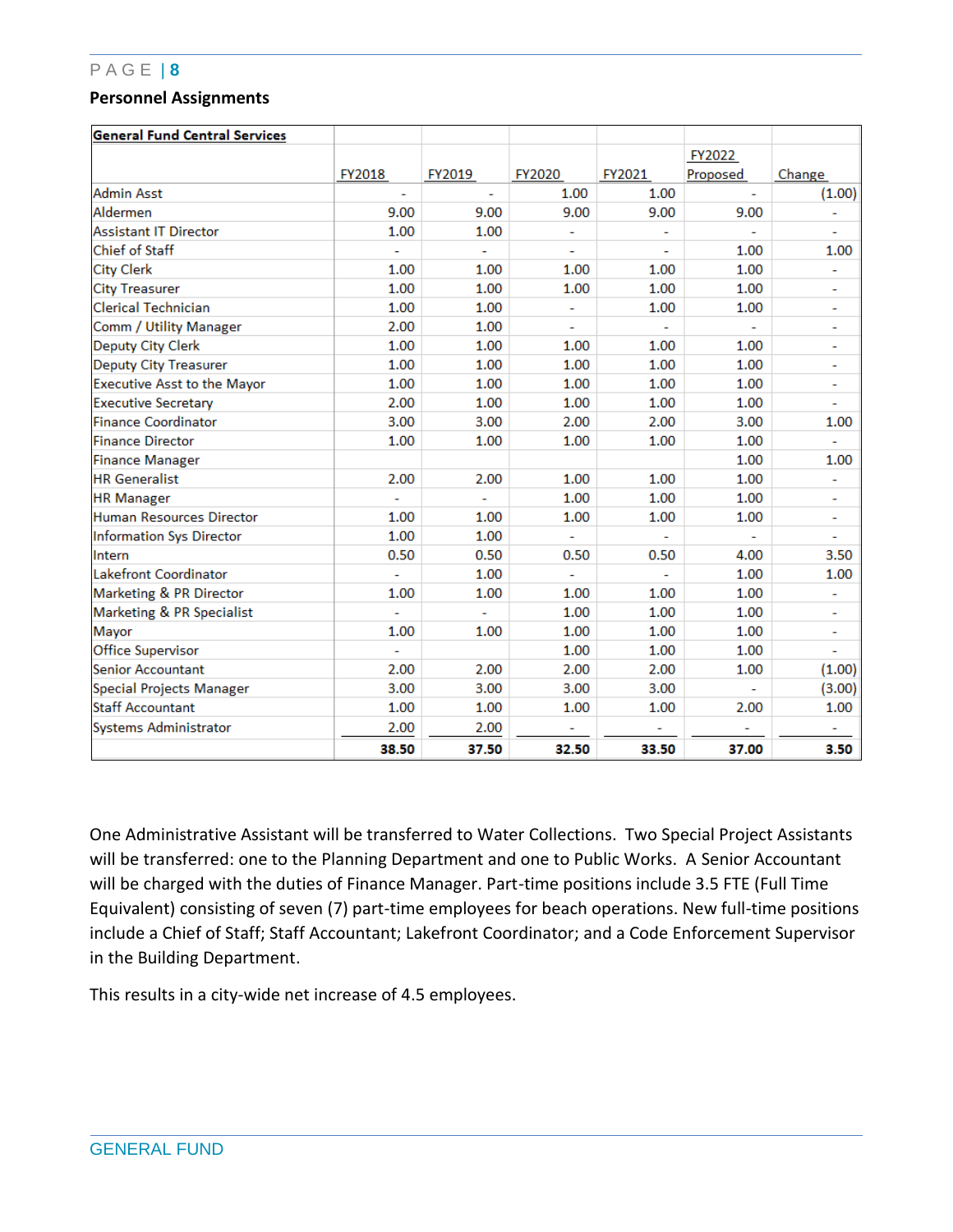| <b>Building, Planning &amp; Development</b> |                |                          |                |                |                          |                          |
|---------------------------------------------|----------------|--------------------------|----------------|----------------|--------------------------|--------------------------|
|                                             |                |                          |                |                |                          |                          |
| <b>General Fund Building Department</b>     |                |                          |                |                |                          |                          |
|                                             |                |                          |                |                |                          |                          |
|                                             | FY2018         | FY2019                   | FY2020         | FY2021         | FY2022<br>Proposed       | Change                   |
| <b>Bldg Commissioner</b>                    | 1.00           | 1.00                     | 1.00           | 1.00           | 1.00                     | ۰                        |
| <b>Building Inspector</b>                   | 1.00           | 1.00                     | 1.00           | 1.00           | 1.00                     | ۰                        |
| <b>Clerical Tech</b>                        | 2.00           | 2.00                     | 2.00           | 2.00           | 2.00                     | ۰                        |
| Code Enforcement Officer                    | 9.00           | 9.00                     | 9.00           | 9.00           | 9.00                     | ٠                        |
| Code Enforcement Supervisor                 | 1.00           |                          |                |                | 1.00                     | 1.00                     |
| <b>Executive Secretary</b>                  |                | 1.00                     | 1.00           | 1.00           | 1.00                     | ۰                        |
| <b>Office Supervisor</b>                    | 1.00           | 1.00                     | 1.00           | 1.00           | 1.00                     | ۰                        |
| Plumbing Inspector                          | 1.00           | 1.00                     | 1.00           | 1.00           | 1.00                     | $\overline{\phantom{a}}$ |
|                                             | 16.00          | 16.00                    | 16.00          | 16.00          | 17.00                    |                          |
|                                             |                |                          |                |                |                          | 1.00                     |
| <b>General Fund Planning Department</b>     |                |                          |                |                |                          |                          |
|                                             |                |                          |                |                |                          |                          |
|                                             |                |                          |                |                | FY2022                   |                          |
|                                             | FY2018         | FY2019                   | FY2020         | FY2021         | Proposed                 | Change                   |
| <b>Admin Asst</b>                           |                | 1.00                     | 1.00           | 1.00           | 1.00                     |                          |
| <b>Asst Planner</b>                         | $\blacksquare$ |                          |                |                |                          | $\blacksquare$           |
| Dir. of Community Dev                       |                | ۰                        | $\blacksquare$ | $\blacksquare$ | $\overline{\phantom{a}}$ | ۰                        |
| Dir. Of Planning & Econ Dev                 | 1.00           | 1.00                     | 1.00           | 1.00           | 1.00                     | ۰                        |
| Lakefront Coordinator                       |                | $\overline{\phantom{a}}$ | $\mathbf{r}$   | $\sim$         | $\ddot{\phantom{0}}$     | $\overline{\phantom{a}}$ |
| <b>Principal Planner</b>                    |                | 1.00                     | 1.00           | 1.00           | 1.00                     | ۰                        |
| <b>Senior Planner</b>                       | 3.00           | 1.00                     | 1.00           | 1.00           | 1.00                     | ٠                        |
| Special Projects Manager                    |                |                          |                |                | 1.00                     | 1.00                     |
|                                             | 4.00           | 4.00                     | 4.00           | 4.00           | 5.00                     | 1.00                     |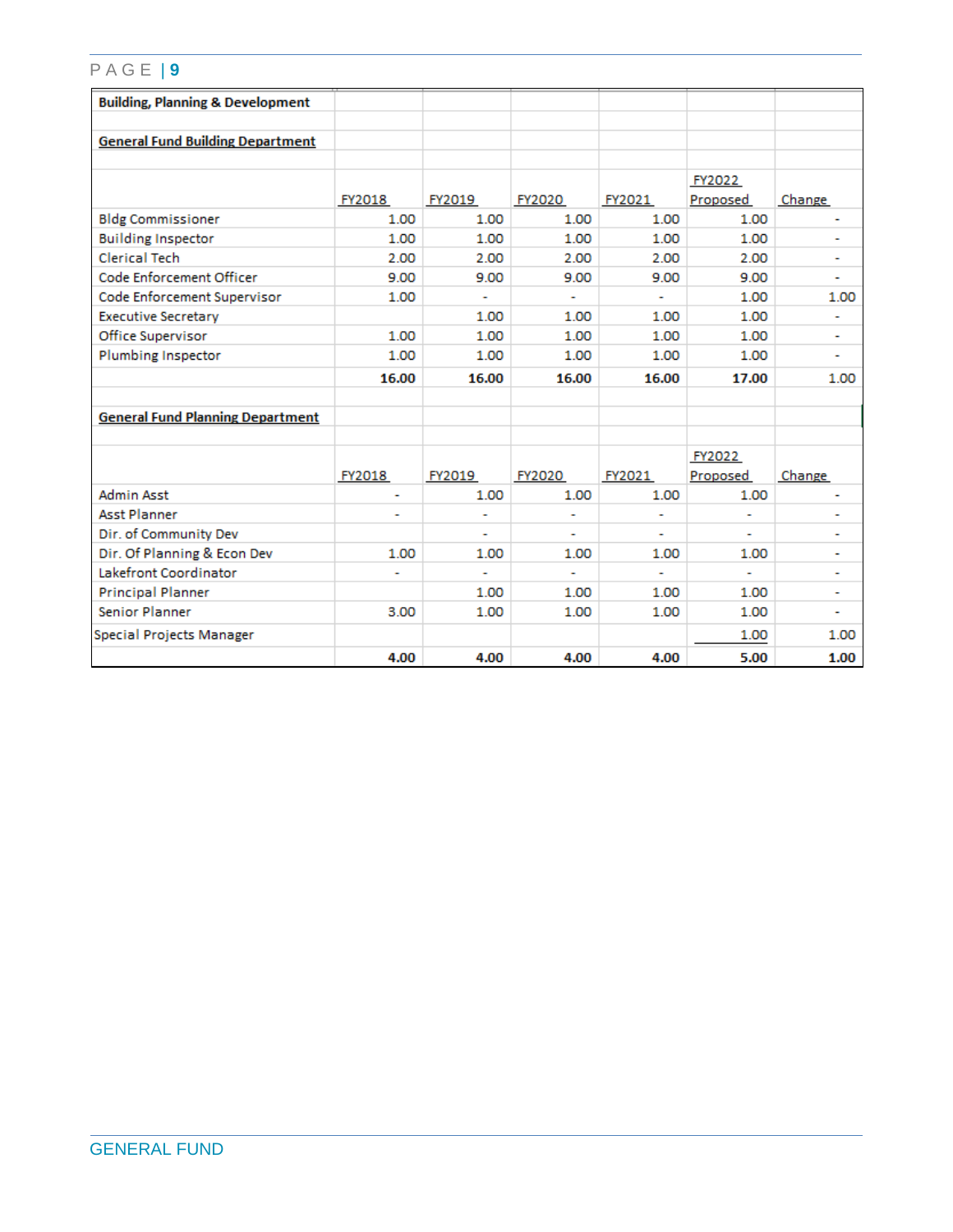| <b>General Fund Fire Department</b> |        |        |        |        |                          |        |
|-------------------------------------|--------|--------|--------|--------|--------------------------|--------|
|                                     |        |        |        |        |                          |        |
|                                     |        |        |        |        | FY2022                   |        |
|                                     | FY2018 | FY2019 | FY2020 | FY2021 | Proposed                 | Change |
| Admin Asst                          | 1.00   | 1.00   | 1.00   | 1.00   | $\overline{\phantom{0}}$ | (1.00) |
| <b>Executive Secretary</b>          | 1.00   | 1.00   | 1.00   | 1.00   | 1.00                     |        |
| Fire Battalion Chief/Marshal        | 5.00   | 5.00   | 6.00   | 6.00   | 6.00                     |        |
| Fire Captain                        | 3.00   | 3.00   | 3.00   | 3.00   | 3.00                     |        |
| Fire Chief                          | 1.00   | 1.00   | 1.00   | 1.00   | 1.00                     |        |
| Fire Deputy Chief                   | 1.00   | 1.00   | 1.00   | 1.00   | 1.00                     |        |
| Fire Lieutenant                     | 22.00  | 22.00  | 22.00  | 22.00  | 22.00                    |        |
| Fire Prevention Inspector           | 1.00   | 1.00   | 1.00   | 1.00   | 1.00                     |        |
| Special Projects Analyst            | 1.00   | 1.00   | 1.00   | 1.00   | $\overline{\phantom{0}}$ | (1.00) |
| Firefighter                         | 83.00  | 83.00  | 82.00  | 82.00  | 80.00                    | (2.00) |
| Master Mechanic                     | 1.00   |        |        |        |                          |        |
|                                     | 120.00 | 119.00 | 119.00 | 119.00 | 115.00                   | (4.00) |

The Fire Department has eliminated one Administrative position and one Special Project Analyst.

Two firefighter vacancies will be filled with the hire of three (3) firefighters by means of a SAFER Grant, budgeted within a Special Revenue Fund. This brings the sworn fire complement to 115 FTE.

| <b>General Fund Police Department</b> |        |        |        |        |          |                          |
|---------------------------------------|--------|--------|--------|--------|----------|--------------------------|
|                                       |        |        |        |        | FY2022   |                          |
|                                       | FY2018 | FY2019 | FY2020 | FY2021 | Proposed | Change                   |
| Admin Asst                            | 2.00   | 2.00   | 4.00   | 5.00   | 5.00     | $\overline{\phantom{a}}$ |
| Animal Control, PW Supervisor         | 1.00   | 1.00   | 1.00   | 1.00   | 1.00     | -                        |
| Civil Service Commissioner            | 1.50   | 1.50   | 1.00   | 1.00   | 1.00     | $\overline{\phantom{a}}$ |
| Civil Service Secretary               | 0.50   |        |        |        |          | $\overline{\phantom{a}}$ |
| Clerical Tech                         | 7.00   | 7.50   | 6.00   | 4.00   | 4.00     | $\overline{\phantom{a}}$ |
| <b>Executive Secretary</b>            | 1.00   | 1.00   | 1.00   | 1.00   | 1.00     | $\overline{\phantom{0}}$ |
| <b>Finance Coordinator</b>            | 1.00   | 1.00   | 1.00   | 1.00   |          | (1.00)                   |
| Interns - Beach Rangers               | 2.50   | 2.50   | 2.50   |        |          |                          |
| Office Supervisor                     | 1.00   | 1.00   | 1.00   | 1.00   |          | (1.00)                   |
| Patrol Officer                        | 117.00 | 117.00 | 117.00 | 117.00 | 118.00   | 1.00                     |
| Police Auxiliary                      | 5.00   | 5.00   | 5.00   | 5.00   | 5.00     | $\overline{\phantom{a}}$ |
| Police Chief                          | 1.00   | 1.00   | 1.00   | 1.00   | 1.00     | $\blacksquare$           |
| Police Commander                      | 4.00   | 4.00   | 9.00   | 9.00   | 9.00     | $\overline{\phantom{a}}$ |
| Police Deputy Chief                   | 3.00   | 3.00   | 3.00   | 3.00   | 2.00     | (1.00)                   |
| Police Lieutenant                     | 8.00   | 8.00   | 4.00   | 4.00   | 4.00     |                          |
| Police Records Supervisor             | 1.00   | 1.00   | 1.00   | 1.00   | 1.00     | $\overline{\phantom{a}}$ |
| Police Sergeant                       | 17.00  | 17.00  | 17.00  | 17.00  | 17.00    | -                        |
| Property Evidence Manager             | 2.50   | 3.00   | 2.00   | 2.00   | 2.00     | $\overline{\phantom{a}}$ |
| Telecomm Supervisor                   | 3.00   | 3.00   | 3.00   | 3.00   | 3.00     | $\overline{\phantom{a}}$ |
| Telecommunicator Senior               | 3.00   | 3.00   | 3.00   | 3.00   | 3.00     | $\overline{\phantom{a}}$ |
| Telecommunicator                      | 13.00  | 13.00  | 13.00  | 13.00  | 13.00    | $\overline{\phantom{a}}$ |
|                                       | 195.00 | 195.50 | 195.50 | 192.00 | 190.00   | (2.00)                   |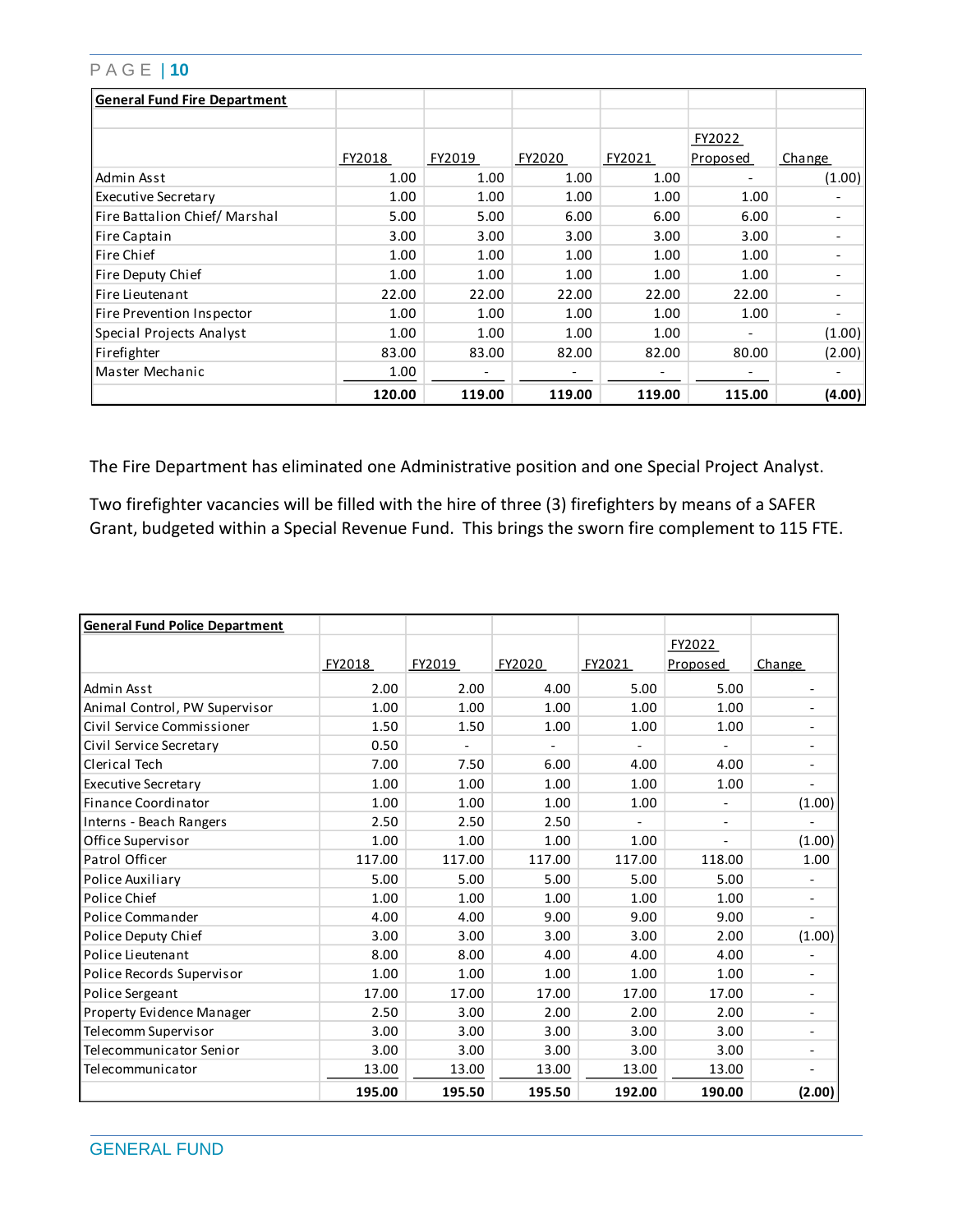| <b>General Fund Public Works</b> |                          |                          |                          |        |                 |                          |
|----------------------------------|--------------------------|--------------------------|--------------------------|--------|-----------------|--------------------------|
|                                  |                          |                          |                          |        |                 |                          |
|                                  |                          |                          |                          |        | FY2022          |                          |
|                                  | FY2018                   | FY2019                   | FY2020                   | FY2021 | <u>Proposed</u> | Change                   |
| Admin Asst                       | 3.00                     | 3.00                     | 3.00                     | 3.00   | 3.00            |                          |
| City Engineer                    | 1.00                     | $\overline{\phantom{a}}$ | $\overline{\phantom{a}}$ |        | 1.00            | 1.00                     |
| Civil Engineer                   | $\overline{\phantom{a}}$ | $\overline{\phantom{a}}$ | $\overline{\phantom{a}}$ |        |                 |                          |
| <b>GIS Analyst</b>               | $\overline{\phantom{a}}$ | 1.00                     | 1.00                     | 1.00   | 2.00            | 1.00                     |
| GIS Technician                   | $\qquad \qquad -$        | $\overline{\phantom{a}}$ | $\overline{\phantom{a}}$ |        |                 | -                        |
| Laborer                          | 4.00                     | 4.00                     | 4.00                     | 5.00   | 5.00            | $\overline{\phantom{0}}$ |
| Maintenance Worker               | 24.00                    | 26.00                    | 25.00                    | 24.00  | 24.00           | -                        |
| Mechanic / Welder                | 7.00                     | 8.00                     | 8.00                     | 8.00   | 8.00            | -                        |
| Mechanic Supervisor              | 1.00                     | 1.00                     | 1.00                     | 1.00   | 1.00            | -                        |
| Public Works Director            | 1.00                     | 1.00                     | 1.00                     | 1.00   | 1.00            | $\overline{\phantom{0}}$ |
| Public Works Superintendent      | 1.00                     | 1.00                     | 1.00                     | 1.00   | 1.00            | -                        |
| Public Works Supervisor          | 7.00                     | 4.00                     | 5.00                     | 5.00   | 5.00            | -                        |
| Special Projects Manager         |                          |                          |                          |        | 1.00            | 1.00                     |
|                                  | 49.00                    | 49.00                    | 49.00                    | 49.00  | 52.00           | 3.00                     |

Contractual services currently requested totals \$8 million, which is up 33.6% over the prior year. The majority of this is information technology related contracts and projects, for a General Fund total of \$2.7 million. These were vetted by the IT Director and each department prior to their inclusion in the budget. Outsourced services such as legal / labor attorney are currently requested for a total of \$445 thousand. In addition, costs associated with the city's ongoing environmental obligations for Yeoman Creek and OMC Containment cells are dictated by federal decree, actuary, services, Red Light / Ambulance billing services, auditing contracts and the like are included in the contractual services category.

Commodities are budgeted to increase 2%, mostly related to the increased costs of fuel, and capital outlay in the General Fund. This only accounts for those expenses that do not meet the Capital Asset Policy such as vehicles under \$50 thousand per instance. The total capital outlay request is only \$11 thousand for the fiscal year. Of note, non-cash expense reflects the Enterprise Fund reimbursement of costs associated with administration and oversight of those operations.

The General Fund is combined with the Stabilization Fund for financial reporting purposes, and does have unrestricted fund balances available should the City Council wish to make such appropriations.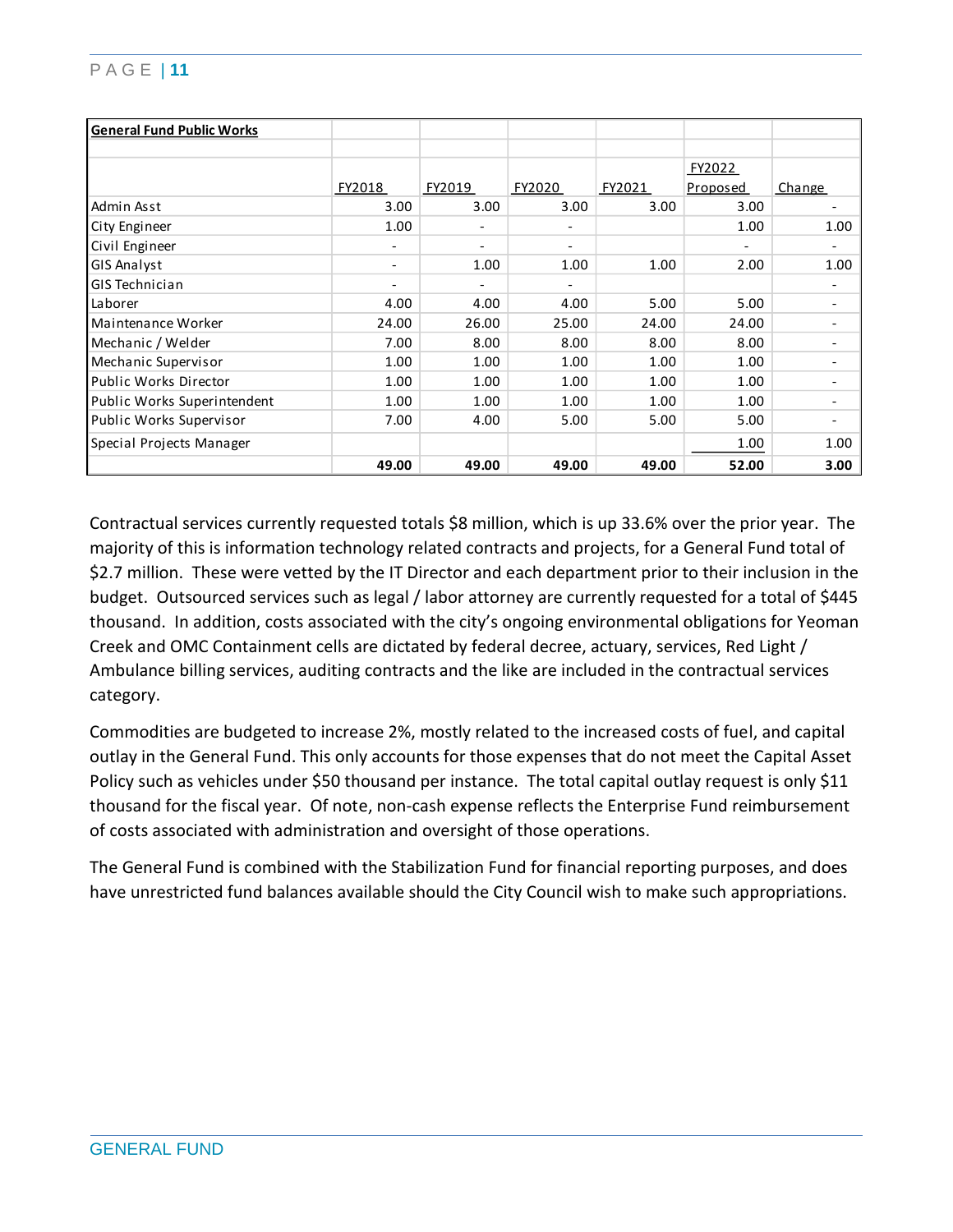## P A G E | **12** Line Item Detail

## **GENERAL FUND SUMMARY Dept 100 - CENTRAL SERVICES**

|      | Sub Dept 029 - Legal Services |                                    |             |                          |              |                    |  |  |  |
|------|-------------------------------|------------------------------------|-------------|--------------------------|--------------|--------------------|--|--|--|
| Fund | <b>Detail</b>                 | <b>Description</b>                 | <b>FY20</b> | <b>FY21 Unaudited</b>    | FY 21 Budget | <b>FY22 Budget</b> |  |  |  |
|      | 100 102922456                 | Hospitalization                    | -           | $\overline{\phantom{0}}$ |              |                    |  |  |  |
|      | 100 102922458                 | Liability Insurance                | 11,567.00   |                          |              |                    |  |  |  |
|      | 100 102922461                 | Employer - FICA                    |             |                          |              |                    |  |  |  |
|      | 100 102922462                 | Employer - Medicare                |             |                          |              |                    |  |  |  |
|      | 100 102922467                 | Life Insurance Premiums            |             |                          |              |                    |  |  |  |
|      | 100 102922610                 | Employer IMRF                      |             |                          |              |                    |  |  |  |
|      | <b>SUB 2200</b>               | <b>Personnel Benefits</b>          | 11,567.00   |                          |              |                    |  |  |  |
|      | 100 102924432                 | Postage                            |             |                          |              |                    |  |  |  |
|      | 100 102924437                 | Legal Services                     | 457,031.57  | 469,153.00               | 497,010.00   | 445,000.00         |  |  |  |
|      | 100 102924438                 | <b>Other Professional Services</b> | 212.00      |                          |              |                    |  |  |  |
|      | 100 102924454                 | Labor Relations                    | 120.00      | 5,063.00                 | 9,048.75     | 2,000.00           |  |  |  |
|      | <b>SUB 2400</b>               | <b>Contractual Services</b>        | 457,363.57  | 474,216.00               | 506,058.75   | 447,000.00         |  |  |  |
|      |                               | <b>TOTAL EXPENDITURES</b>          | 468.930.57  | 474,216.00               | 506.058.75   | 447.000.00         |  |  |  |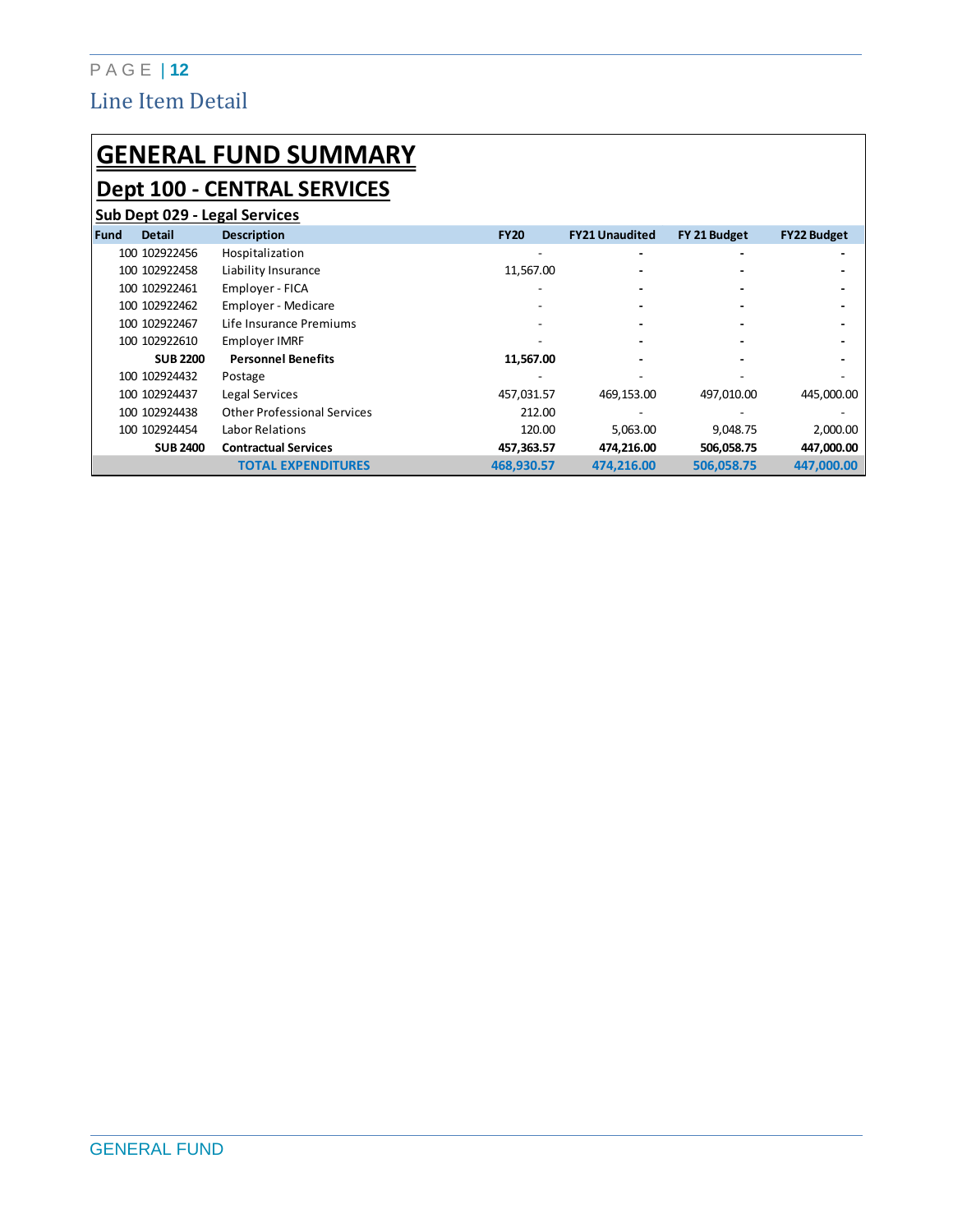|             | Sub Dept 030 - Office of the Mayor |                                           |             |                       |              |                    |  |  |  |
|-------------|------------------------------------|-------------------------------------------|-------------|-----------------------|--------------|--------------------|--|--|--|
| <b>Fund</b> | <b>Detail</b>                      | <b>Description</b>                        | <b>FY20</b> | <b>FY21 Unaudited</b> | FY 21 Budget | <b>FY22 Budget</b> |  |  |  |
|             | 100 103021368                      | Part Time Employees                       |             | 9,955.00              | 6,000.00     |                    |  |  |  |
|             | 100 103021399                      | Earned Sick Leave Pay Outs                | 1,677.26    | 1,751.00              |              |                    |  |  |  |
|             | 100 103021725                      | <b>Executive Secretary</b>                |             |                       |              |                    |  |  |  |
|             | 100 103021766                      | Director of Governmental Servs            |             |                       |              |                    |  |  |  |
|             | 100 103021780                      | Mayor                                     | 118,501.76  | 118,502.00            | 107,100.00   | 119,000.00         |  |  |  |
|             | 100 103021819                      | Elected Official Expense Acct             | 17,865.27   | 18,900.00             | 16,200.00    | 18,000.00          |  |  |  |
|             | 100 103021841                      | Special Projects Analyst                  | 212,796.54  | 230,366.00            | 194,800.00   |                    |  |  |  |
|             | 100 103021778                      | Chief of Staff                            |             |                       |              | 140,000.00         |  |  |  |
|             | 100 103021779                      | City Manager                              |             |                       |              |                    |  |  |  |
|             | 100 103021737                      | Lakefront Coordinator                     |             |                       |              |                    |  |  |  |
|             | 100 103021842                      | <b>Executive Assistant to Mayor</b>       | 72,942.05   | 76,727.00             | 65,800.00    | 77,000.00          |  |  |  |
|             | <b>SUB 2100</b>                    | <b>Personnel Services</b>                 | 423,782.88  | 456,201.00            | 389,900.00   | 354,000.00         |  |  |  |
|             | 100 103022456                      | Hospitalization                           | 68,013.92   | 62,156.00             | 41,000.00    | 73,120.00          |  |  |  |
|             | 100 103022461                      | Employer Portion-OASDI (FICA)             | 25,359.95   | 27,284.00             | 19,400.00    | 34,000.00          |  |  |  |
|             | 100 103022462                      | <b>Employer Portion-Medicare Ex</b>       | 6,122.44    | 6,568.00              | 5,700.00     | 8,000.00           |  |  |  |
|             | 100 103022467                      | Life Insurance Premiums                   | 1,519.02    | 1,836.00              | 1,200.00     | 1,800.00           |  |  |  |
|             | 100 103022474                      | Liquor Stipend                            | 9,999.96    | 10,000.00             | 9,000.00     | 10,000.00          |  |  |  |
|             | 100 103024475                      | <b>Elected Official Expense Account</b>   |             |                       |              |                    |  |  |  |
|             | 100 103022610                      | <b>Employer IMRF</b>                      | 52,541.92   | 60,041.00             | 50,000.00    | 25,000.00          |  |  |  |
|             | <b>SUB 2200</b>                    | <b>Personnel Benefits</b>                 | 163,557.21  | 167,885.00            | 126,300.00   | 151,920.00         |  |  |  |
|             | 100 103024410                      | <b>Building &amp; Grounds Maintenance</b> |             |                       |              |                    |  |  |  |
|             | 100 103024411                      | Vehicle Maintenance                       |             |                       |              |                    |  |  |  |
|             | 100 103024412                      | <b>Equipment Maintenance</b>              |             |                       | 1,400.00     | 1,000.00           |  |  |  |
|             | 100 103024423                      | Telephone                                 | 3,848.10    |                       |              |                    |  |  |  |
|             | 100 103024426                      | <b>Utility Expense</b>                    |             |                       |              |                    |  |  |  |
|             | 100 103024428                      | Rental/Lease Purchase                     | 682.64      |                       | 400.00       |                    |  |  |  |
|             | 100 103024429                      | Conference & Travel                       | 14,204.71   | 871.00                | 1,790.00     | 12,000.00          |  |  |  |
|             | 100 103024432                      | Postage                                   | 301.39      | 405.00                | 400.00       |                    |  |  |  |
|             | 100 103024434                      | Printing                                  | 4,082.28    |                       | 500.00       | 2,000.00           |  |  |  |
|             | 100 103024436                      | <b>Consultant Services</b>                | 9,000.00    |                       | 6,751.25     | 13,000.00          |  |  |  |
|             | 100 103024437                      | Legal Services                            | 5,903.75    |                       | 1,800.00     | 3,000.00           |  |  |  |
|             | 100 103024438                      | <b>Other Professional Services</b>        | 1,256.00    |                       | 400.00       | 1,000.00           |  |  |  |
|             | 100 103024443                      | Membership Dues                           | 10,344.03   | 16,397.00             | 18,450.00    | 13,000.00          |  |  |  |
|             | 100 103024481                      | <b>Contributions Expense</b>              | 2,400.00    |                       |              | 2,000.00           |  |  |  |
|             | 100 103024491                      | Employee Physical/Med Treatmnt            |             | 50.00                 | 50.00        |                    |  |  |  |
|             | 100 103024581                      | <b>WKGN Chamber of Commerce</b>           | 5,000.00    | 5,000.00              | 2,000.00     | 5,000.00           |  |  |  |
|             | 100 103024639                      | Community Resources-Main St.              | 25,000.00   | 25,000.00             | 25,000.00    | 25,000.00          |  |  |  |
|             | <b>SUB 2400</b>                    | <b>Contractual Services</b>               | 82,022.90   | 47,723.00             | 58,941.25    | 77,000.00          |  |  |  |
|             | 100 103025465                      | Office Supplies                           | 2,084.41    | 1,052.00              | 1,200.00     |                    |  |  |  |
|             | 100 103025466                      | Gasoline & Oil                            | 1,640.63    | 1,708.00              | 1,600.00     | 1,000.00           |  |  |  |
|             | 100 103025468                      | <b>Operating Supplies</b>                 | 43.25       |                       | 100.00       |                    |  |  |  |
|             | 100 103025478                      | <b>Computer Supplies</b>                  | 292.00      |                       |              |                    |  |  |  |
|             | 100 103025480                      | Miscellaneous Expense                     |             |                       |              |                    |  |  |  |
|             | 100 103025576                      | Wireless Phone/Internet                   | 2,841.54    |                       |              |                    |  |  |  |
|             | <b>SUB 2500</b>                    | <b>Commodities</b>                        | 6,901.83    | 2,760.00              | 2,900.00     | 1,000.00           |  |  |  |
|             | 100 103026498                      | Office Furniture/Equipment                |             |                       | 900.00       |                    |  |  |  |
|             | <b>SUB 2600</b>                    | <b>Capital Outlay</b>                     |             |                       | 900.00       |                    |  |  |  |
|             |                                    | <b>TOTAL EXPENDITURES</b>                 | 676,264.82  | 674,569.00            | 578,941.25   | 583,920.00         |  |  |  |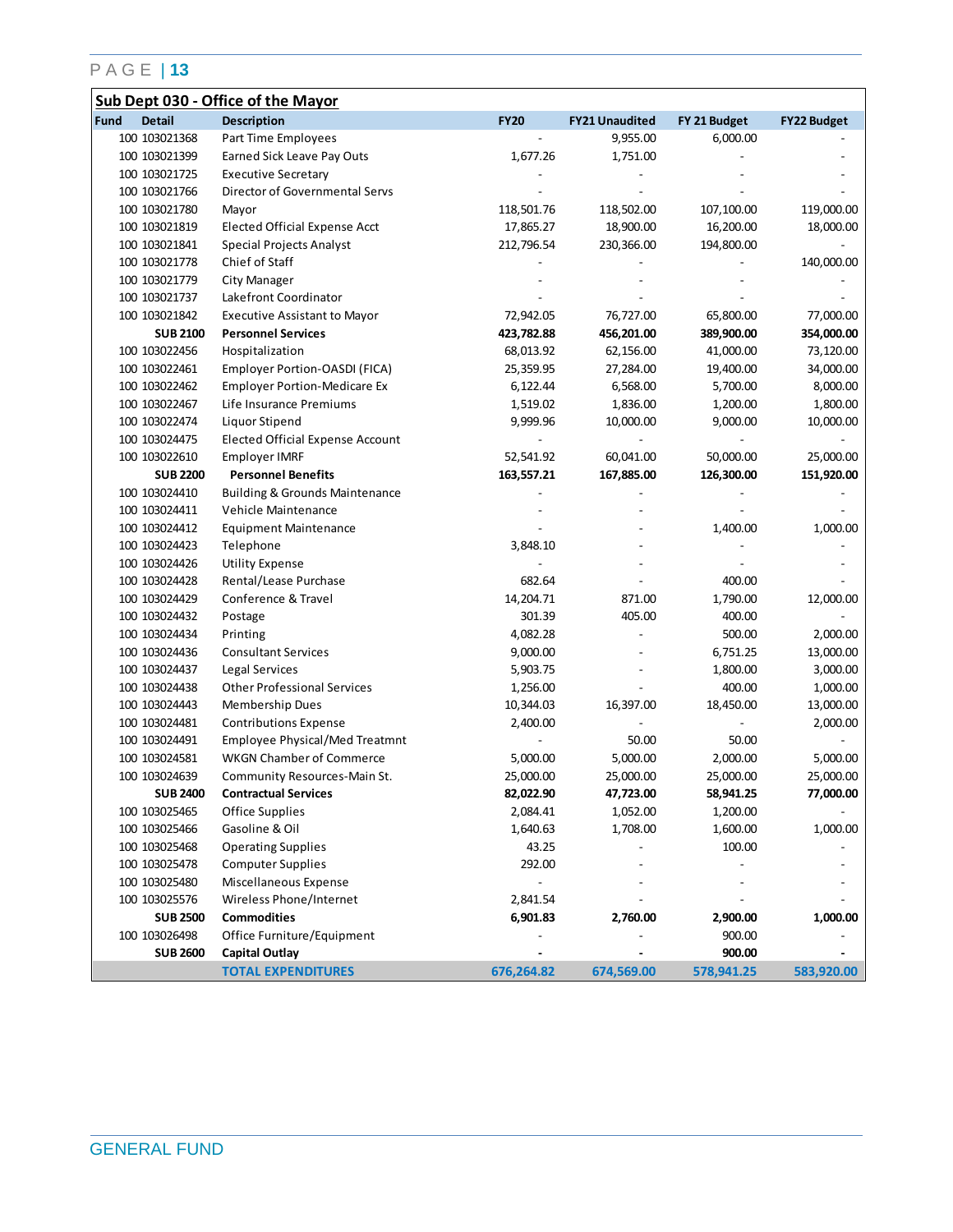|      | Sub Dept 031 - City Council |                                     |             |                       |              |                    |  |  |  |
|------|-----------------------------|-------------------------------------|-------------|-----------------------|--------------|--------------------|--|--|--|
| Fund | <b>Detail</b>               | <b>Description</b>                  | <b>FY20</b> | <b>FY21 Unaudited</b> | FY 21 Budget | <b>FY22 Budget</b> |  |  |  |
|      | 100 103121783               | Aldermen                            | 197,832.19  | 198,000.00            | 178,200.00   | 198,000.00         |  |  |  |
|      | 100 103121819               | Elected Official Expense Acct       | 34,750.61   | 34,150.00             | 33,200.00    | 37,000.00          |  |  |  |
|      | <b>SUB 2100</b>             | <b>Personnel Services</b>           | 232,582.80  | 232,150.00            | 211,400.00   | 235,000.00         |  |  |  |
|      | 100 103122454               | Health Ins Buy Out                  | 4,201.18    | 5,000.00              | 3,500.00     |                    |  |  |  |
|      | 100 103122456               | Hospitalization                     | 83,706.47   | 65,418.00             | 41,600.00    | 74,600.00          |  |  |  |
|      | 100 103122461               | Employer Portion-OASDI (FICA)       | 15,518.68   | 14,153.00             | 13,100.00    | 12,000.00          |  |  |  |
|      | 100 103122462               | <b>Employer Portion-Medicare Ex</b> | 3,307.73    | 3,310.00              | 3,100.00     | 3,000.00           |  |  |  |
|      | 100 103122467               | Life Insurance Premiums             | 276.51      | 1,105.00              | 700.00       | 1,000.00           |  |  |  |
|      | 100 103122475               | Elected Official Expense Acct       |             |                       |              |                    |  |  |  |
|      | 100 103122610               | Employer IMRF                       | 25,676.66   | 27,812.00             | 26,900.00    | 25,000.00          |  |  |  |
|      | <b>SUB 2200</b>             | <b>Personnel Benefits</b>           | 132,687.23  | 116,798.00            | 88,900.00    | 115,600.00         |  |  |  |
|      | 100 103124423               | Telephone                           | 6.80        |                       |              |                    |  |  |  |
|      | 100 103124429               | Conference & Travel                 | 8,503.77    |                       |              | 7,000.00           |  |  |  |
|      | 100 103124434               | Printing                            |             |                       |              |                    |  |  |  |
|      | 100 103124438               | <b>Other Professional Services</b>  | 97,342.00   | 122,656.00            | 138,550.00   | 116,000.00         |  |  |  |
|      | 100 103124443               | Membership Dues                     | 1,287.50    | 1,250.00              | 1,250.00     | 1,000.00           |  |  |  |
|      | 100 103124481               | <b>Contributions Expense</b>        | 50.00       |                       |              |                    |  |  |  |
|      | <b>SUB 2400</b>             | <b>Contractual Services</b>         | 107,190.07  | 123,906.00            | 139,800.00   | 124,000.00         |  |  |  |
|      | 100 103125465               | Office Supplies                     |             |                       |              |                    |  |  |  |
|      | <b>SUB 2500</b>             | <b>Commodities</b>                  |             |                       |              |                    |  |  |  |
|      |                             | <b>TOTAL EXPENDITURES</b>           | 472,460.10  | 472,854.00            | 440,100.00   | 474,600.00         |  |  |  |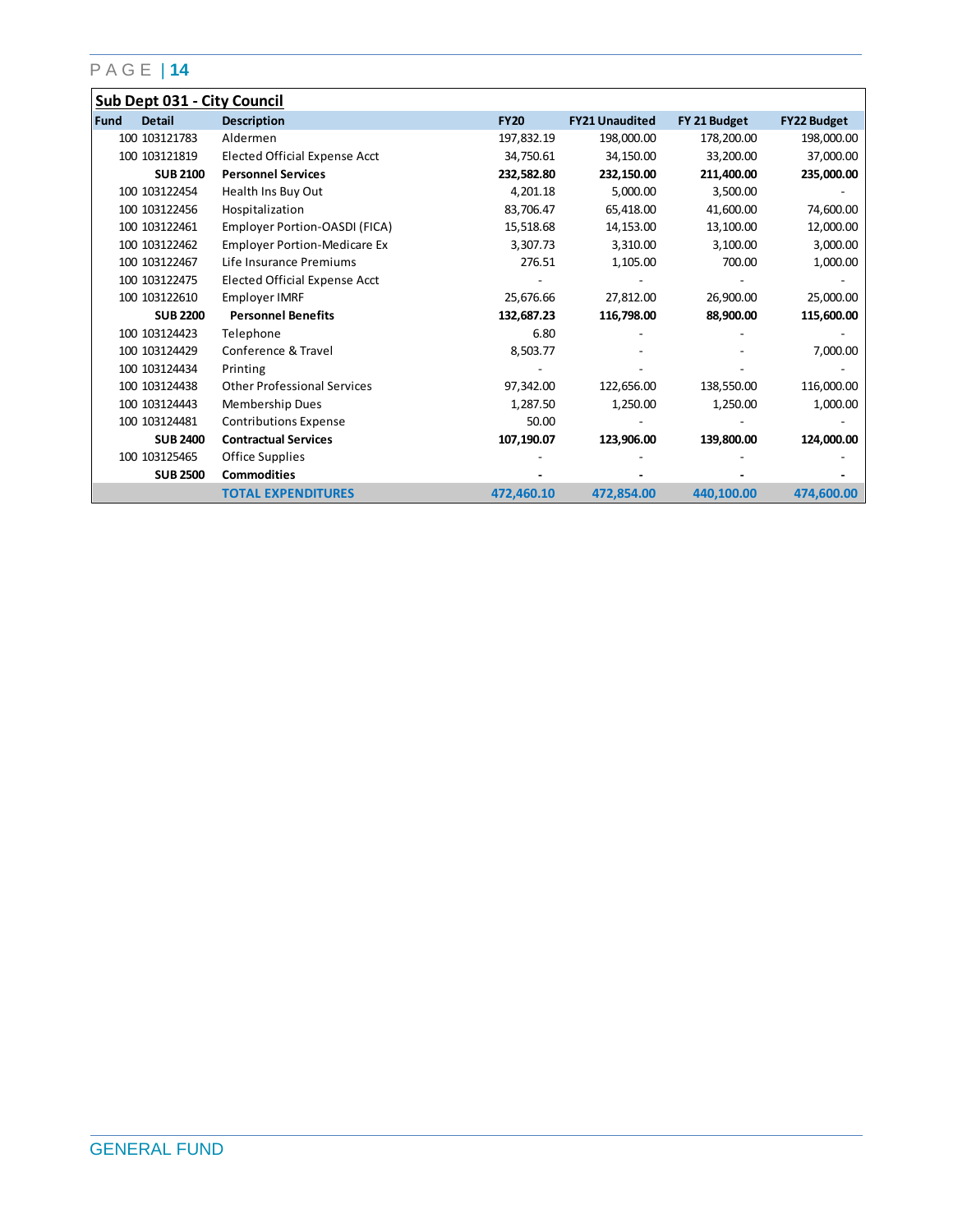|      | Sub Dept 035 - General Administrative Costs |                                    |              |                       |              |                    |  |  |  |  |
|------|---------------------------------------------|------------------------------------|--------------|-----------------------|--------------|--------------------|--|--|--|--|
| Fund | <b>Detail</b>                               | <b>Description</b>                 | <b>FY20</b>  | <b>FY21 Unaudited</b> | FY 21 Budget | <b>FY22 Budget</b> |  |  |  |  |
|      | 100 103524456                               | Hospitalization                    |              | 103.00                |              |                    |  |  |  |  |
|      | 100 103522457                               | Workmen's Compensation             | (21, 258.13) | 25,790.00             | 30,100.00    | 53,000.00          |  |  |  |  |
|      | 100 103522458                               | Liability Insurance                | 166,681.41   | 365,040.00            | 212,300.00   | 53,000.00          |  |  |  |  |
|      | 100 103522461                               | <b>Employer Portion - FICA</b>     |              | 29.00                 |              |                    |  |  |  |  |
|      | 100 103522462                               | <b>Employer Portion-Medicare</b>   |              | 7.00                  |              |                    |  |  |  |  |
|      | 100 103522467                               | Life Insurance Premiums            |              | 4.00                  |              |                    |  |  |  |  |
|      | 100 103522610                               | Employer IMRF                      |              | 70.00                 |              |                    |  |  |  |  |
|      | <b>SUB 2200</b>                             | <b>Personnel Benefits</b>          | 145,423.28   | 391,043.00            | 242,400.00   | 106,000.00         |  |  |  |  |
|      | 100 103524438                               | <b>Other Professional Services</b> |              |                       |              | 200,000.00         |  |  |  |  |
|      | 100 103524801                               | IT Serv Software & Subscriptio     | 251,072.19   | 236,789.00            | 171,500.00   | 270,000.00         |  |  |  |  |
|      | 100 103524802                               | IT Serv Hardware & Equipment       | 12,717.14    | 24,341.00             | 20,500.00    | 45,000.00          |  |  |  |  |
|      | 100 103524803                               | IT Serv Utilities & Consulting     | 50,645.87    | 49,091.00             | 21,200.00    | 45,000.00          |  |  |  |  |
|      | 100 103524960                               | Declared Emergency Contracts       | 1,607.32     | 4,138.00              | 8,225.00     |                    |  |  |  |  |
|      | <b>SUB 2400</b>                             | <b>Contractual Services</b>        | 316,042.52   | 314,359.00            | 221,425.00   | 560,000.00         |  |  |  |  |
|      | 100 103525960                               | Declared Emergency Commodities     | 13,344.13    | 29,966.00             | 29,645.83    |                    |  |  |  |  |
|      | <b>SUB 2500</b>                             | <b>Commodities</b>                 | 13,344.13    | 29,966.00             | 29,645.83    |                    |  |  |  |  |
|      |                                             | <b>TOTAL EXPENDITURES</b>          | 474,809.93   | 735,368.00            | 493,470.83   | 666,000.00         |  |  |  |  |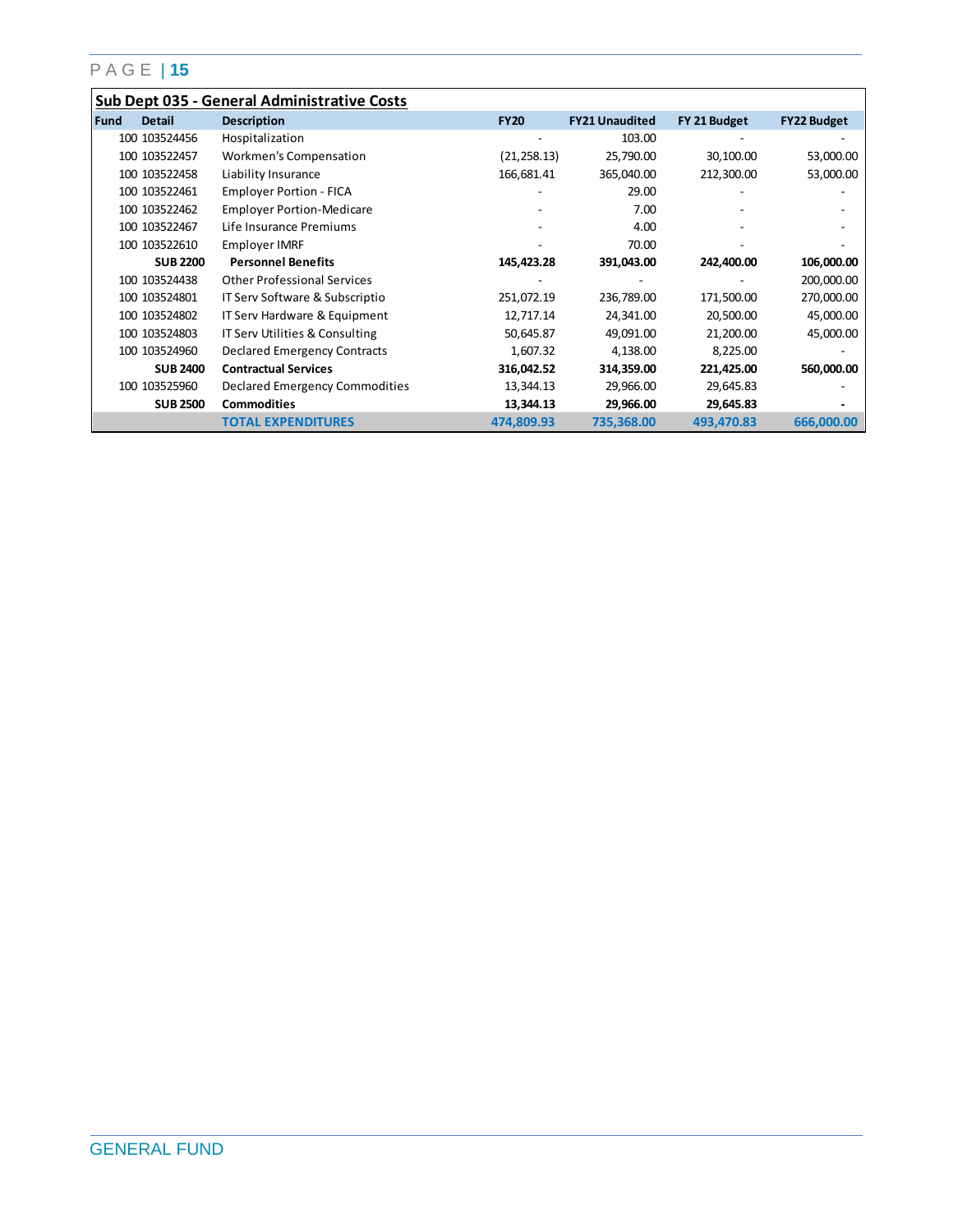|             |                 | <b>Sub Dept 036 - Financial Services</b> |                |                       |              |                    |
|-------------|-----------------|------------------------------------------|----------------|-----------------------|--------------|--------------------|
| <b>Fund</b> | <b>Detail</b>   | <b>Description</b>                       | <b>FY20</b>    | <b>FY21 Unaudited</b> | FY 21 Budget | <b>FY22 Budget</b> |
|             | 100 103621368   | Part Time Employees                      |                |                       | 7,200.00     |                    |
|             | 100 103621399   | Earned Sick Leave Pay Outs               | 1,730.06       | 3,125.00              | 1,300.00     | 3,000.00           |
|             | 100 103621400   | Overtime                                 | 162.57         | 46.00                 |              |                    |
|             | 100 103621721   | Office Supervisor                        | 53,390.60      | 58,516.00             | 49,500.00    | 66,000.00          |
|             | 100 103621730   | <b>Staff Accountant</b>                  | 25,913.70      | 50,212.00             | 55,800.00    | 130,000.00         |
|             | 100 103621770   | Director of Finance & Adm Serv           | 163,001.47     | 186,123.00            | 149,400.00   | 120,000.00         |
|             | 100 103621776   | Senior Accountant                        | 152, 138.28    | 159,589.00            | 140,400.00   | 195,000.00         |
|             | 100 103621862   | <b>Finance Coordinator</b>               | 88,486.43      | 110,400.00            | 100,800.00   | 171,000.00         |
|             | <b>SUB 2100</b> | <b>Personnel Services</b>                | 484,823.11     | 568,011.00            | 504,400.00   | 685,000.00         |
|             | 100 103622454   | Health Ins Buy Out                       | 1,437.50       | 1,500.00              | 1,500.00     |                    |
|             | 100 103622456   | Hospitalization                          | 79,224.62      | 91,241.00             | 52,900.00    | 114,000.00         |
|             | 100 103622461   | Employer Portion-OASDI (FICA)            | 27,448.13      | 30,778.00             | 20,800.00    | 43,000.00          |
|             | 100 103622462   | <b>Employer Portion-Medicare Ex</b>      | 6,745.65       | 7,754.00              | 7,300.00     | 10,000.00          |
|             | 100 103622467   | Life Insurance Premiums                  | 1,790.75       | 2,382.00              | 1,500.00     | 2,000.00           |
|             | 100 103622610   | Employer IMRF                            | 61,112.28      | 75,544.00             | 68,300.00    | 75,000.00          |
|             | 100 103622900   | Penalties - Late Filings                 |                |                       |              |                    |
|             | <b>SUB 2200</b> | <b>Personnel Benefits</b>                | 177,758.93     | 209,199.00            | 152,300.00   | 244,000.00         |
|             | 100 103624407   | <b>Bank Service Charges</b>              | 37,437.82      | 29,142.00             | 29,400.00    | 36,000.00          |
|             | 100 103624412   | <b>Equipment Maintenance</b>             |                |                       |              |                    |
|             | 100 103624423   | Telephone                                | 657.24         |                       |              |                    |
|             | 100 103624428   | Rental/Lease Purchase                    | 7,739.66       |                       |              | 3,000.00           |
|             | 100 103624429   | Conference & Travel                      | 8,691.10       |                       | 2,475.00     | 4,000.00           |
|             | 100 103624430   | <b>Tuition Reimbursement</b>             |                |                       |              |                    |
|             | 100 103624431   | Training & Schooling                     | 660.65         | 2,442.00              | 4,500.00     | 3,000.00           |
|             | 100 103624432   | Postage                                  | 5,741.96       | 3,539.00              | 4,500.00     | 5,000.00           |
|             | 100 103624433   | Advertising                              |                | 189.00                | 189.00       |                    |
|             | 100 103624434   | Printing                                 | 1,581.89       |                       | 1,111.00     | 1,000.00           |
|             | 100 103624438   | <b>Other Professional Services</b>       | 43,470.90      | 4,193.00              | 5,387.00     | 107,000.00         |
|             | 100 103624443   | Membership Dues                          | 320.00         | 1,113.00              | 1,113.00     | 1,000.00           |
|             | 100 103624491   | Employee Physical/Med Treatment          | $\overline{a}$ |                       |              |                    |
|             | <b>SUB 2400</b> | <b>Contractual Services</b>              | 106,301.22     | 40,618.00             | 48,675.00    | 160,000.00         |
|             | 100 103625465   | <b>Office Supplies</b>                   | 2,977.67       | 1,035.00              | 3,000.00     | 3,000.00           |
|             | 100 103625468   | <b>Operating Supplies</b>                |                |                       |              |                    |
|             | 100 103625471   | Publications                             | 23.20          |                       |              |                    |
|             | 100 103625478   | <b>Computer Supplies</b>                 | 4,307.18       |                       |              |                    |
|             | 100 103625480   | Miscellaneous Expense                    | (0.01)         |                       | 500.00       |                    |
|             | 100 103625481   | Cash Shortage Expense                    | 109.26         | 222.00                | 200.00       |                    |
|             | 100 103625484   | <b>Credit Card Fees</b>                  | 4,466.52       | 28,116.00             | 17,800.00    | 11,000.00          |
|             | 100 103625576   | Wireless Phone/Internet                  | 1,314.88       |                       |              |                    |
|             | <b>SUB 2500</b> | <b>Commodities</b>                       | 13,198.70      | 29,373.00             | 21,500.00    | 14,000.00          |
|             |                 | <b>TOTAL EXPENDITURES</b>                | 782,081.96     | 847,201.00            | 726,875.00   | 1,103,000.00       |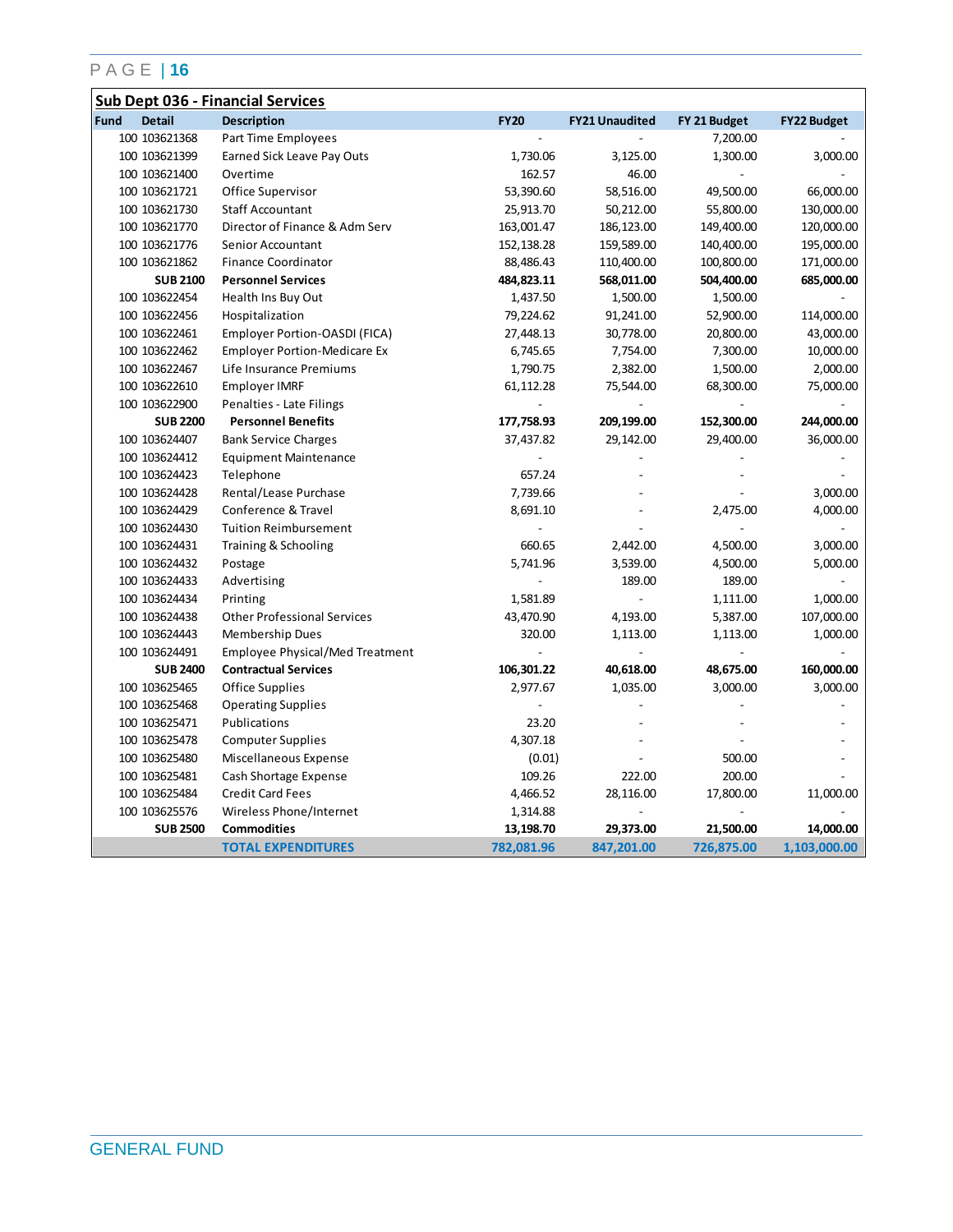|                       | Sub Dept 040 - City Clerk              |             |                       |              |                    |  |  |  |  |
|-----------------------|----------------------------------------|-------------|-----------------------|--------------|--------------------|--|--|--|--|
| <b>Detail</b><br>Fund | <b>Description</b>                     | <b>FY20</b> | <b>FY21 Unaudited</b> | FY 21 Budget | <b>FY22 Budget</b> |  |  |  |  |
| 100 104021110         | Clerical Technician I                  | 21,395.43   |                       |              |                    |  |  |  |  |
| 100 104021368         | Part Time Employees                    | 6,601.09    |                       |              |                    |  |  |  |  |
| 100 104021400         | Overtime                               | 41.82       | 2.00                  | 400.00       | 1,000.00           |  |  |  |  |
| 100 104021725         | <b>Executive Secretary</b>             | 53,529.24   | 55,560.00             | 52,200.00    | 63,000.00          |  |  |  |  |
| 100 104021732         | Deputy City Clerk                      | 69,050.25   | 72,602.00             | 65,700.00    | 75,000.00          |  |  |  |  |
| 100 104021781         | City Clerk                             | 80,720.64   | 80,721.00             | 72,900.00    | 81,000.00          |  |  |  |  |
| 100 104021797         | Administrative Assistant II            | 34,462.86   | 57,863.00             | 50,400.00    |                    |  |  |  |  |
| 100 104021819         | Elected Official Expense Acct          | 4,850.00    | 4,800.00              | 4,300.00     | 4,800.00           |  |  |  |  |
| <b>SUB 2100</b>       | <b>Personnel Services</b>              | 270,651.33  | 271,548.00            | 245,900.00   | 224,800.00         |  |  |  |  |
| 100 104022454         | Health Ins Buy Out                     | 708.37      | 500.00                | 1,000.00     |                    |  |  |  |  |
| 100 104022456         | Hospitalization                        | 41,408.34   | 39,322.00             | 29,000.00    | 44,100.00          |  |  |  |  |
| 100 104022461         | Employer Portion-OASDI (FICA)          | 16,663.13   | 16,672.00             | 15,400.00    | 14,000.00          |  |  |  |  |
| 100 104022462         | <b>Employer Portion-Medicare Ex</b>    | 3,896.96    | 3,899.00              | 3,600.00     | 3,000.00           |  |  |  |  |
| 100 104022467         | Life Insurance Premiums                | 974.11      | 1,153.00              | 700.00       | 1,000.00           |  |  |  |  |
| 100 104022474         | Liquor Stipend                         | 3,999.96    | 4,000.00              | 3,600.00     |                    |  |  |  |  |
| 100 104022473         | Parking Stipend                        |             |                       |              | 4,000.00           |  |  |  |  |
| 100 104022610         | Employer IMRF                          | 33,396.94   | 36,828.00             | 30,700.00    | 30,000.00          |  |  |  |  |
| <b>SUB 2200</b>       | <b>Personnel Benefits</b>              | 101,047.81  | 102,374.00            | 84,000.00    | 96,100.00          |  |  |  |  |
| 100 104024407         | <b>Bank Service Charges</b>            |             | 556.00                |              |                    |  |  |  |  |
| 100 104024412         | <b>Equipment Maintenance</b>           |             |                       |              |                    |  |  |  |  |
| 100 104024423         | Telephone                              | 421.78      |                       |              |                    |  |  |  |  |
| 100 104024428         | Rental/Lease Purchase                  |             |                       | 800.00       |                    |  |  |  |  |
| 100 104024429         | Conference & Travel                    | 2,863.68    |                       | 4,700.00     | 3,000.00           |  |  |  |  |
| 100 104024430         | <b>Tuition Reimbursement</b>           | 444.00      | 597.00                | 1,100.00     | 1,000.00           |  |  |  |  |
| 100 104024431         | Training & Schooling                   |             |                       | 400.00       |                    |  |  |  |  |
| 100 104024432         | Postage                                |             | 2,777.00              | 9,100.00     | 6,000.00           |  |  |  |  |
| 100 104024434         | Printing                               | 534.20      |                       | 1,000.00     | 1,000.00           |  |  |  |  |
| 100 104024437         | Legal Services                         |             |                       |              |                    |  |  |  |  |
| 100 104024438         | <b>Other Professional Services</b>     | 48,248.30   | 34,509.00             | 47,000.00    | 48,000.00          |  |  |  |  |
| 100 104024443         | Membership Dues                        | 1,944.50    | 1,625.00              | 1,800.00     | 2,000.00           |  |  |  |  |
| 100 104024491         | <b>Employee Physical/Med Treatment</b> | 100.00      |                       |              |                    |  |  |  |  |
| 100 104024591         | <b>Customer Rebate</b>                 |             | 62,162.00             |              |                    |  |  |  |  |
| 100 104024696         | St of IL Compliance Fee                |             | $\overline{a}$        | 100.00       |                    |  |  |  |  |
| 100 104024959         | <b>FOIA Expenses</b>                   | 43,589.95   | 55,140.00             | 55,000.00    | 55,000.00          |  |  |  |  |
| <b>SUB 2400</b>       | <b>Contractual Services</b>            | 98,146.41   | 157,366.00            | 121,000.00   | 116,000.00         |  |  |  |  |
| 100 104025465         | Office Supplies                        | 1,497.56    | 705.00                | 1,400.00     | 1,000.00           |  |  |  |  |
| 100 104025466         | Gasoline & Oil                         | 1,577.44    | 10.00                 | 4,300.00     | 3,000.00           |  |  |  |  |
| 100 104025468         | <b>Operating Supplies</b>              | 12,958.30   | 9,878.00              | 8,800.00     | 10,000.00          |  |  |  |  |
| 100 104025478         | <b>Computer Supplies</b>               | 4,613.09    |                       |              |                    |  |  |  |  |
| 100 104025576         | Wireless Phone/Internet                | 659.24      |                       |              |                    |  |  |  |  |
| <b>SUB 2500</b>       | <b>Commodities</b>                     | 21,305.63   | 10,593.00             | 14,500.00    | 14,000.00          |  |  |  |  |
| 100 104026495         | Computer Hardware/Equipment            |             |                       |              |                    |  |  |  |  |
| <b>SUB 2600</b>       | <b>Capital Outlay</b>                  |             |                       |              |                    |  |  |  |  |
|                       | <b>TOTAL EXPENDITURES</b>              | 491,151.18  | 541,881.00            | 465,400.00   | 450,900.00         |  |  |  |  |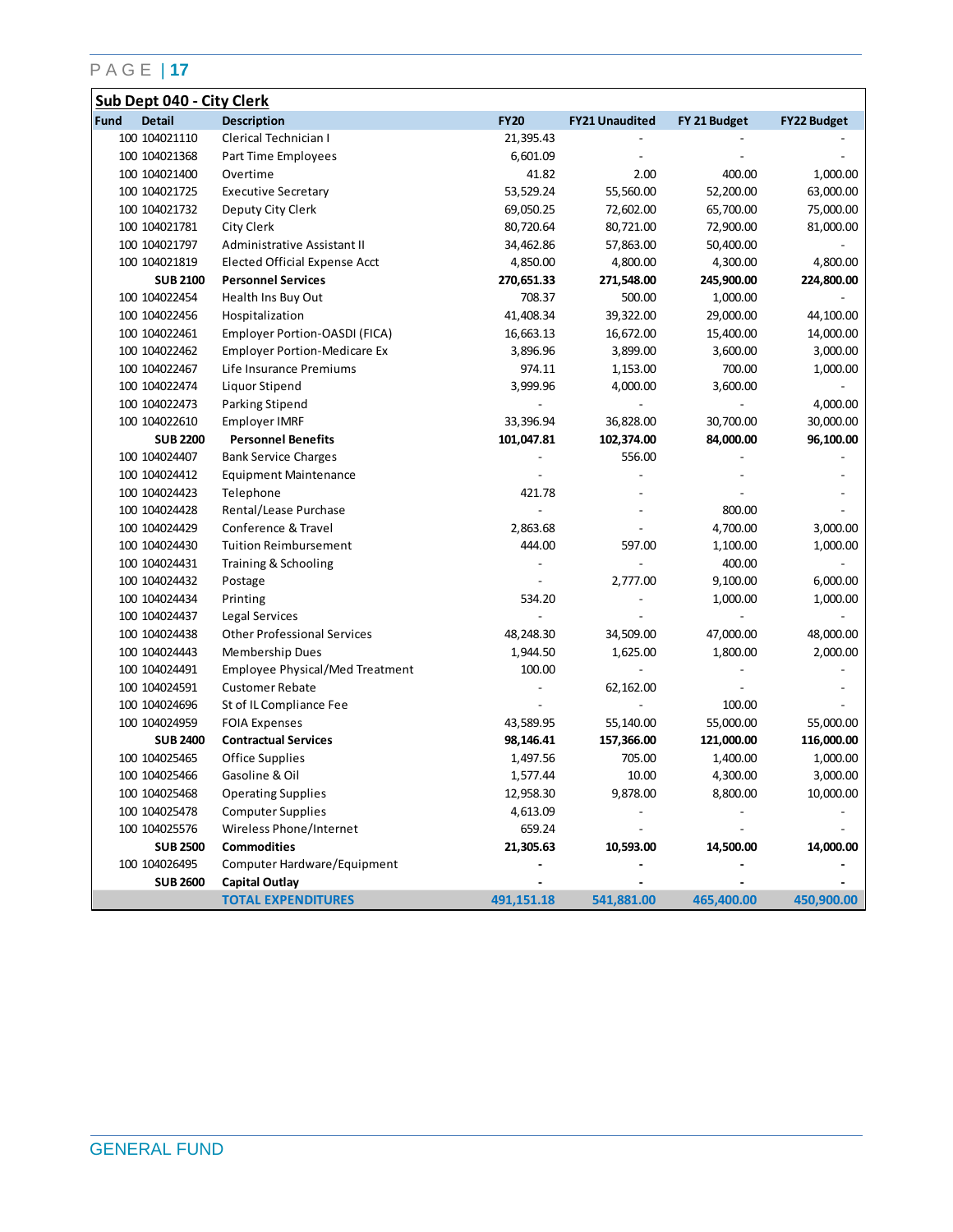|             | <b>Sub Dept 045 - Treasurer</b> |                                     |             |                       |              |                    |  |  |  |
|-------------|---------------------------------|-------------------------------------|-------------|-----------------------|--------------|--------------------|--|--|--|
| <b>Fund</b> | <b>Detail</b>                   | <b>Description</b>                  | <b>FY20</b> | <b>FY21 Unaudited</b> | FY 21 Budget | <b>FY22 Budget</b> |  |  |  |
|             | 100 104521399                   | Earned Sick Leave Pay Outs          | 1,624.94    | 1,984.00              | 1,300.00     | 2,000.00           |  |  |  |
|             | 100 104521782                   | City Treasurer                      | 22,000.16   | 22,000.00             | 19,800.00    | 22,000.00          |  |  |  |
|             | 100 104521810                   | Deputy Treasurer                    | 104,536.45  | 108,777.00            | 95,400.00    | 112,000.00         |  |  |  |
|             | 100 104521819                   | Elected Official Expense Acct       | 3,000.00    | 3,000.00              | 2,700.00     | 3,000.00           |  |  |  |
|             | <b>SUB 2100</b>                 | <b>Personnel Services</b>           | 131, 161.55 | 135,761.00            | 119,200.00   | 139,000.00         |  |  |  |
|             | 100 104522454                   | Health Ins Buy Out                  |             |                       |              |                    |  |  |  |
|             | 100 104522456                   | Hospitalization                     | 35,982.40   | 32,922.00             | 20,500.00    | 37,800.00          |  |  |  |
|             | 100 104522461                   | Employer Portion-OASDI (FICA)       | 7,655.57    | 7,990.00              | 7,400.00     | 9,000.00           |  |  |  |
|             | 100 104522462                   | <b>Employer Portion-Medicare Ex</b> | 1,790.48    | 1,869.00              | 1,700.00     | 2,000.00           |  |  |  |
|             | 100 104522467                   | Life Insurance Premiums             | 634.52      | 752.00                | 500.00       |                    |  |  |  |
|             | 100 104522475                   | Elected Official Expense Acct       |             |                       |              |                    |  |  |  |
|             | 100 104522610                   | Employer IMRF                       | 16,103.60   | 18,076.00             | 17,400.00    | 18,000.00          |  |  |  |
|             | <b>SUB 2200</b>                 | <b>Personnel Benefits</b>           | 62,166.57   | 61,609.00             | 47,500.00    | 66,800.00          |  |  |  |
|             | 100 104524423                   | Telephone                           | 270.19      |                       |              |                    |  |  |  |
|             | 100 104524429                   | Conference & Travel                 |             |                       |              |                    |  |  |  |
|             | 100 104524432                   | Postage                             | 39.71       | 1.00                  |              |                    |  |  |  |
|             | 100 104524434                   | Printing                            |             |                       |              |                    |  |  |  |
|             | 100 104524443                   | Membership Dues                     | 1,287.50    | 1,415.00              | 1,415.00     | 1,000.00           |  |  |  |
|             | <b>SUB 2400</b>                 | <b>Contractual Services</b>         | 1,597.40    | 1,416.00              | 1,415.00     | 1,000.00           |  |  |  |
|             | 100 104525465                   | Office Supplies                     | 1,220.91    | 1,038.00              | 1,085.00     | 2,000.00           |  |  |  |
|             | 100 104525471                   | Publications                        | 705.60      | 1,039.00              | 1,038.60     | 1,000.00           |  |  |  |
|             | 100 104525478                   | <b>Computer Supplies</b>            |             |                       |              |                    |  |  |  |
|             | 100 104525576                   | Wireless Phone/Internet             | 475.72      |                       |              |                    |  |  |  |
|             | <b>SUB 2500</b>                 | <b>Commodities</b>                  | 2,402.23    | 2,077.00              | 2,123.60     | 3,000.00           |  |  |  |
|             | 100 104526498                   | Office Furniture/Equipment          |             |                       |              |                    |  |  |  |
|             | <b>SUB 2600</b>                 | Capital Outlay                      |             |                       |              |                    |  |  |  |
|             |                                 | <b>TOTAL EXPENDITURES</b>           | 197,327.75  | 200,863.00            | 170,238.60   | 209,800.00         |  |  |  |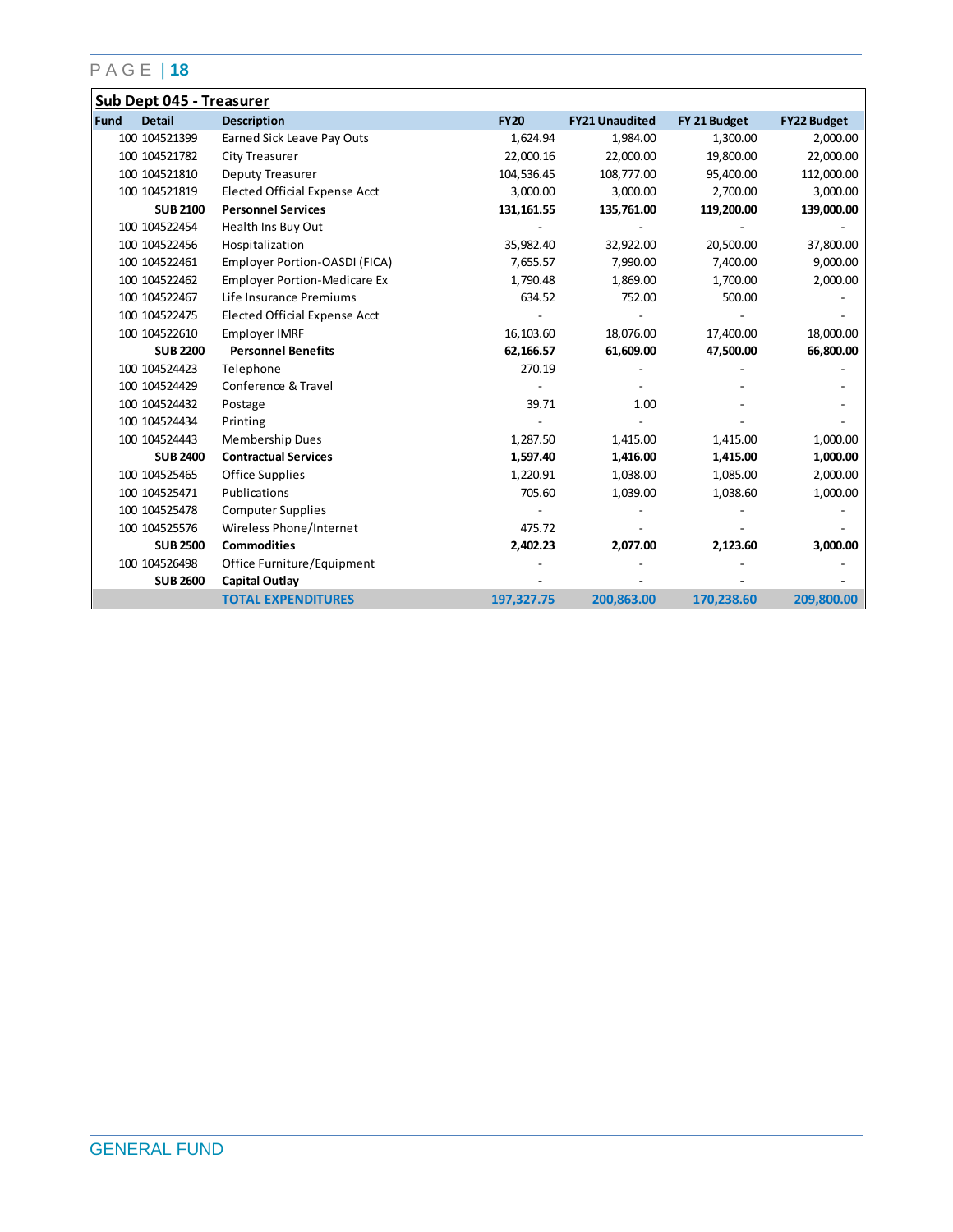| Sub Dept 051 - Human Resources |                                       |             |                       |              |                    |
|--------------------------------|---------------------------------------|-------------|-----------------------|--------------|--------------------|
| Fund<br><b>Detail</b>          | <b>Description</b>                    | <b>FY20</b> | <b>FY21 Unaudited</b> | FY 21 Budget | <b>FY22 Budget</b> |
| 100 105121368                  | Part Time Employees                   |             |                       |              |                    |
| 100 105121736                  | <b>Benefits Coordinator</b>           | 128,509.16  | 64,777.00             | 55,800.00    | 67,000.00          |
| 100 105121753                  | <b>Director of Human Resources</b>    | 124,640.92  | 131,904.00            | 114,300.00   | 131,000.00         |
| 100 105121809                  | Human Resources Manager               |             | 72,063.00             | 63,900.00    | 76,000.00          |
| <b>SUB 2100</b>                | <b>Personnel Services</b>             | 253,150.08  | 268,744.00            | 234,000.00   | 274,000.00         |
| 100 105122454                  | Health Ins Buy Out                    | 437.43      | 500.00                | 1,000.00     |                    |
| 100 105122456                  | Hospitalization                       | 30,083.52   | 27,550.00             | 20,500.00    | 52,500.00          |
| 100 105122459                  | Unemployment Insurance                |             |                       |              |                    |
| 100 105122461                  | Employer Portion-OASDI (FICA)         | 15,209.81   | 16,215.00             | 14,700.00    | 17,000.00          |
| 100 105122462                  | <b>Employer Portion-Medicare Ex</b>   | 3,557.11    | 3,792.00              | 3,400.00     | 4,000.00           |
| 100 105122467                  | Life Insurance Premiums               | 937.28      | 1,138.00              | 700.00       | 1,000.00           |
| 100 105122610                  | Employer IMRF                         | 31,894.31   | 36,702.00             | 31,900.00    | 32,000.00          |
| <b>SUB 2200</b>                | <b>Personnel Benefits</b>             | 82,119.46   | 85,897.00             | 72,200.00    | 106,500.00         |
| 100 105124412                  | <b>Equipment Maintenance</b>          | 468.59      |                       |              |                    |
| 100 105124423                  | Telephone                             | 567.33      |                       |              |                    |
| 100 105124428                  | Rental/Lease Purchase                 | 762.17      |                       | 2,200.00     |                    |
| 100 105124429                  | Conference & Travel                   | 3,004.52    | 1,454.00              | 4,900.00     | 5,000.00           |
| 100 105124432                  | Postage                               | 250.60      | 412.00                | 400.00       |                    |
| 100 105124437                  | Legal Services                        |             |                       | 400.00       | 1,000.00           |
| 100 105124438                  | <b>Other Professional Services</b>    | 8,270.25    | 7,763.00              | 9,900.00     | 15,000.00          |
| 100 105124443                  | Membership Dues                       | 1,173.00    | 1,351.00              | 1,400.00     | 2,000.00           |
| 100 105124454                  | <b>Labor Relations</b>                | 37.50       |                       |              |                    |
| 100 105124491                  | <b>Employee Physical/Med Treatmnt</b> | 50.00       |                       | 100.00       |                    |
| <b>SUB 2400</b>                | <b>Contractual Services</b>           | 14,583.96   | 10,980.00             | 19,300.00    | 23,000.00          |
| 100 105125465                  | Office Supplies                       | 2,304.19    | 1,701.00              | 2,200.00     | 2,000.00           |
| 100 105125468                  | <b>Operating Supplies</b>             | 1,863.76    |                       | 1,600.00     | 1,000.00           |
| 100 105125478                  | <b>Computer Supplies</b>              | 146.00      |                       |              |                    |
| 100 105125576                  | Wireless Phone/Internet               | 1,135.28    |                       |              |                    |
| <b>SUB 2500</b>                | <b>Commodities</b>                    | 5,449.23    | 1,701.00              | 3,800.00     | 3,000.00           |
| 100 105126495                  | Computer Hardware/Equipment           |             |                       |              |                    |
| <b>SUB 2600</b>                | Capital Outlay                        |             |                       |              |                    |
|                                | <b>TOTAL EXPENDITURES</b>             | 355,302.73  | 367,322.00            | 329,300.00   | 406,500.00         |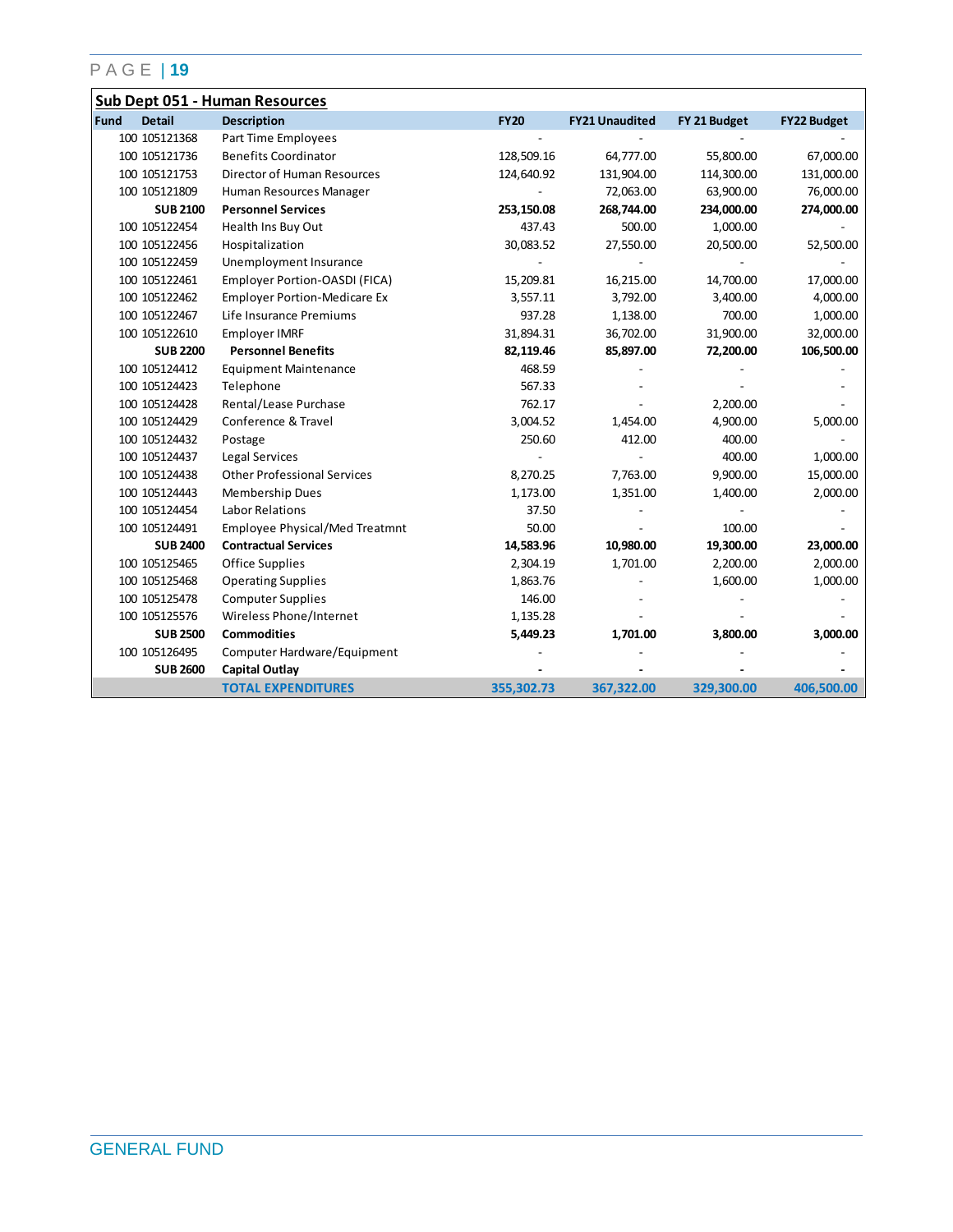|             |                 | Sub Dept 060 - Marketing & Public Relations |              |                          |              |                    |
|-------------|-----------------|---------------------------------------------|--------------|--------------------------|--------------|--------------------|
| <b>Fund</b> | <b>Detail</b>   | <b>Description</b>                          | <b>FY20</b>  | <b>FY21 Unaudited</b>    | FY 21 Budget | <b>FY22 Budget</b> |
|             | 100 106021399   | Earned Sick Leave Pay Outs                  | 2,503.94     | 4,171.00                 | 1,500.00     | 2,000.00           |
|             | 100 106021400   | Overtime                                    |              |                          |              |                    |
|             | 100 106021721   | Office Supervisor                           |              |                          |              |                    |
|             | 100 106021110   | Clerical Technician                         |              | 8,418.00                 |              | 58,000.00          |
|             | 100 106021737   | Lakefront Coordinator                       | 63,046.58    | 97,302.00                | 68,500.00    |                    |
|             | 100 106021812   | Marketing & Public Relations                | 110,770.39   | 119,430.00               | 100,800.00   | 118,000.00         |
|             | 100 106021826   | Director of Communications                  |              |                          |              |                    |
|             | 100 106021836   | Scoop Overtime                              | 15,956.35    |                          |              | 10,000.00          |
|             | 100 106021863   | <b>PR Specialist</b>                        |              |                          |              | 66,000.00          |
|             | <b>SUB 2100</b> | <b>Personnel Services</b>                   | 192,277.26   | 229,321.00               | 170,800.00   | 254,000.00         |
|             | 100 106022454   | Health Ins Buy Out                          | 958.41       | 1,000.00                 | 1,000.00     |                    |
|             | 100 106022456   | Hospitalization                             | 21,598.64    | 26,982.00                | 17,000.00    | 52,500.00          |
|             | 100 106022461   | Employer Portion-OASDI (FICA)               | 10,769.31    | 13,757.00                | 11,400.00    | 16,000.00          |
|             | 100 106022462   | <b>Employer Portion-Medicare Ex</b>         | 2,518.62     | 3,217.00                 | 2,700.00     | 4,000.00           |
|             | 100 106022467   | Life Insurance Premiums                     | 1,043.71     | 1,443.00                 | 900.00       | 1,000.00           |
|             | 100 106022610   | Employer IMRF                               | 22,347.95    | 30,731.00                | 25,600.00    | 27,000.00          |
|             | <b>SUB 2200</b> | <b>Personnel Benefits</b>                   | 59,236.64    | 77,130.00                | 58,600.00    | 100,500.00         |
|             | 100 106024423   | Telephone                                   | 598.93       |                          |              |                    |
|             | 100 106024428   | Rental/Lease Purchase                       | 4,125.87     | 394.00                   | 18,000.00    | 3,000.00           |
|             | 100 106024429   | Conference & Travel                         | 538.92       |                          | 1,600.00     | 1,000.00           |
|             | 100 106024432   | Postage                                     | 13.80        | 17.00                    | 800.00       |                    |
|             | 100 106024433   | Advertising                                 | 19,411.00    | $\overline{\phantom{a}}$ | 18,000.00    | 8,000.00           |
|             | 100 106024434   | Printing                                    | 1,689.00     | 528.00                   | 7,200.00     | 3,000.00           |
|             | 100 106024438   | <b>Other Professional Services</b>          | 58,667.12    | 3,160.00                 | 46,254.17    | 35,000.00          |
|             | 100 106024443   | Membership Dues                             | 31,687.50    | 33,000.00                | 34,700.00    | 33,000.00          |
|             | 100 106024474   | <b>Community Pride</b>                      | 26,495.40    | 108.00                   | 16,000.00    | 50,000.00          |
|             | 100 106024671   | <b>Scoop Professional Services</b>          | 30,956.81    |                          |              | 22,000.00          |
|             | <b>SUB 2400</b> | <b>Contractual Services</b>                 | 174, 184. 35 | 37,207.00                | 142,554.17   | 155,000.00         |
|             | 100 106025465   | Office Supplies                             | 2,745.81     | 759.00                   | 3,100.00     | 2,000.00           |
|             | 100 106025468   | <b>Operating Supplies</b>                   | 1,332.88     |                          | 2,461.40     | 2,000.00           |
|             | 100 106025469   | Uniforms                                    |              |                          |              |                    |
|             | 100 106025478   | <b>Computer Supplies</b>                    | 410.80       |                          |              |                    |
|             | 100 106025480   | Miscellaneous Expense                       | 3,150.98     | 211.00                   | 3,500.00     |                    |
|             | 100 106025576   | Wireless Phone/Internet                     | 925.31       |                          |              |                    |
|             | <b>SUB 2500</b> | <b>Commodities</b>                          | 8,565.78     | 970.00                   | 9,061.40     | 4,000.00           |
|             | 100 106026495   | Computer Hardware/Equipment                 |              |                          |              |                    |
|             | <b>SUB 2600</b> | <b>Capital Outlay</b>                       |              |                          |              |                    |
|             |                 | <b>TOTAL EXPENDITURES</b>                   | 434,264.03   | 344,628.00               | 381,015.57   | 513,500.00         |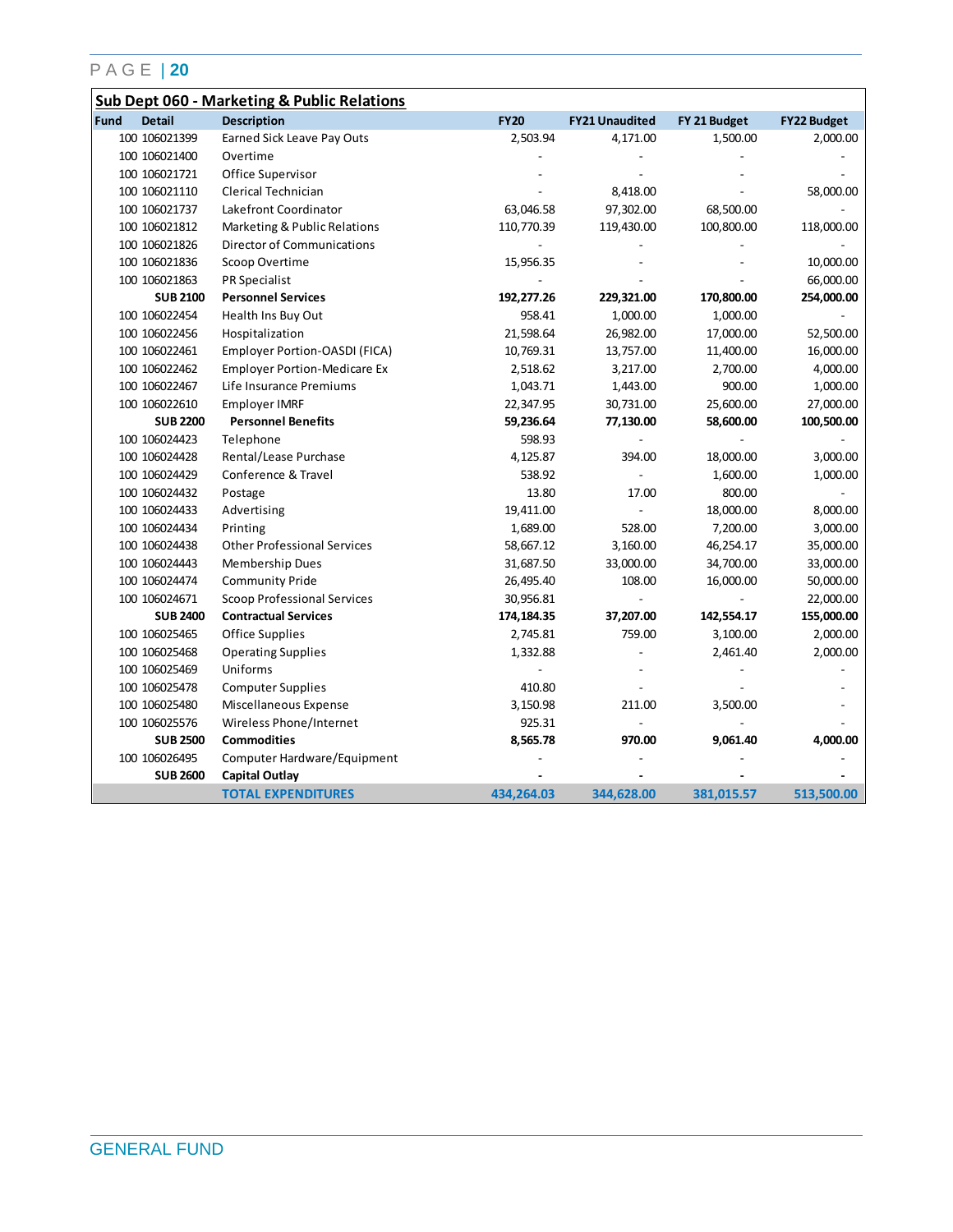|      | Sub Dept 062 - Municipal Beach |                             |             |                          |                       |              |                    |  |  |
|------|--------------------------------|-----------------------------|-------------|--------------------------|-----------------------|--------------|--------------------|--|--|
| Fund | <b>Detail</b>                  | <b>Description</b>          | <b>FY20</b> |                          | <b>FY21 Unaudited</b> | FY 21 Budget | <b>FY22 Budget</b> |  |  |
|      | 100 106221368                  | Part-time Personnel         |             | -                        | -                     |              | 50,000.00          |  |  |
|      | 100 106221737                  | Lakefront Coordinator       |             | ۰                        | ۰                     |              | 63,000.00          |  |  |
|      | <b>SUB 2100</b>                | <b>Personnel Services</b>   |             | $\overline{a}$           |                       |              | 113,000.00         |  |  |
|      | 100 106222456                  | Hospitalization             |             | $\overline{\phantom{a}}$ | ۰                     |              | 18,200.00          |  |  |
|      | 100 106222461                  | Employer - FICA             |             | $\overline{a}$           | -                     |              | 7,100.00           |  |  |
|      | 100 106222462                  | Employer - Medicare         |             | $\overline{\phantom{0}}$ | -                     |              | 1,700.00           |  |  |
|      | 100 106222467                  | Life Insurance Premiums     |             | -                        |                       |              | 200.00             |  |  |
|      | 100 106222610                  | Employer - IMRF             |             |                          |                       |              | 29,400.00          |  |  |
|      | <b>SUB 2200</b>                | <b>Personnel Benefits</b>   |             | -                        | -                     |              | 56,600.00          |  |  |
|      | 100 106224410                  | Grounds Maintenance         |             |                          |                       |              | 20,000.00          |  |  |
|      | 100 106224426                  | Utilities                   |             | -                        | -                     |              | 7,000.00           |  |  |
|      | <b>SUB 2400</b>                | <b>Contractual Services</b> |             | -                        |                       |              | 27,000.00          |  |  |
|      |                                | <b>TOTAL EXPENDITURES</b>   |             |                          |                       |              | 196.600.00         |  |  |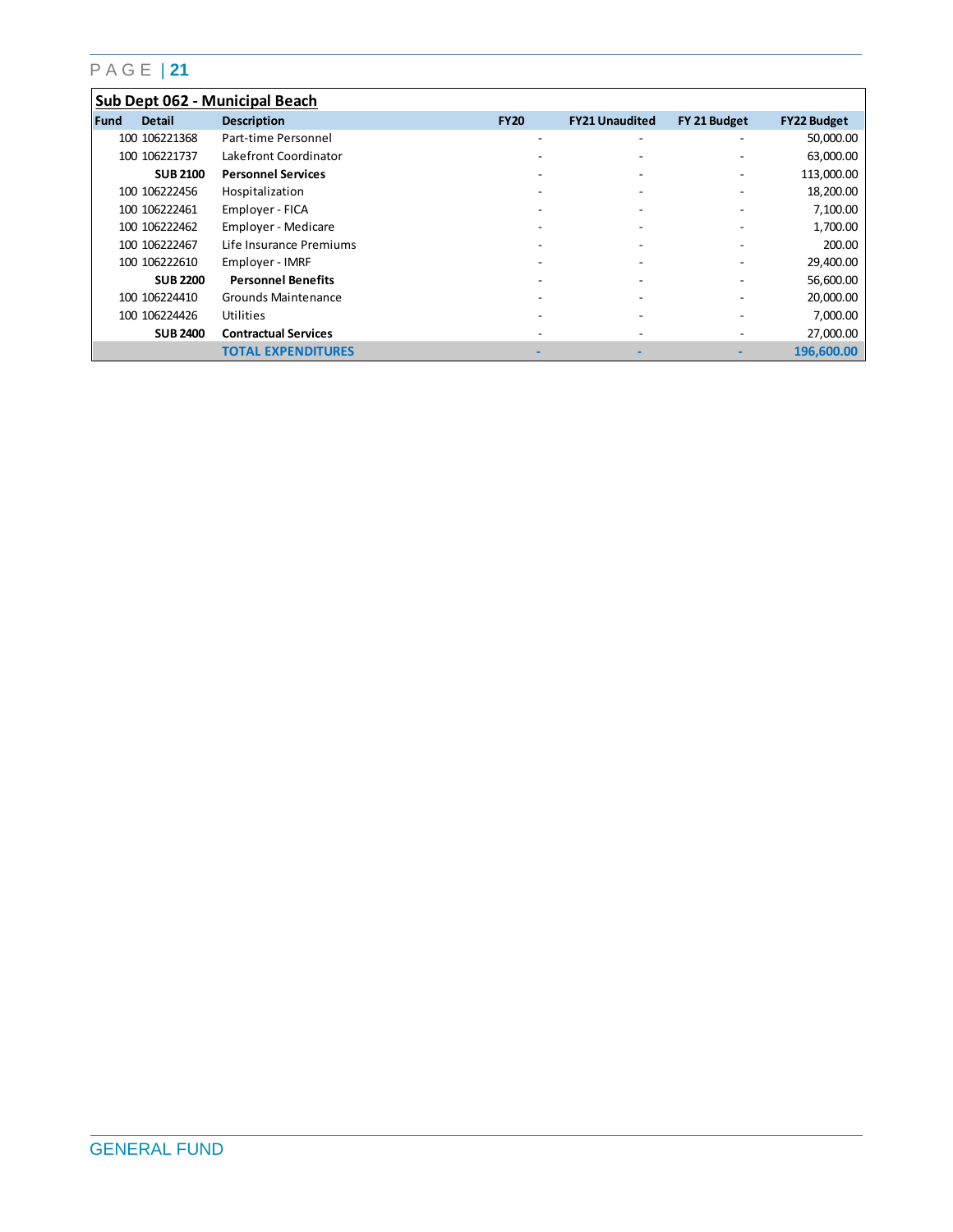|        | <b>Sub Dept 067 - Special Financing Activites</b> |                                 |                |                       |              |                    |  |  |  |
|--------|---------------------------------------------------|---------------------------------|----------------|-----------------------|--------------|--------------------|--|--|--|
| l Fund | <b>Detail</b>                                     | <b>Description</b>              | <b>FY20</b>    | <b>FY21 Unaudited</b> | FY 21 Budget | <b>FY22 Budget</b> |  |  |  |
|        | 100 106724406                                     | <b>Bond Issuance Costs</b>      | $\overline{a}$ |                       |              |                    |  |  |  |
|        | 100 106724436                                     | <b>Consultant Services</b>      | ۰              |                       |              |                    |  |  |  |
|        | 100 106724476                                     | <b>Municipal Audit Expenses</b> | 60,246.50      | 62.940.00             | 134.700.00   | 78,000.00          |  |  |  |
|        | 100 106724477                                     | <b>Actuarial Service Fees</b>   | 19.400.00      | 20.440.00             | 18.900.00    | 14,000.00          |  |  |  |
|        | 100 106724951                                     | Distribution to Taxing Bodies   | 18,856.03      | -                     | 500.00       | 6,000.00           |  |  |  |
|        | <b>SUB 2400</b>                                   | <b>Contractual Services</b>     | 98,502.53      | 83.380.00             | 154,100.00   | 98,000.00          |  |  |  |
|        |                                                   | <b>TOTAL EXPENDITURES</b>       | 98,502.53      | 83,380.00             | 154,100.00   | 98,000.00          |  |  |  |
|        |                                                   |                                 |                |                       |              |                    |  |  |  |
|        |                                                   | <b>TOTAL 100 EXPENDITURES</b>   | 4,451,095.60   | 4,742,282.00          | 4,245,500.00 | 5,149,820.00       |  |  |  |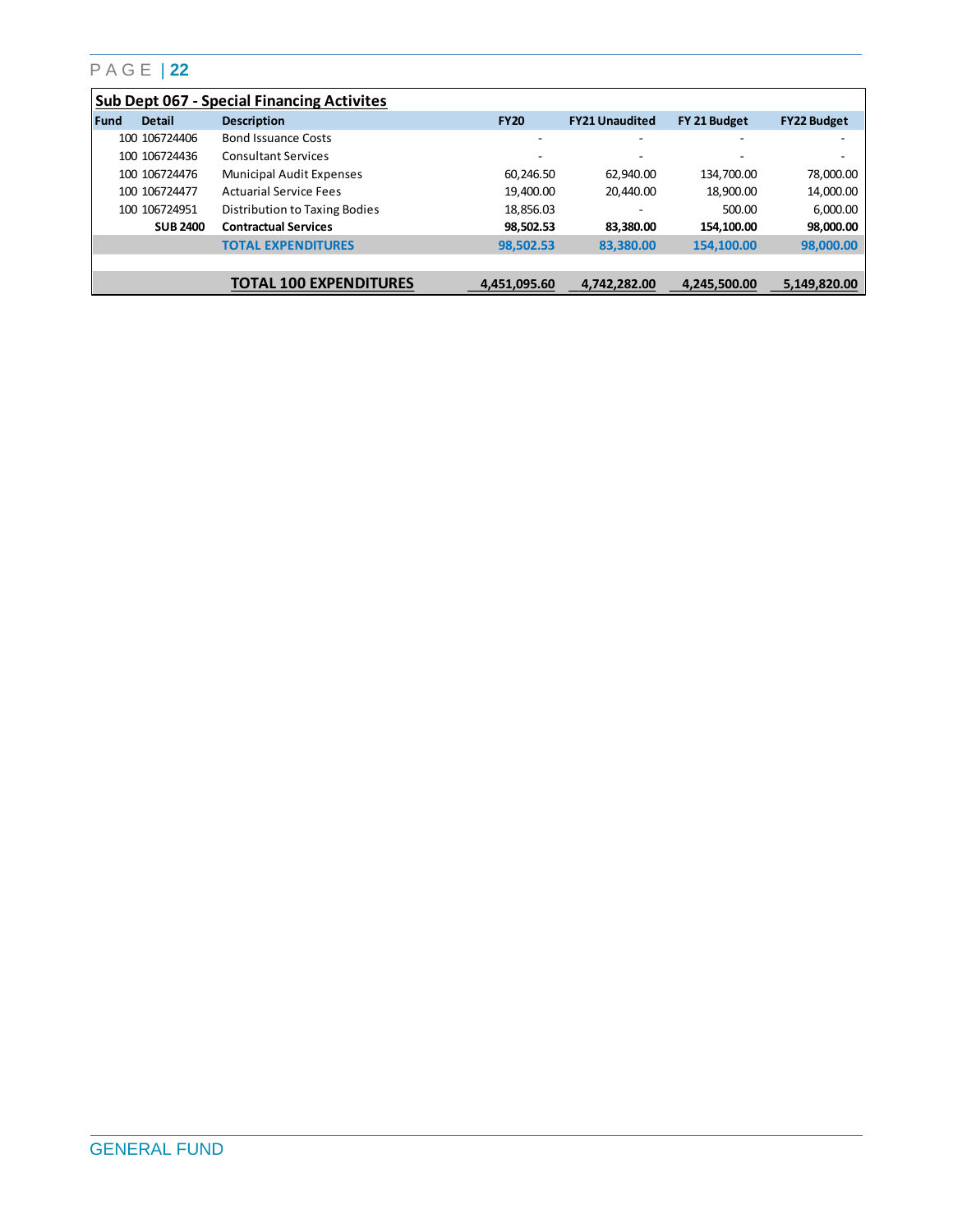## **Dept 200 - BUILDING DEPARTMENT**

| 100 200121110<br>Clerical Technician I<br>87,617.16<br>98,951.00<br>85,100.00<br>100 200121150<br>481,927.00<br>471,600.00<br>469,527.92<br>Inspector<br>100 200121399<br>Earned Sick Leave Pay Outs<br>12,793.17<br>6,833.00<br>8,100.00<br>100 200121400<br>2,307.04<br>902.00<br>2,700.00<br>Overtime<br>100 200121404<br>2,972.00<br>On Call Pay<br>3,852.59<br>1,800.00<br>100 200121721<br>60,398.69<br>63,105.00<br>54,900.00<br>Office Supervisor<br>100 200121725<br>49,500.00<br><b>Executive Secretary</b><br>52,545.00<br>56,363.00<br>100 200121740<br>Plumbing Inspector<br>68,978.64<br>72,871.00<br>63,900.00<br>100 200121743<br>72,946.00<br><b>Building Inspector</b><br>70,516.15<br>65,700.00<br>100 200121764<br>Senior Planner<br>100 200121786<br>Building Commissioner/Code En<br>112,588.31<br>119,786.00<br>103,500.00<br>100 200121829<br>Code Enforcement Supervisor<br><b>SUB 2100</b><br><b>Personnel Services</b><br>941,124.67<br>976,656.00<br>906,800.00<br>100 200122454<br>2,000.00<br>Health Ins Buy Out<br>2,645.85<br>1,500.00<br>100 200122456<br>Hospitalization<br>183,855.44<br>172,495.00<br>209,800.00<br>100 200122457<br>Workmen's Compensation<br>(9,225.17)<br>13,368.00<br>20,700.00<br>100 200122458<br>12,018.79<br>Liability Insurance<br>52,685.00<br>48,800.00<br>100 200122461<br>Employer Portion-OASDI (FICA)<br>54,911.94<br>58,868.00<br>56,700.00<br>100 200122462<br><b>Employer Portion-Medicare Ex</b><br>12,842.33<br>13,768.00<br>13,100.00<br>100 200122467<br>2,700.00<br>Life Insurance Premiums<br>2,781.82<br>4,133.00<br>100 200122610<br>119,408.07<br>127,000.00<br>Employer IMRF<br>133,630.00<br><b>SUB 2200</b><br><b>Personnel Benefits</b><br>480,800.00<br>379,239.07<br>450,447.00<br>100 200124408<br>Home Board-Up & Maintenance<br>34,585.00<br>15,425.00<br>15,950.00<br>100 200124412<br><b>Equipment Maintenance</b><br>2,210.82<br>104.00<br>104.00<br>100 200124423<br>Telephone<br>3,200.92<br>$\overline{\phantom{a}}$<br>100 200124428<br>Rental/Lease Purchase<br>37,511.25<br>49,595.34<br>65,584.00<br>100 200124429<br>Conference & Travel<br>100 200124431<br>125.00<br>Training & Schooling<br>100 200124432<br>2,771.00<br>355.00<br>857.50<br>Postage<br>100 200124434<br>Printing<br>1,199.00<br>1,796.00<br>3,068.41<br>100 200124436<br><b>Consultant Services</b><br>100 200124437<br>Legal Services<br>2,362.50<br>1,483.00<br>2,712.50<br>100 200124438<br><b>Other Professional Services</b><br>193,694.13<br>147,260.00<br>176,312.25<br>100 200124443<br>Membership Dues<br>700.00<br>100 200124489<br><b>Grant Expenditures</b><br>100 200124491<br><b>Employee Physical/Med Treatmnt</b><br>200.00<br>100 200124801<br>IT Serv Software & Subscriptio<br>51,369.23<br>118,858.00<br>50,600.00<br>100 200124802<br>50,600.00<br>IT Serv Hardware & Equipment<br>1,246.80<br>1,474.00<br>30,999.00<br>25,300.00<br>100 200124803<br>IT Serv Utilities & Consulting<br>1,294.09<br><b>Contractual Services</b><br>376,000.00<br><b>SUB 2400</b><br>331,569.74<br>383,338.00<br>Office Supplies<br>100 200125465<br>3,420.10<br>443.00<br>3,500.00<br>Gasoline & Oil<br>100 200125466<br>10,590.62<br>10,810.00<br>9,000.00<br>100 200125468<br><b>Operating Supplies</b><br>Uniforms<br>100 200125469<br>1,500.00<br>1,500.00<br>100 200125478<br><b>Computer Supplies</b><br>4,307.18<br>100 200125576<br>Wireless Phone/Internet<br>5,351.45<br>100 200125960<br>Declared Emergency Commodities<br>1,435.11<br>690.00<br>690.00<br><b>SUB 2500</b><br><b>Commodities</b><br>14,690.00<br>25,104.46<br>13,443.00<br>100 200126490<br>Land Acquisition<br>100 200126493<br>Vehicle<br>100 200126495<br>Computer Hardware/Equipment<br><b>SUB 2600</b><br><b>Capital Outlay</b><br><b>TOTAL EXPENDITURES</b><br>1,677,037.94<br>1,823,884.00<br>1,778,290.00<br><b>TOTAL 200 EXPENDITURES</b> | Fund | <b>Detail</b> | <b>Description</b> | <b>FY20</b>  | <b>FY21 Unaudited</b> | FY 21 Budget | <b>FY22 Budget</b> |
|-----------------------------------------------------------------------------------------------------------------------------------------------------------------------------------------------------------------------------------------------------------------------------------------------------------------------------------------------------------------------------------------------------------------------------------------------------------------------------------------------------------------------------------------------------------------------------------------------------------------------------------------------------------------------------------------------------------------------------------------------------------------------------------------------------------------------------------------------------------------------------------------------------------------------------------------------------------------------------------------------------------------------------------------------------------------------------------------------------------------------------------------------------------------------------------------------------------------------------------------------------------------------------------------------------------------------------------------------------------------------------------------------------------------------------------------------------------------------------------------------------------------------------------------------------------------------------------------------------------------------------------------------------------------------------------------------------------------------------------------------------------------------------------------------------------------------------------------------------------------------------------------------------------------------------------------------------------------------------------------------------------------------------------------------------------------------------------------------------------------------------------------------------------------------------------------------------------------------------------------------------------------------------------------------------------------------------------------------------------------------------------------------------------------------------------------------------------------------------------------------------------------------------------------------------------------------------------------------------------------------------------------------------------------------------------------------------------------------------------------------------------------------------------------------------------------------------------------------------------------------------------------------------------------------------------------------------------------------------------------------------------------------------------------------------------------------------------------------------------------------------------------------------------------------------------------------------------------------------------------------------------------------------------------------------------------------------------------------------------------------------------------------------------------------------------------------------------------------------------------------------------------------------------------------------------------------------------------------------------------------------------------------------------------------------------------------------------------------------------------------------------------------------------------------------------------------------------------------------------------------------------------------------------|------|---------------|--------------------|--------------|-----------------------|--------------|--------------------|
|                                                                                                                                                                                                                                                                                                                                                                                                                                                                                                                                                                                                                                                                                                                                                                                                                                                                                                                                                                                                                                                                                                                                                                                                                                                                                                                                                                                                                                                                                                                                                                                                                                                                                                                                                                                                                                                                                                                                                                                                                                                                                                                                                                                                                                                                                                                                                                                                                                                                                                                                                                                                                                                                                                                                                                                                                                                                                                                                                                                                                                                                                                                                                                                                                                                                                                                                                                                                                                                                                                                                                                                                                                                                                                                                                                                                                                                                                                           |      |               |                    |              |                       |              | 106,000.00         |
|                                                                                                                                                                                                                                                                                                                                                                                                                                                                                                                                                                                                                                                                                                                                                                                                                                                                                                                                                                                                                                                                                                                                                                                                                                                                                                                                                                                                                                                                                                                                                                                                                                                                                                                                                                                                                                                                                                                                                                                                                                                                                                                                                                                                                                                                                                                                                                                                                                                                                                                                                                                                                                                                                                                                                                                                                                                                                                                                                                                                                                                                                                                                                                                                                                                                                                                                                                                                                                                                                                                                                                                                                                                                                                                                                                                                                                                                                                           |      |               |                    |              |                       |              | 567,000.00         |
|                                                                                                                                                                                                                                                                                                                                                                                                                                                                                                                                                                                                                                                                                                                                                                                                                                                                                                                                                                                                                                                                                                                                                                                                                                                                                                                                                                                                                                                                                                                                                                                                                                                                                                                                                                                                                                                                                                                                                                                                                                                                                                                                                                                                                                                                                                                                                                                                                                                                                                                                                                                                                                                                                                                                                                                                                                                                                                                                                                                                                                                                                                                                                                                                                                                                                                                                                                                                                                                                                                                                                                                                                                                                                                                                                                                                                                                                                                           |      |               |                    |              |                       |              | 10,000.00          |
|                                                                                                                                                                                                                                                                                                                                                                                                                                                                                                                                                                                                                                                                                                                                                                                                                                                                                                                                                                                                                                                                                                                                                                                                                                                                                                                                                                                                                                                                                                                                                                                                                                                                                                                                                                                                                                                                                                                                                                                                                                                                                                                                                                                                                                                                                                                                                                                                                                                                                                                                                                                                                                                                                                                                                                                                                                                                                                                                                                                                                                                                                                                                                                                                                                                                                                                                                                                                                                                                                                                                                                                                                                                                                                                                                                                                                                                                                                           |      |               |                    |              |                       |              | 3,000.00           |
|                                                                                                                                                                                                                                                                                                                                                                                                                                                                                                                                                                                                                                                                                                                                                                                                                                                                                                                                                                                                                                                                                                                                                                                                                                                                                                                                                                                                                                                                                                                                                                                                                                                                                                                                                                                                                                                                                                                                                                                                                                                                                                                                                                                                                                                                                                                                                                                                                                                                                                                                                                                                                                                                                                                                                                                                                                                                                                                                                                                                                                                                                                                                                                                                                                                                                                                                                                                                                                                                                                                                                                                                                                                                                                                                                                                                                                                                                                           |      |               |                    |              |                       |              | 5,000.00           |
|                                                                                                                                                                                                                                                                                                                                                                                                                                                                                                                                                                                                                                                                                                                                                                                                                                                                                                                                                                                                                                                                                                                                                                                                                                                                                                                                                                                                                                                                                                                                                                                                                                                                                                                                                                                                                                                                                                                                                                                                                                                                                                                                                                                                                                                                                                                                                                                                                                                                                                                                                                                                                                                                                                                                                                                                                                                                                                                                                                                                                                                                                                                                                                                                                                                                                                                                                                                                                                                                                                                                                                                                                                                                                                                                                                                                                                                                                                           |      |               |                    |              |                       |              | 66,000.00          |
|                                                                                                                                                                                                                                                                                                                                                                                                                                                                                                                                                                                                                                                                                                                                                                                                                                                                                                                                                                                                                                                                                                                                                                                                                                                                                                                                                                                                                                                                                                                                                                                                                                                                                                                                                                                                                                                                                                                                                                                                                                                                                                                                                                                                                                                                                                                                                                                                                                                                                                                                                                                                                                                                                                                                                                                                                                                                                                                                                                                                                                                                                                                                                                                                                                                                                                                                                                                                                                                                                                                                                                                                                                                                                                                                                                                                                                                                                                           |      |               |                    |              |                       |              | 57,000.00          |
|                                                                                                                                                                                                                                                                                                                                                                                                                                                                                                                                                                                                                                                                                                                                                                                                                                                                                                                                                                                                                                                                                                                                                                                                                                                                                                                                                                                                                                                                                                                                                                                                                                                                                                                                                                                                                                                                                                                                                                                                                                                                                                                                                                                                                                                                                                                                                                                                                                                                                                                                                                                                                                                                                                                                                                                                                                                                                                                                                                                                                                                                                                                                                                                                                                                                                                                                                                                                                                                                                                                                                                                                                                                                                                                                                                                                                                                                                                           |      |               |                    |              |                       |              | 74,000.00          |
|                                                                                                                                                                                                                                                                                                                                                                                                                                                                                                                                                                                                                                                                                                                                                                                                                                                                                                                                                                                                                                                                                                                                                                                                                                                                                                                                                                                                                                                                                                                                                                                                                                                                                                                                                                                                                                                                                                                                                                                                                                                                                                                                                                                                                                                                                                                                                                                                                                                                                                                                                                                                                                                                                                                                                                                                                                                                                                                                                                                                                                                                                                                                                                                                                                                                                                                                                                                                                                                                                                                                                                                                                                                                                                                                                                                                                                                                                                           |      |               |                    |              |                       |              | 76,000.00          |
|                                                                                                                                                                                                                                                                                                                                                                                                                                                                                                                                                                                                                                                                                                                                                                                                                                                                                                                                                                                                                                                                                                                                                                                                                                                                                                                                                                                                                                                                                                                                                                                                                                                                                                                                                                                                                                                                                                                                                                                                                                                                                                                                                                                                                                                                                                                                                                                                                                                                                                                                                                                                                                                                                                                                                                                                                                                                                                                                                                                                                                                                                                                                                                                                                                                                                                                                                                                                                                                                                                                                                                                                                                                                                                                                                                                                                                                                                                           |      |               |                    |              |                       |              |                    |
|                                                                                                                                                                                                                                                                                                                                                                                                                                                                                                                                                                                                                                                                                                                                                                                                                                                                                                                                                                                                                                                                                                                                                                                                                                                                                                                                                                                                                                                                                                                                                                                                                                                                                                                                                                                                                                                                                                                                                                                                                                                                                                                                                                                                                                                                                                                                                                                                                                                                                                                                                                                                                                                                                                                                                                                                                                                                                                                                                                                                                                                                                                                                                                                                                                                                                                                                                                                                                                                                                                                                                                                                                                                                                                                                                                                                                                                                                                           |      |               |                    |              |                       |              | 118,000.00         |
|                                                                                                                                                                                                                                                                                                                                                                                                                                                                                                                                                                                                                                                                                                                                                                                                                                                                                                                                                                                                                                                                                                                                                                                                                                                                                                                                                                                                                                                                                                                                                                                                                                                                                                                                                                                                                                                                                                                                                                                                                                                                                                                                                                                                                                                                                                                                                                                                                                                                                                                                                                                                                                                                                                                                                                                                                                                                                                                                                                                                                                                                                                                                                                                                                                                                                                                                                                                                                                                                                                                                                                                                                                                                                                                                                                                                                                                                                                           |      |               |                    |              |                       |              | 75,000.00          |
|                                                                                                                                                                                                                                                                                                                                                                                                                                                                                                                                                                                                                                                                                                                                                                                                                                                                                                                                                                                                                                                                                                                                                                                                                                                                                                                                                                                                                                                                                                                                                                                                                                                                                                                                                                                                                                                                                                                                                                                                                                                                                                                                                                                                                                                                                                                                                                                                                                                                                                                                                                                                                                                                                                                                                                                                                                                                                                                                                                                                                                                                                                                                                                                                                                                                                                                                                                                                                                                                                                                                                                                                                                                                                                                                                                                                                                                                                                           |      |               |                    |              |                       |              | 1,157,000.00       |
|                                                                                                                                                                                                                                                                                                                                                                                                                                                                                                                                                                                                                                                                                                                                                                                                                                                                                                                                                                                                                                                                                                                                                                                                                                                                                                                                                                                                                                                                                                                                                                                                                                                                                                                                                                                                                                                                                                                                                                                                                                                                                                                                                                                                                                                                                                                                                                                                                                                                                                                                                                                                                                                                                                                                                                                                                                                                                                                                                                                                                                                                                                                                                                                                                                                                                                                                                                                                                                                                                                                                                                                                                                                                                                                                                                                                                                                                                                           |      |               |                    |              |                       |              |                    |
|                                                                                                                                                                                                                                                                                                                                                                                                                                                                                                                                                                                                                                                                                                                                                                                                                                                                                                                                                                                                                                                                                                                                                                                                                                                                                                                                                                                                                                                                                                                                                                                                                                                                                                                                                                                                                                                                                                                                                                                                                                                                                                                                                                                                                                                                                                                                                                                                                                                                                                                                                                                                                                                                                                                                                                                                                                                                                                                                                                                                                                                                                                                                                                                                                                                                                                                                                                                                                                                                                                                                                                                                                                                                                                                                                                                                                                                                                                           |      |               |                    |              |                       |              | 201,800.00         |
|                                                                                                                                                                                                                                                                                                                                                                                                                                                                                                                                                                                                                                                                                                                                                                                                                                                                                                                                                                                                                                                                                                                                                                                                                                                                                                                                                                                                                                                                                                                                                                                                                                                                                                                                                                                                                                                                                                                                                                                                                                                                                                                                                                                                                                                                                                                                                                                                                                                                                                                                                                                                                                                                                                                                                                                                                                                                                                                                                                                                                                                                                                                                                                                                                                                                                                                                                                                                                                                                                                                                                                                                                                                                                                                                                                                                                                                                                                           |      |               |                    |              |                       |              | 24,000.00          |
|                                                                                                                                                                                                                                                                                                                                                                                                                                                                                                                                                                                                                                                                                                                                                                                                                                                                                                                                                                                                                                                                                                                                                                                                                                                                                                                                                                                                                                                                                                                                                                                                                                                                                                                                                                                                                                                                                                                                                                                                                                                                                                                                                                                                                                                                                                                                                                                                                                                                                                                                                                                                                                                                                                                                                                                                                                                                                                                                                                                                                                                                                                                                                                                                                                                                                                                                                                                                                                                                                                                                                                                                                                                                                                                                                                                                                                                                                                           |      |               |                    |              |                       |              | 24,000.00          |
|                                                                                                                                                                                                                                                                                                                                                                                                                                                                                                                                                                                                                                                                                                                                                                                                                                                                                                                                                                                                                                                                                                                                                                                                                                                                                                                                                                                                                                                                                                                                                                                                                                                                                                                                                                                                                                                                                                                                                                                                                                                                                                                                                                                                                                                                                                                                                                                                                                                                                                                                                                                                                                                                                                                                                                                                                                                                                                                                                                                                                                                                                                                                                                                                                                                                                                                                                                                                                                                                                                                                                                                                                                                                                                                                                                                                                                                                                                           |      |               |                    |              |                       |              | 68,000.00          |
|                                                                                                                                                                                                                                                                                                                                                                                                                                                                                                                                                                                                                                                                                                                                                                                                                                                                                                                                                                                                                                                                                                                                                                                                                                                                                                                                                                                                                                                                                                                                                                                                                                                                                                                                                                                                                                                                                                                                                                                                                                                                                                                                                                                                                                                                                                                                                                                                                                                                                                                                                                                                                                                                                                                                                                                                                                                                                                                                                                                                                                                                                                                                                                                                                                                                                                                                                                                                                                                                                                                                                                                                                                                                                                                                                                                                                                                                                                           |      |               |                    |              |                       |              | 16,000.00          |
|                                                                                                                                                                                                                                                                                                                                                                                                                                                                                                                                                                                                                                                                                                                                                                                                                                                                                                                                                                                                                                                                                                                                                                                                                                                                                                                                                                                                                                                                                                                                                                                                                                                                                                                                                                                                                                                                                                                                                                                                                                                                                                                                                                                                                                                                                                                                                                                                                                                                                                                                                                                                                                                                                                                                                                                                                                                                                                                                                                                                                                                                                                                                                                                                                                                                                                                                                                                                                                                                                                                                                                                                                                                                                                                                                                                                                                                                                                           |      |               |                    |              |                       |              | 3,000.00           |
|                                                                                                                                                                                                                                                                                                                                                                                                                                                                                                                                                                                                                                                                                                                                                                                                                                                                                                                                                                                                                                                                                                                                                                                                                                                                                                                                                                                                                                                                                                                                                                                                                                                                                                                                                                                                                                                                                                                                                                                                                                                                                                                                                                                                                                                                                                                                                                                                                                                                                                                                                                                                                                                                                                                                                                                                                                                                                                                                                                                                                                                                                                                                                                                                                                                                                                                                                                                                                                                                                                                                                                                                                                                                                                                                                                                                                                                                                                           |      |               |                    |              |                       |              | 126,000.00         |
|                                                                                                                                                                                                                                                                                                                                                                                                                                                                                                                                                                                                                                                                                                                                                                                                                                                                                                                                                                                                                                                                                                                                                                                                                                                                                                                                                                                                                                                                                                                                                                                                                                                                                                                                                                                                                                                                                                                                                                                                                                                                                                                                                                                                                                                                                                                                                                                                                                                                                                                                                                                                                                                                                                                                                                                                                                                                                                                                                                                                                                                                                                                                                                                                                                                                                                                                                                                                                                                                                                                                                                                                                                                                                                                                                                                                                                                                                                           |      |               |                    |              |                       |              | 462,800.00         |
|                                                                                                                                                                                                                                                                                                                                                                                                                                                                                                                                                                                                                                                                                                                                                                                                                                                                                                                                                                                                                                                                                                                                                                                                                                                                                                                                                                                                                                                                                                                                                                                                                                                                                                                                                                                                                                                                                                                                                                                                                                                                                                                                                                                                                                                                                                                                                                                                                                                                                                                                                                                                                                                                                                                                                                                                                                                                                                                                                                                                                                                                                                                                                                                                                                                                                                                                                                                                                                                                                                                                                                                                                                                                                                                                                                                                                                                                                                           |      |               |                    |              |                       |              | 20,000.00          |
|                                                                                                                                                                                                                                                                                                                                                                                                                                                                                                                                                                                                                                                                                                                                                                                                                                                                                                                                                                                                                                                                                                                                                                                                                                                                                                                                                                                                                                                                                                                                                                                                                                                                                                                                                                                                                                                                                                                                                                                                                                                                                                                                                                                                                                                                                                                                                                                                                                                                                                                                                                                                                                                                                                                                                                                                                                                                                                                                                                                                                                                                                                                                                                                                                                                                                                                                                                                                                                                                                                                                                                                                                                                                                                                                                                                                                                                                                                           |      |               |                    |              |                       |              |                    |
|                                                                                                                                                                                                                                                                                                                                                                                                                                                                                                                                                                                                                                                                                                                                                                                                                                                                                                                                                                                                                                                                                                                                                                                                                                                                                                                                                                                                                                                                                                                                                                                                                                                                                                                                                                                                                                                                                                                                                                                                                                                                                                                                                                                                                                                                                                                                                                                                                                                                                                                                                                                                                                                                                                                                                                                                                                                                                                                                                                                                                                                                                                                                                                                                                                                                                                                                                                                                                                                                                                                                                                                                                                                                                                                                                                                                                                                                                                           |      |               |                    |              |                       |              |                    |
|                                                                                                                                                                                                                                                                                                                                                                                                                                                                                                                                                                                                                                                                                                                                                                                                                                                                                                                                                                                                                                                                                                                                                                                                                                                                                                                                                                                                                                                                                                                                                                                                                                                                                                                                                                                                                                                                                                                                                                                                                                                                                                                                                                                                                                                                                                                                                                                                                                                                                                                                                                                                                                                                                                                                                                                                                                                                                                                                                                                                                                                                                                                                                                                                                                                                                                                                                                                                                                                                                                                                                                                                                                                                                                                                                                                                                                                                                                           |      |               |                    |              |                       |              | 70,000.00          |
|                                                                                                                                                                                                                                                                                                                                                                                                                                                                                                                                                                                                                                                                                                                                                                                                                                                                                                                                                                                                                                                                                                                                                                                                                                                                                                                                                                                                                                                                                                                                                                                                                                                                                                                                                                                                                                                                                                                                                                                                                                                                                                                                                                                                                                                                                                                                                                                                                                                                                                                                                                                                                                                                                                                                                                                                                                                                                                                                                                                                                                                                                                                                                                                                                                                                                                                                                                                                                                                                                                                                                                                                                                                                                                                                                                                                                                                                                                           |      |               |                    |              |                       |              |                    |
|                                                                                                                                                                                                                                                                                                                                                                                                                                                                                                                                                                                                                                                                                                                                                                                                                                                                                                                                                                                                                                                                                                                                                                                                                                                                                                                                                                                                                                                                                                                                                                                                                                                                                                                                                                                                                                                                                                                                                                                                                                                                                                                                                                                                                                                                                                                                                                                                                                                                                                                                                                                                                                                                                                                                                                                                                                                                                                                                                                                                                                                                                                                                                                                                                                                                                                                                                                                                                                                                                                                                                                                                                                                                                                                                                                                                                                                                                                           |      |               |                    |              |                       |              | 3,000.00           |
|                                                                                                                                                                                                                                                                                                                                                                                                                                                                                                                                                                                                                                                                                                                                                                                                                                                                                                                                                                                                                                                                                                                                                                                                                                                                                                                                                                                                                                                                                                                                                                                                                                                                                                                                                                                                                                                                                                                                                                                                                                                                                                                                                                                                                                                                                                                                                                                                                                                                                                                                                                                                                                                                                                                                                                                                                                                                                                                                                                                                                                                                                                                                                                                                                                                                                                                                                                                                                                                                                                                                                                                                                                                                                                                                                                                                                                                                                                           |      |               |                    |              |                       |              | 1,000.00           |
|                                                                                                                                                                                                                                                                                                                                                                                                                                                                                                                                                                                                                                                                                                                                                                                                                                                                                                                                                                                                                                                                                                                                                                                                                                                                                                                                                                                                                                                                                                                                                                                                                                                                                                                                                                                                                                                                                                                                                                                                                                                                                                                                                                                                                                                                                                                                                                                                                                                                                                                                                                                                                                                                                                                                                                                                                                                                                                                                                                                                                                                                                                                                                                                                                                                                                                                                                                                                                                                                                                                                                                                                                                                                                                                                                                                                                                                                                                           |      |               |                    |              |                       |              | 3,000.00           |
|                                                                                                                                                                                                                                                                                                                                                                                                                                                                                                                                                                                                                                                                                                                                                                                                                                                                                                                                                                                                                                                                                                                                                                                                                                                                                                                                                                                                                                                                                                                                                                                                                                                                                                                                                                                                                                                                                                                                                                                                                                                                                                                                                                                                                                                                                                                                                                                                                                                                                                                                                                                                                                                                                                                                                                                                                                                                                                                                                                                                                                                                                                                                                                                                                                                                                                                                                                                                                                                                                                                                                                                                                                                                                                                                                                                                                                                                                                           |      |               |                    |              |                       |              |                    |
|                                                                                                                                                                                                                                                                                                                                                                                                                                                                                                                                                                                                                                                                                                                                                                                                                                                                                                                                                                                                                                                                                                                                                                                                                                                                                                                                                                                                                                                                                                                                                                                                                                                                                                                                                                                                                                                                                                                                                                                                                                                                                                                                                                                                                                                                                                                                                                                                                                                                                                                                                                                                                                                                                                                                                                                                                                                                                                                                                                                                                                                                                                                                                                                                                                                                                                                                                                                                                                                                                                                                                                                                                                                                                                                                                                                                                                                                                                           |      |               |                    |              |                       |              | 6,000.00           |
|                                                                                                                                                                                                                                                                                                                                                                                                                                                                                                                                                                                                                                                                                                                                                                                                                                                                                                                                                                                                                                                                                                                                                                                                                                                                                                                                                                                                                                                                                                                                                                                                                                                                                                                                                                                                                                                                                                                                                                                                                                                                                                                                                                                                                                                                                                                                                                                                                                                                                                                                                                                                                                                                                                                                                                                                                                                                                                                                                                                                                                                                                                                                                                                                                                                                                                                                                                                                                                                                                                                                                                                                                                                                                                                                                                                                                                                                                                           |      |               |                    |              |                       |              | 150,000.00         |
|                                                                                                                                                                                                                                                                                                                                                                                                                                                                                                                                                                                                                                                                                                                                                                                                                                                                                                                                                                                                                                                                                                                                                                                                                                                                                                                                                                                                                                                                                                                                                                                                                                                                                                                                                                                                                                                                                                                                                                                                                                                                                                                                                                                                                                                                                                                                                                                                                                                                                                                                                                                                                                                                                                                                                                                                                                                                                                                                                                                                                                                                                                                                                                                                                                                                                                                                                                                                                                                                                                                                                                                                                                                                                                                                                                                                                                                                                                           |      |               |                    |              |                       |              | 2,000.00           |
|                                                                                                                                                                                                                                                                                                                                                                                                                                                                                                                                                                                                                                                                                                                                                                                                                                                                                                                                                                                                                                                                                                                                                                                                                                                                                                                                                                                                                                                                                                                                                                                                                                                                                                                                                                                                                                                                                                                                                                                                                                                                                                                                                                                                                                                                                                                                                                                                                                                                                                                                                                                                                                                                                                                                                                                                                                                                                                                                                                                                                                                                                                                                                                                                                                                                                                                                                                                                                                                                                                                                                                                                                                                                                                                                                                                                                                                                                                           |      |               |                    |              |                       |              |                    |
|                                                                                                                                                                                                                                                                                                                                                                                                                                                                                                                                                                                                                                                                                                                                                                                                                                                                                                                                                                                                                                                                                                                                                                                                                                                                                                                                                                                                                                                                                                                                                                                                                                                                                                                                                                                                                                                                                                                                                                                                                                                                                                                                                                                                                                                                                                                                                                                                                                                                                                                                                                                                                                                                                                                                                                                                                                                                                                                                                                                                                                                                                                                                                                                                                                                                                                                                                                                                                                                                                                                                                                                                                                                                                                                                                                                                                                                                                                           |      |               |                    |              |                       |              |                    |
|                                                                                                                                                                                                                                                                                                                                                                                                                                                                                                                                                                                                                                                                                                                                                                                                                                                                                                                                                                                                                                                                                                                                                                                                                                                                                                                                                                                                                                                                                                                                                                                                                                                                                                                                                                                                                                                                                                                                                                                                                                                                                                                                                                                                                                                                                                                                                                                                                                                                                                                                                                                                                                                                                                                                                                                                                                                                                                                                                                                                                                                                                                                                                                                                                                                                                                                                                                                                                                                                                                                                                                                                                                                                                                                                                                                                                                                                                                           |      |               |                    |              |                       |              | 190,000.00         |
|                                                                                                                                                                                                                                                                                                                                                                                                                                                                                                                                                                                                                                                                                                                                                                                                                                                                                                                                                                                                                                                                                                                                                                                                                                                                                                                                                                                                                                                                                                                                                                                                                                                                                                                                                                                                                                                                                                                                                                                                                                                                                                                                                                                                                                                                                                                                                                                                                                                                                                                                                                                                                                                                                                                                                                                                                                                                                                                                                                                                                                                                                                                                                                                                                                                                                                                                                                                                                                                                                                                                                                                                                                                                                                                                                                                                                                                                                                           |      |               |                    |              |                       |              | 95,000.00          |
|                                                                                                                                                                                                                                                                                                                                                                                                                                                                                                                                                                                                                                                                                                                                                                                                                                                                                                                                                                                                                                                                                                                                                                                                                                                                                                                                                                                                                                                                                                                                                                                                                                                                                                                                                                                                                                                                                                                                                                                                                                                                                                                                                                                                                                                                                                                                                                                                                                                                                                                                                                                                                                                                                                                                                                                                                                                                                                                                                                                                                                                                                                                                                                                                                                                                                                                                                                                                                                                                                                                                                                                                                                                                                                                                                                                                                                                                                                           |      |               |                    |              |                       |              | 95,000.00          |
|                                                                                                                                                                                                                                                                                                                                                                                                                                                                                                                                                                                                                                                                                                                                                                                                                                                                                                                                                                                                                                                                                                                                                                                                                                                                                                                                                                                                                                                                                                                                                                                                                                                                                                                                                                                                                                                                                                                                                                                                                                                                                                                                                                                                                                                                                                                                                                                                                                                                                                                                                                                                                                                                                                                                                                                                                                                                                                                                                                                                                                                                                                                                                                                                                                                                                                                                                                                                                                                                                                                                                                                                                                                                                                                                                                                                                                                                                                           |      |               |                    |              |                       |              | 635,000.00         |
|                                                                                                                                                                                                                                                                                                                                                                                                                                                                                                                                                                                                                                                                                                                                                                                                                                                                                                                                                                                                                                                                                                                                                                                                                                                                                                                                                                                                                                                                                                                                                                                                                                                                                                                                                                                                                                                                                                                                                                                                                                                                                                                                                                                                                                                                                                                                                                                                                                                                                                                                                                                                                                                                                                                                                                                                                                                                                                                                                                                                                                                                                                                                                                                                                                                                                                                                                                                                                                                                                                                                                                                                                                                                                                                                                                                                                                                                                                           |      |               |                    |              |                       |              | 2,000.00           |
|                                                                                                                                                                                                                                                                                                                                                                                                                                                                                                                                                                                                                                                                                                                                                                                                                                                                                                                                                                                                                                                                                                                                                                                                                                                                                                                                                                                                                                                                                                                                                                                                                                                                                                                                                                                                                                                                                                                                                                                                                                                                                                                                                                                                                                                                                                                                                                                                                                                                                                                                                                                                                                                                                                                                                                                                                                                                                                                                                                                                                                                                                                                                                                                                                                                                                                                                                                                                                                                                                                                                                                                                                                                                                                                                                                                                                                                                                                           |      |               |                    |              |                       |              | 11,000.00          |
|                                                                                                                                                                                                                                                                                                                                                                                                                                                                                                                                                                                                                                                                                                                                                                                                                                                                                                                                                                                                                                                                                                                                                                                                                                                                                                                                                                                                                                                                                                                                                                                                                                                                                                                                                                                                                                                                                                                                                                                                                                                                                                                                                                                                                                                                                                                                                                                                                                                                                                                                                                                                                                                                                                                                                                                                                                                                                                                                                                                                                                                                                                                                                                                                                                                                                                                                                                                                                                                                                                                                                                                                                                                                                                                                                                                                                                                                                                           |      |               |                    |              |                       |              |                    |
|                                                                                                                                                                                                                                                                                                                                                                                                                                                                                                                                                                                                                                                                                                                                                                                                                                                                                                                                                                                                                                                                                                                                                                                                                                                                                                                                                                                                                                                                                                                                                                                                                                                                                                                                                                                                                                                                                                                                                                                                                                                                                                                                                                                                                                                                                                                                                                                                                                                                                                                                                                                                                                                                                                                                                                                                                                                                                                                                                                                                                                                                                                                                                                                                                                                                                                                                                                                                                                                                                                                                                                                                                                                                                                                                                                                                                                                                                                           |      |               |                    |              |                       |              | 1,000.00           |
|                                                                                                                                                                                                                                                                                                                                                                                                                                                                                                                                                                                                                                                                                                                                                                                                                                                                                                                                                                                                                                                                                                                                                                                                                                                                                                                                                                                                                                                                                                                                                                                                                                                                                                                                                                                                                                                                                                                                                                                                                                                                                                                                                                                                                                                                                                                                                                                                                                                                                                                                                                                                                                                                                                                                                                                                                                                                                                                                                                                                                                                                                                                                                                                                                                                                                                                                                                                                                                                                                                                                                                                                                                                                                                                                                                                                                                                                                                           |      |               |                    |              |                       |              |                    |
|                                                                                                                                                                                                                                                                                                                                                                                                                                                                                                                                                                                                                                                                                                                                                                                                                                                                                                                                                                                                                                                                                                                                                                                                                                                                                                                                                                                                                                                                                                                                                                                                                                                                                                                                                                                                                                                                                                                                                                                                                                                                                                                                                                                                                                                                                                                                                                                                                                                                                                                                                                                                                                                                                                                                                                                                                                                                                                                                                                                                                                                                                                                                                                                                                                                                                                                                                                                                                                                                                                                                                                                                                                                                                                                                                                                                                                                                                                           |      |               |                    |              |                       |              |                    |
|                                                                                                                                                                                                                                                                                                                                                                                                                                                                                                                                                                                                                                                                                                                                                                                                                                                                                                                                                                                                                                                                                                                                                                                                                                                                                                                                                                                                                                                                                                                                                                                                                                                                                                                                                                                                                                                                                                                                                                                                                                                                                                                                                                                                                                                                                                                                                                                                                                                                                                                                                                                                                                                                                                                                                                                                                                                                                                                                                                                                                                                                                                                                                                                                                                                                                                                                                                                                                                                                                                                                                                                                                                                                                                                                                                                                                                                                                                           |      |               |                    |              |                       |              |                    |
|                                                                                                                                                                                                                                                                                                                                                                                                                                                                                                                                                                                                                                                                                                                                                                                                                                                                                                                                                                                                                                                                                                                                                                                                                                                                                                                                                                                                                                                                                                                                                                                                                                                                                                                                                                                                                                                                                                                                                                                                                                                                                                                                                                                                                                                                                                                                                                                                                                                                                                                                                                                                                                                                                                                                                                                                                                                                                                                                                                                                                                                                                                                                                                                                                                                                                                                                                                                                                                                                                                                                                                                                                                                                                                                                                                                                                                                                                                           |      |               |                    |              |                       |              | 14,000.00          |
|                                                                                                                                                                                                                                                                                                                                                                                                                                                                                                                                                                                                                                                                                                                                                                                                                                                                                                                                                                                                                                                                                                                                                                                                                                                                                                                                                                                                                                                                                                                                                                                                                                                                                                                                                                                                                                                                                                                                                                                                                                                                                                                                                                                                                                                                                                                                                                                                                                                                                                                                                                                                                                                                                                                                                                                                                                                                                                                                                                                                                                                                                                                                                                                                                                                                                                                                                                                                                                                                                                                                                                                                                                                                                                                                                                                                                                                                                                           |      |               |                    |              |                       |              |                    |
|                                                                                                                                                                                                                                                                                                                                                                                                                                                                                                                                                                                                                                                                                                                                                                                                                                                                                                                                                                                                                                                                                                                                                                                                                                                                                                                                                                                                                                                                                                                                                                                                                                                                                                                                                                                                                                                                                                                                                                                                                                                                                                                                                                                                                                                                                                                                                                                                                                                                                                                                                                                                                                                                                                                                                                                                                                                                                                                                                                                                                                                                                                                                                                                                                                                                                                                                                                                                                                                                                                                                                                                                                                                                                                                                                                                                                                                                                                           |      |               |                    |              |                       |              |                    |
|                                                                                                                                                                                                                                                                                                                                                                                                                                                                                                                                                                                                                                                                                                                                                                                                                                                                                                                                                                                                                                                                                                                                                                                                                                                                                                                                                                                                                                                                                                                                                                                                                                                                                                                                                                                                                                                                                                                                                                                                                                                                                                                                                                                                                                                                                                                                                                                                                                                                                                                                                                                                                                                                                                                                                                                                                                                                                                                                                                                                                                                                                                                                                                                                                                                                                                                                                                                                                                                                                                                                                                                                                                                                                                                                                                                                                                                                                                           |      |               |                    |              |                       |              |                    |
|                                                                                                                                                                                                                                                                                                                                                                                                                                                                                                                                                                                                                                                                                                                                                                                                                                                                                                                                                                                                                                                                                                                                                                                                                                                                                                                                                                                                                                                                                                                                                                                                                                                                                                                                                                                                                                                                                                                                                                                                                                                                                                                                                                                                                                                                                                                                                                                                                                                                                                                                                                                                                                                                                                                                                                                                                                                                                                                                                                                                                                                                                                                                                                                                                                                                                                                                                                                                                                                                                                                                                                                                                                                                                                                                                                                                                                                                                                           |      |               |                    |              |                       |              |                    |
|                                                                                                                                                                                                                                                                                                                                                                                                                                                                                                                                                                                                                                                                                                                                                                                                                                                                                                                                                                                                                                                                                                                                                                                                                                                                                                                                                                                                                                                                                                                                                                                                                                                                                                                                                                                                                                                                                                                                                                                                                                                                                                                                                                                                                                                                                                                                                                                                                                                                                                                                                                                                                                                                                                                                                                                                                                                                                                                                                                                                                                                                                                                                                                                                                                                                                                                                                                                                                                                                                                                                                                                                                                                                                                                                                                                                                                                                                                           |      |               |                    |              |                       |              | 2,268,800.00       |
|                                                                                                                                                                                                                                                                                                                                                                                                                                                                                                                                                                                                                                                                                                                                                                                                                                                                                                                                                                                                                                                                                                                                                                                                                                                                                                                                                                                                                                                                                                                                                                                                                                                                                                                                                                                                                                                                                                                                                                                                                                                                                                                                                                                                                                                                                                                                                                                                                                                                                                                                                                                                                                                                                                                                                                                                                                                                                                                                                                                                                                                                                                                                                                                                                                                                                                                                                                                                                                                                                                                                                                                                                                                                                                                                                                                                                                                                                                           |      |               |                    | 1,677,037.94 | 1,823,884.00          | 1,778,290.00 | 2,268,800.00       |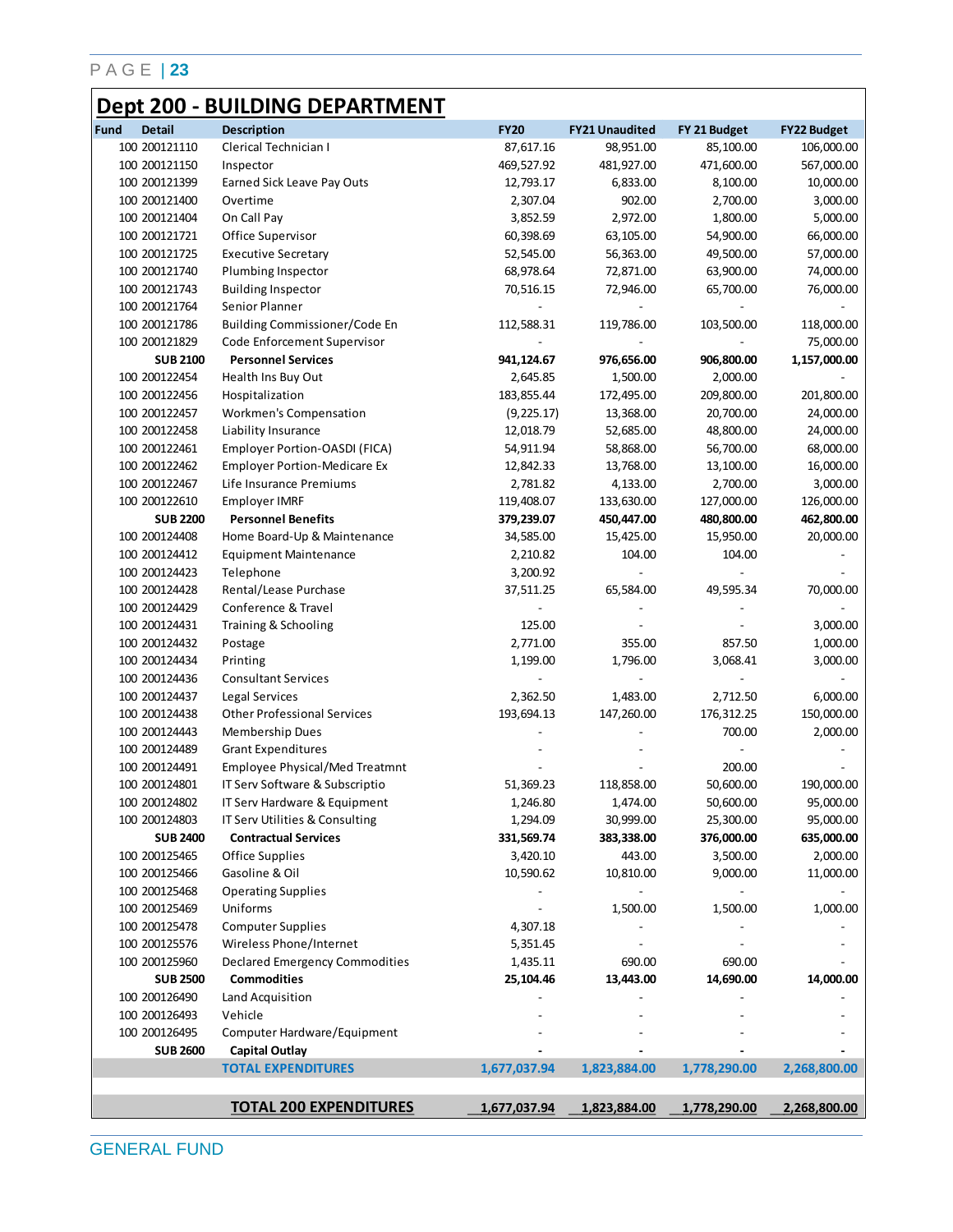## **Dept 300 - FIRE DEPARTMENT**

|             | <b>Sub Dept 019 - Fire Suppression</b> |                                       |               |                       |               |                    |  |  |  |
|-------------|----------------------------------------|---------------------------------------|---------------|-----------------------|---------------|--------------------|--|--|--|
| <b>Fund</b> | <b>Detail</b>                          | <b>Description</b>                    | <b>FY20</b>   | <b>FY21 Unaudited</b> | FY 21 Budget  | <b>FY22 Budget</b> |  |  |  |
|             | 100 301921250                          | <b>Fire Fighters</b>                  | 8,053,508.46  | 8,443,847.00          | 7,164,000.00  | 8,200,000.00       |  |  |  |
|             | 100 301921399                          | Earned Sick Leave Pay Outs            | 170,727.79    | 192,831.00            | 124,000.00    | 178,000.00         |  |  |  |
|             | 100 301921405                          | Overtime-Uniformed                    | 876,797.92    | 631,384.00            | 450,000.00    | 250,000.00         |  |  |  |
|             | 100 301921409                          | <b>Holiday Overtime</b>               | 75,038.80     | 74,919.00             | 63,000.00     | 40,000.00          |  |  |  |
|             | 100 301921412                          | Special Events-Overtime               |               | 124.00                | 9,000.00      |                    |  |  |  |
|             | 100 301921414                          | <b>Instructors Pay</b>                | 76,928.62     | 57,709.00             | 45,000.00     | 50,000.00          |  |  |  |
|             | 100 301921755                          | Fire Lieutenant                       | 1,913,813.92  | 1,982,904.00          | 1,890,000.00  | 2,478,000.00       |  |  |  |
|             | 100 301921758                          | Fire Captain                          | 359,560.43    | 376,129.00            | 332,100.00    | 381,000.00         |  |  |  |
|             | 100 301921793                          | Battalion/Bureau Chief/FM             | 333,583.05    | 205,086.00            | 449,100.00    | 532,000.00         |  |  |  |
|             | <b>SUB 2100</b>                        | <b>Personnel Services</b>             | 11,859,958.99 | 11,964,933.00         | 10,526,200.00 | 12,109,000.00      |  |  |  |
|             | 100 301922454                          | Health Ins Buy Out                    | 10,854.14     | 9,750.00              | 10,000.00     |                    |  |  |  |
|             | 100 301922456                          | Hospitalization                       | 1,870,323.47  | 1,734,238.00          | 1,419,500.00  | 2,101,900.00       |  |  |  |
|             | 100 301922457                          | Workmen's Compensation                | 236,694.90    | 389,754.00            | 297,200.00    | 351,000.00         |  |  |  |
|             | 100 301922458                          | Liability Insurance                   | 93,237.99     | 398,408.00            | 355,900.00    | 351,000.00         |  |  |  |
|             | 100 301922462                          | <b>Employer Portion-Medicare Ex</b>   | 171,205.51    | 167,976.00            | 146,400.00    | 176,000.00         |  |  |  |
|             | 100 301922467                          | Life Insurance Premiums               | 33,715.59     | 45,258.00             | 29,500.00     | 36,000.00          |  |  |  |
|             | <b>SUB 2200</b>                        | <b>Personnel Benefits</b>             | 2,416,031.60  | 2,745,384.00          | 2,258,500.00  | 3,015,900.00       |  |  |  |
|             | 100 301924431                          | Training & Schooling                  | 971.00        | 102.00                | 900.00        | 1,000.00           |  |  |  |
|             | 100 301924491                          | <b>Employee Physical/Med Treatmnt</b> | 75.00         |                       |               |                    |  |  |  |
|             | <b>SUB 2400</b>                        | <b>Contractual Services</b>           | 1,046.00      | 102.00                | 900.00        | 1,000.00           |  |  |  |
|             | 100 301925469                          | Uniforms                              | 139,296.74    | 107,841.00            | 119,800.00    | 132,000.00         |  |  |  |
|             | <b>SUB 2500</b>                        | <b>Commodities</b>                    | 139,296.74    | 107,841.00            | 119,800.00    | 132,000.00         |  |  |  |
|             | 100 301926493                          | Vehicle                               |               |                       |               |                    |  |  |  |
|             | 100 301926495                          | Computer Hardware/Equipment           | 5,420.04      |                       |               |                    |  |  |  |
|             | <b>SUB 2600</b>                        | <b>Capital Outlay</b>                 | 5,420.04      |                       |               |                    |  |  |  |
|             |                                        | <b>TOTAL EXPENDITURES</b>             | 14,421,753.37 | 14,818,260.00         | 12,905,400.00 | 15,257,900.00      |  |  |  |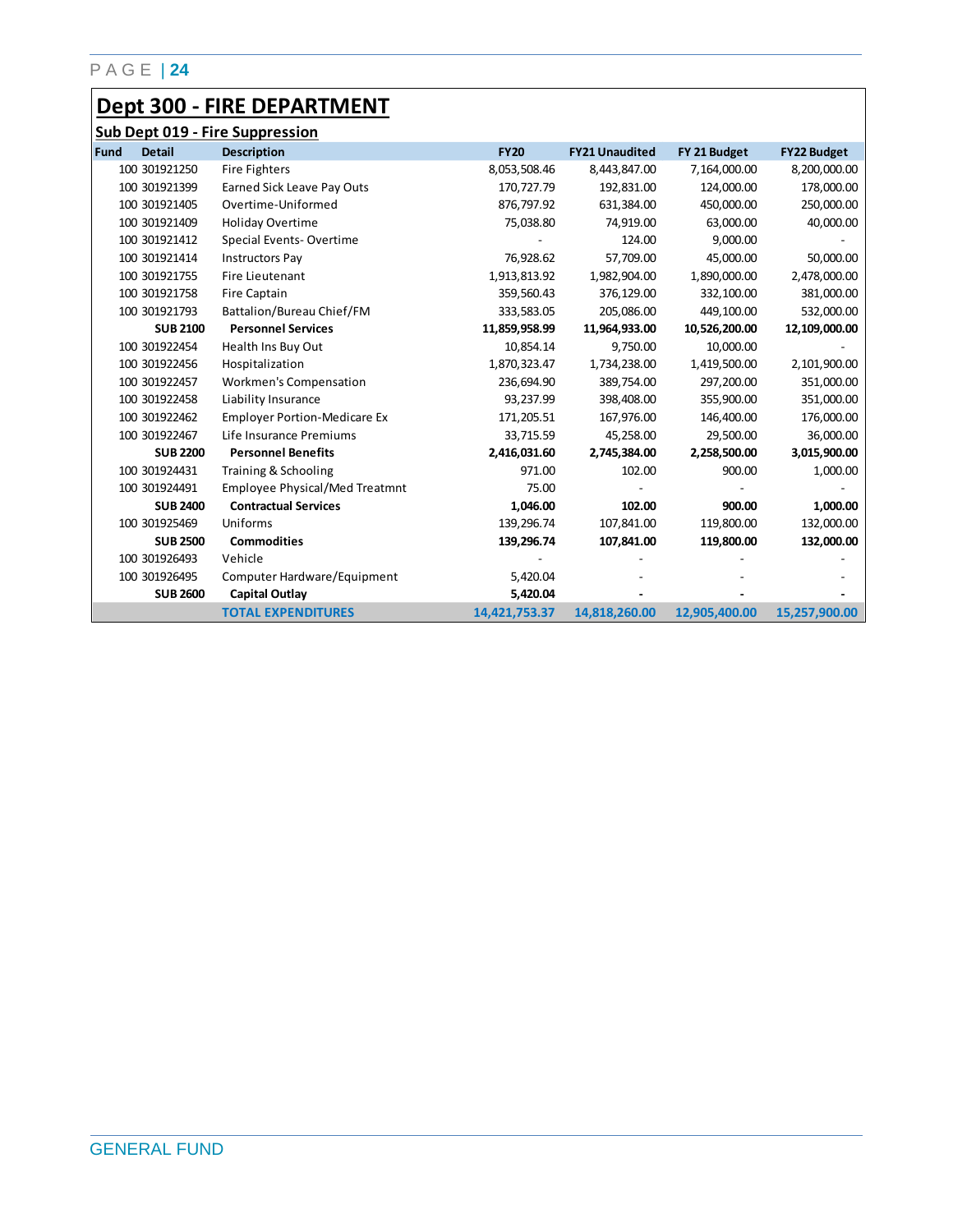| Sub Dept 020 - Fire Administration |                 |                                           |               |                          |              |                    |
|------------------------------------|-----------------|-------------------------------------------|---------------|--------------------------|--------------|--------------------|
| <b>Fund</b>                        | <b>Detail</b>   | <b>Description</b>                        | <b>FY20</b>   | <b>FY21 Unaudited</b>    | FY 21 Budget | <b>FY22 Budget</b> |
|                                    | 100 302021399   | Earned Sick Leave Pay Outs                | 8,812.95      | 45,943.00                | 38,700.00    | 9,000.00           |
|                                    | 100 302021414   | <b>Instructors Pay</b>                    |               | 2,252.00                 | 800.00       |                    |
|                                    | 100 302021725   | <b>Executive Secretary</b>                | 55,460.20     | 59,011.00                | 52,200.00    | 63,000.00          |
|                                    | 100 302021762   | Deputy Fire Chief                         | 139,872.48    | 160,281.00               | 132,300.00   | 139,000.00         |
|                                    | 100 302021767   | Fire Chief                                | 160,701.30    | 170,362.00               | 148,500.00   | 170,000.00         |
|                                    | 100 302021793   | Battalion/Bureau Chief/FM                 | 128,605.48    | 146,002.00               | 121,500.00   | 133,000.00         |
|                                    | 100 302021841   | Special Projects Analyst                  | 93,321.30     | 95,195.00                | 86,800.00    |                    |
|                                    | <b>SUB 2100</b> | <b>Personnel Services</b>                 | 586,773.71    | 679,046.00               | 580,800.00   | 514,000.00         |
|                                    | 100 302022456   | Hospitalization                           | 87,468.72     | 85,540.00                | 72,400.00    | 96,700.00          |
|                                    | 100 302022457   | Workmen's Compensation                    | (128, 473.00) |                          |              |                    |
|                                    | 100 302022461   | Employer Portion-OASDI (FICA)             | 8,889.75      | 9,283.00                 | 8,700.00     | 4,000.00           |
|                                    | 100 302022462   | <b>Employer Portion-Medicare Ex</b>       | 8,328.68      | 9,550.00                 | 8,100.00     | 7,000.00           |
|                                    | 100 302022467   | Life Insurance Premiums                   | 2,153.25      | 2,582.00                 | 1,600.00     | 2,000.00           |
|                                    | 100 302022470   | PSEBA-Health Premiums                     | 86,119.01     | 84,084.00                | 108,000.00   | 188,000.00         |
|                                    | 100 302022610   | Employer IMRF                             | 18,796.63     | 21,036.00                | 20,300.00    | 7,000.00           |
|                                    | <b>SUB 2200</b> | <b>Personnel Benefits</b>                 | 83,283.04     | 212,075.00               | 219,100.00   | 304,700.00         |
|                                    | 100 302024076   | Lease Payments - Principal                |               | 48,759.00                | 45,000.00    | 50,000.00          |
|                                    | 100 302024403   | <b>Interest Expense</b>                   |               |                          |              |                    |
|                                    |                 | Radio Equipment Maintenance               |               |                          |              |                    |
|                                    | 100 302024409   |                                           | 9,997.42      | 3,440.00                 | 5,400.00     | 6,000.00           |
|                                    | 100 302024410   | <b>Building &amp; Grounds Maintenance</b> | 82,301.06     | 57,397.00                | 56,728.00    | 35,000.00          |
|                                    | 100 302024411   | Vehicle Maintenance                       | 110,796.29    | 64,102.00                | 63,000.00    | 70,000.00          |
|                                    | 100 302024412   | <b>Equipment Maintenance</b>              | 66,125.29     | 65,167.00                | 63,000.00    | 70,000.00          |
|                                    | 100 302024423   | Telephone                                 | 13,903.56     |                          |              |                    |
|                                    | 100 302024426   | Utilities                                 | 3,324.91      | 3,404.00                 | 3,872.00     | 4,000.00           |
|                                    | 100 302024428   | Rental/Lease Purchase                     | 3,511.15      | 1,133.00                 | 4,500.00     | 5,000.00           |
|                                    | 100 302024429   | Conference & Travel                       | 2,074.11      | 4,183.00                 | 4,500.00     | 5,000.00           |
|                                    | 100 302024430   | <b>Tuition Reimbursement</b>              | 3,164.63      | 5,263.00                 | 6,700.00     | 7,500.00           |
|                                    | 100 302024431   | Training & Schooling                      | 37,067.90     | 17,079.00                | 15,900.00    | 15,000.00          |
|                                    | 100 302024432   | Postage                                   | 1,400.76      | 1,300.00                 | 1,800.00     | 12,000.00          |
|                                    | 100 302024433   | Advertising                               | 1,690.00      | 736.00                   | 4,500.00     | 5,000.00           |
|                                    | 100 302024434   | Printing                                  | 1,430.00      | 1,127.00                 | 1,300.00     | 1,500.00           |
|                                    | 100 302024436   | <b>Consultant Services</b>                | 1,800.00      | 2,700.00                 | 1,800.00     | 2,000.00           |
|                                    | 100 302024438   | <b>Other Professional Services</b>        | 12,229.92     | 32,719.00                | 38,000.00    | 10,000.00          |
|                                    | 100 302024439   | Laundry Services                          | 10,726.91     | 12,646.00                | 11,900.00    | 5,500.00           |
|                                    | 100 302024443   | <b>Membership Dues</b>                    | 12,088.88     | 13,424.00                | 22,500.00    | 25,000.00          |
|                                    | 100 302024454   | Labor Relations                           | 11,987.50     | 7,785.00                 | 13,500.00    | 15,000.00          |
|                                    | 100 302024479   | <b>Ambulance Billing Services</b>         | 89,944.00     | 94,256.00                | 108,000.00   | 120,000.00         |
|                                    | 100 302024489   | <b>Grant Expenditures</b>                 |               | 12,418.00                |              |                    |
|                                    | 100 302024490   | <b>Risk Premiums</b>                      | 63,371.39     | $\overline{\phantom{a}}$ | 8,100.00     | 70,000.00          |
|                                    | 100 302024491   | Employee Physical/Med Treatmnt            | 21,556.60     | 11,906.00                | 15,700.00    | 17,400.00          |
|                                    | 100 302024509   | <b>GEMT Ambulance Payments</b>            |               | 4,707.00                 |              |                    |
|                                    | 100 302024801   | IT Serv Software & Subscriptio            | 308,764.67    | 267,387.00               | 204,300.00   | 452,000.00         |
|                                    | 100 302024802   | IT Serv Hardware & Equipment              | 16,469.14     | 42,639.00                | 144,300.00   | 113,000.00         |
|                                    | 100 302024803   | IT Serv Utilities & Consulting            | 30,948.25     | 32,470.00                | 87,100.00    | 113,000.00         |
|                                    | 100 302024951   | Distribution to Taxing Bodies             | 18,856.02     |                          |              |                    |
|                                    | <b>SUB 2400</b> | <b>Contractual Services</b>               | 935,530.36    | 808,147.00               | 931,400.00   | 1,228,900.00       |
|                                    | 100 302025465   | Office Supplies                           | 3,941.47      | 1,847.00                 | 3,600.00     | 4,000.00           |
|                                    | 100 302025466   | Gasoline & Oil                            | 72,760.74     | 62,541.00                | 71,500.00    | 85,000.00          |
|                                    | 100 302025467   | <b>Maintenance Supplies</b>               | 23,700.70     | 11,903.00                | 18,000.00    | 20,000.00          |
|                                    | 100 302025468   | <b>Operating Supplies</b>                 | 45,045.29     | 51,241.00                | 34,304.00    | 40,000.00          |
|                                    | 100 302025469   | Uniforms                                  | 41,611.41     | 61,339.00                | 34,000.00    | 40,000.00          |
|                                    | 100 302025471   | Publications                              | 3,257.03      | 1,909.00                 | 3,400.00     | 3,000.00           |
|                                    | 100 302025472   | <b>Medical Supplies</b>                   | 60,716.25     | 18,606.00                | 58,618.00    | 80,000.00          |
|                                    | 100 302025478   | <b>Computer Supplies</b>                  | 5,171.09      |                          |              |                    |
|                                    | 100 302025479   | Vital Link Ambulance Program              |               |                          |              |                    |
|                                    | 100 302025960   | Declared Emergency Commodities            | 20,604.62     | 27,271.00                | 25,178.00    |                    |
|                                    | <b>SUB 2500</b> | <b>Commodities</b>                        | 276,808.60    | 236,657.00               | 248,600.00   | 272,000.00         |
|                                    |                 | <b>TOTAL EXPENDITURES</b>                 | 1,882,395.71  | 1,935,925.00             | 1,979,900.00 | 2,319,600.00       |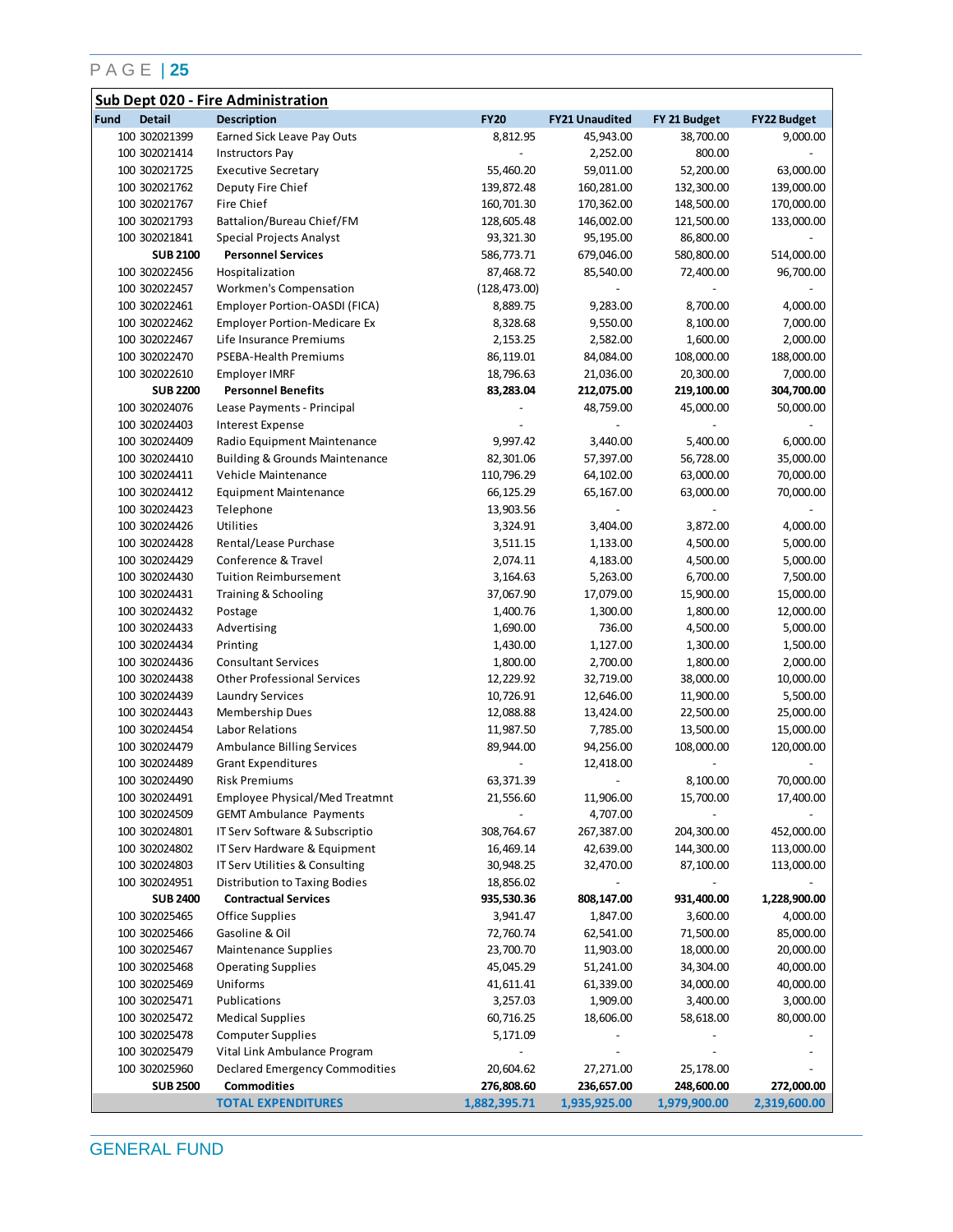|        | Sub Dept 022 - Apparatus Maintenance |                                     |                          |                          |              |                    |  |  |
|--------|--------------------------------------|-------------------------------------|--------------------------|--------------------------|--------------|--------------------|--|--|
| l Fund | <b>Detail</b>                        | <b>Description</b>                  | <b>FY20</b>              | <b>FY21 Unaudited</b>    | FY 21 Budget | <b>FY22 Budget</b> |  |  |
|        | 100 302221400                        | Overtime                            | (6.00)                   | $\overline{\phantom{0}}$ |              |                    |  |  |
|        | 100 302221816                        | Fire Dept. Master Mechanic          | -                        |                          |              |                    |  |  |
|        | <b>SUB 2100</b>                      | <b>Personnel Services</b>           | (6.00)                   | -                        |              |                    |  |  |
|        | 100 302222456                        | Hospitalization                     | -                        |                          |              |                    |  |  |
|        | 100 302222461                        | Employer Portion-OASDI (FICA)       |                          |                          |              |                    |  |  |
|        | 100 302222462                        | <b>Employer Portion-Medicare Ex</b> |                          | -                        |              |                    |  |  |
|        | 100 302222467                        | Life Insurance Premiums             |                          | -                        |              |                    |  |  |
|        | 100 302222610                        | Employer IMRF                       | -                        | -                        |              |                    |  |  |
|        | <b>SUB 2200</b>                      | <b>Personnel Benefits</b>           | $\overline{\phantom{0}}$ | $\overline{\phantom{0}}$ |              |                    |  |  |
|        |                                      | <b>TOTAL EXPENDITURES</b>           | (6.00)                   |                          |              |                    |  |  |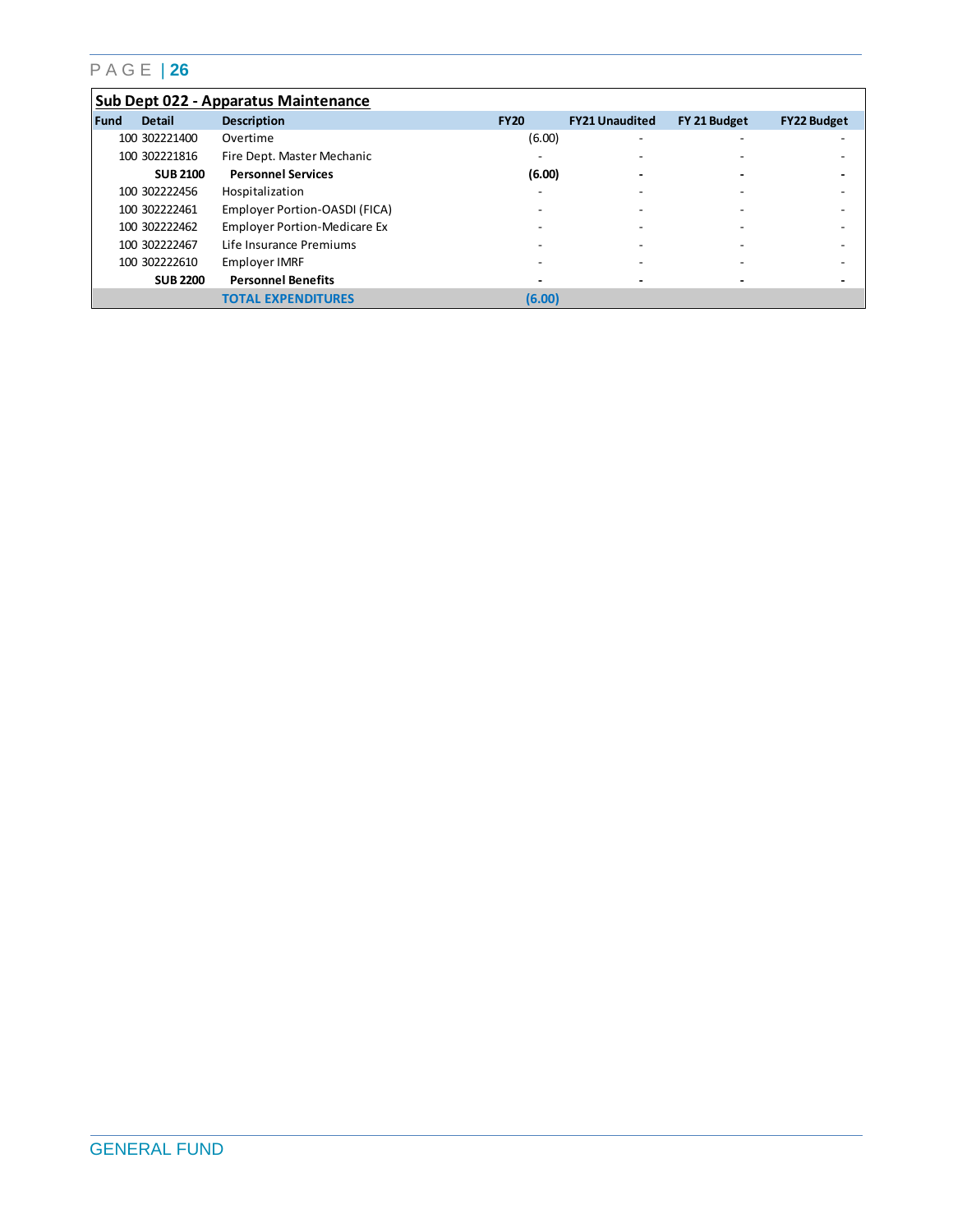|      | <b>Sub Dept 026 - Fire Prevention</b> |                                     |             |                       |              |                    |  |  |
|------|---------------------------------------|-------------------------------------|-------------|-----------------------|--------------|--------------------|--|--|
| Fund | <b>Detail</b>                         | <b>Description</b>                  | <b>FY20</b> | <b>FY21 Unaudited</b> | FY 21 Budget | <b>FY22 Budget</b> |  |  |
|      | 100 302621250                         | Fire Fighters                       | (0.69)      |                       |              |                    |  |  |
|      | 100 302621399                         | Earned Sick Leave Pay Outs          | 2,315.07    | 31,127.00             | 5,600.00     | 2,000.00           |  |  |
|      | 100 302621400                         | Overtime                            |             |                       | 250.00       |                    |  |  |
|      | 100 302621405                         | Overtime-Uniformed                  | 4,144.88    | 4,180.00              | 2,600.00     | 4,000.00           |  |  |
|      | 100 302621414                         | <b>Instructors Pay</b>              | 210.00      | 435.00                | 350.00       |                    |  |  |
|      | 100 302621739                         | Fire Prevention Inspector           | 82,029.70   | 83,024.00             | 73,800.00    | 87,000.00          |  |  |
|      | 100 302621755                         | Fire Lieutenant                     | 108,204.49  | 113,330.00            | 97,200.00    | 118,000.00         |  |  |
|      | 100 302621793                         | Battalion/Bureau Chief/FM           | 128,260.11  | 133,373.00            | 116,100.00   | 133,000.00         |  |  |
|      | 100 302621797                         | Administrative Assistant II         | 65,786.10   | 61,470.00             | 59,400.00    |                    |  |  |
|      | <b>SUB 2100</b>                       | <b>Personnel Services</b>           | 390,949.66  | 426,939.00            | 355,300.00   | 344,000.00         |  |  |
|      | <b>PERSONNEL BENEFITS</b>             |                                     |             |                       |              |                    |  |  |
|      | 100 302622456                         | Hospitalization                     | 65,821.14   | 59,661.00             | 58,000.00    | 67,300.00          |  |  |
|      | 100 302622461                         | Employer Portion-OASDI (FICA)       | 8,705.39    | 8,634.00              | 8,400.00     | 6,000.00           |  |  |
|      | 100 302622462                         | <b>Employer Portion-Medicare Ex</b> | 5,514.58    | 6,172.00              | 5,100.00     | 5,000.00           |  |  |
|      | 100 302622467                         | Life Insurance Premiums             | 1,426.51    | 1,636.00              | 1,100.00     | 1,000.00           |  |  |
|      | 100 302622610                         | Employer IMRF                       | 18,662.46   | 19,723.00             | 19,400.00    | 11,000.00          |  |  |
|      | <b>SUB 2200</b>                       | <b>Personnel Benefits</b>           | 100,130.08  | 95,826.00             | 92,000.00    | 90,300.00          |  |  |
|      | <b>COMMODITIES</b>                    |                                     |             |                       |              |                    |  |  |
|      | 100 302625469                         | Uniforms                            | 2,000.00    | 1,500.00              | 1,400.00     | 1,000.00           |  |  |
|      | <b>SUB 2500</b>                       | <b>Commodities</b>                  | 2,000.00    | 1,500.00              | 1,400.00     | 1,000.00           |  |  |
|      |                                       | <b>TOTAL EXPENDITURES</b>           | 493,079.74  | 524,265.00            | 448.700.00   | 435,300.00         |  |  |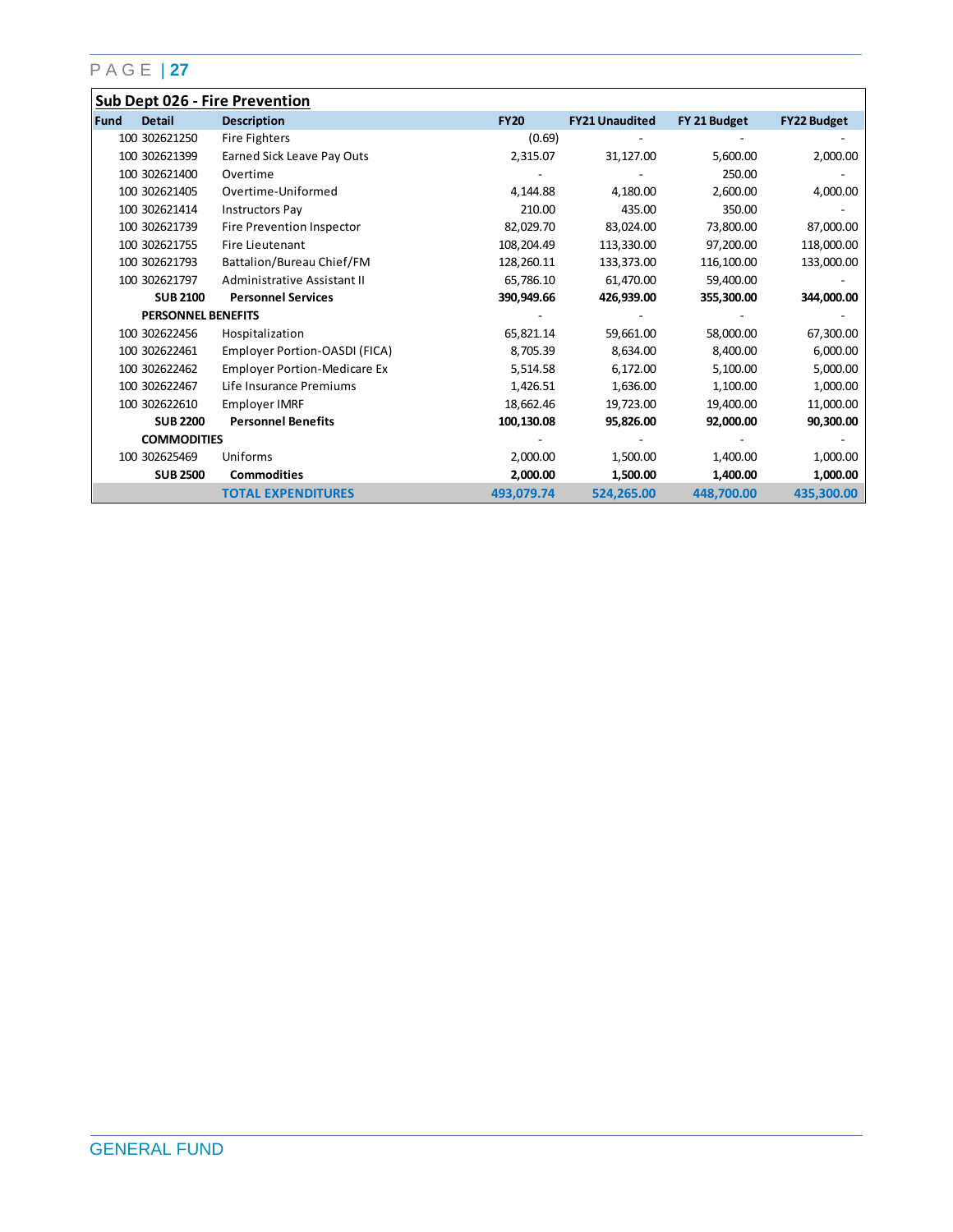|             | Sub Dept 027 - Civil Service Commission |                                     |               |                       |               |                          |  |  |
|-------------|-----------------------------------------|-------------------------------------|---------------|-----------------------|---------------|--------------------------|--|--|
| <b>Fund</b> | <b>Detail</b>                           | <b>Description</b>                  | <b>FY20</b>   | <b>FY21 Unaudited</b> | FY 21 Budget  | <b>FY22 Budget</b>       |  |  |
|             | 100 302721709                           | Civil Service Commission            | 3,687.50      | 3,688.00              | 4,800.00      | 4,000.00                 |  |  |
|             | <b>SUB 2100</b>                         | <b>Personnel Services</b>           | 3,687.50      | 3,688.00              | 4,800.00      | 4,000.00                 |  |  |
|             | 100 302722461                           | Employer Portion-OASDI (FICA)       | 341.15        | 229.00                | 3,500.00      |                          |  |  |
|             | 100 302722462                           | <b>Employer Portion-Medicare Ex</b> | 79.84         | 54.00                 | 900.00        | $\overline{\phantom{a}}$ |  |  |
|             | 100 399922998                           | <b>Pension Costs-Fire Pension</b>   | 6,518,246.39  | 6,478,280.00          | 6,523,000.00  | 7,290,000.00             |  |  |
|             | <b>SUB 2200</b>                         | <b>Personnel Benefits</b>           | 6,518,667.38  | 6,478,563.00          | 6,527,400.00  | 7,290,000.00             |  |  |
|             | 100 302724437                           | Legal Services                      | -             |                       |               | $\overline{\phantom{a}}$ |  |  |
|             | 100 302724438                           | <b>Other Professional Services</b>  | ۰             |                       |               |                          |  |  |
|             | <b>SUB 2400</b>                         | <b>Contractual Services</b>         |               |                       |               |                          |  |  |
|             |                                         | <b>TOTAL EXPENDITURES</b>           | 6,522,354.88  | 6,482,251.00          | 6,532,200.00  | 7,294,000.00             |  |  |
|             |                                         |                                     |               |                       |               |                          |  |  |
|             |                                         | <b>TOTAL 300 EXPENDITURES</b>       | 23.319.577.70 | 23.760.701.00         | 21.866.200.00 | 25.306.800.00            |  |  |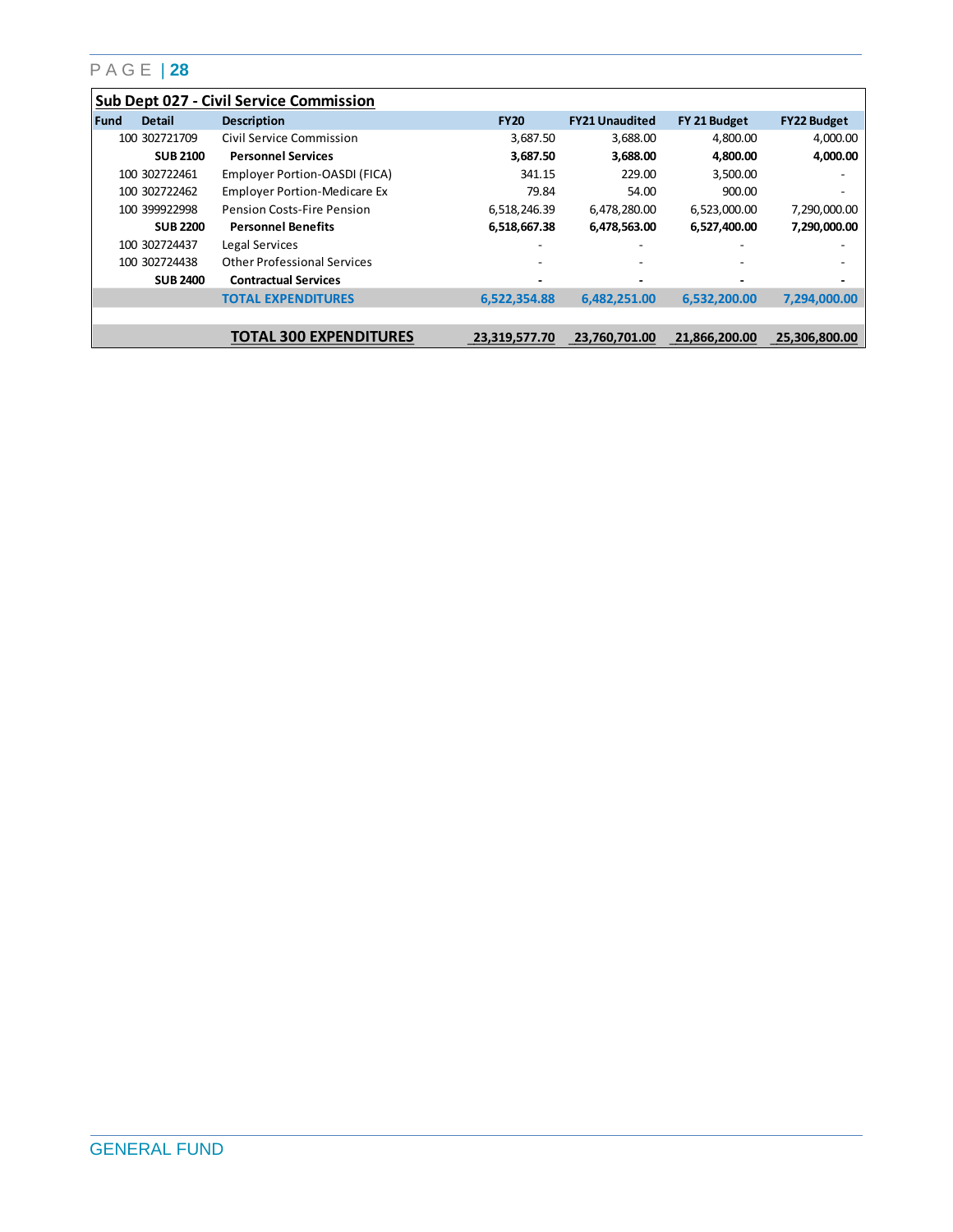## **Dept 600 - POLICE DEPARTMENT**

|      | <b>Sub Dept 070 - Communications</b> |                                       |              |                       |              |                    |  |  |
|------|--------------------------------------|---------------------------------------|--------------|-----------------------|--------------|--------------------|--|--|
| Fund | <b>Detail</b>                        | <b>Description</b>                    | <b>FY20</b>  | <b>FY21 Unaudited</b> | FY 21 Budget | <b>FY22 Budget</b> |  |  |
|      | 100 607021140                        | <b>Communications I</b>               | 790,767.62   | 839,322.00            | 677,000.00   | 754,000.00         |  |  |
|      | 100 607021142                        | <b>Communications III</b>             | 139,803.60   | 145,549.00            | 186,900.00   | 210,000.00         |  |  |
|      | 100 607021399                        | Earned Sick Leave Pay Outs            | 4,325.61     | 9,306.00              | 12,500.00    | 4,000.00           |  |  |
|      | 100 607021403                        | Female Search/Double Back Pay         | 425.00       |                       | 200.00       |                    |  |  |
|      | 100 607021409                        | Holiday Overtime                      |              | 45,575.00             |              |                    |  |  |
|      | 100 607021731                        | <b>Telecommunications Supervis I</b>  | 182,663.60   | 135,024.00            | 205,200.00   | 222,000.00         |  |  |
|      | 100 607021805                        | <b>Telecommunications Manager</b>     |              |                       |              |                    |  |  |
|      | <b>SUB 2100</b>                      | <b>Personnel Services</b>             | 1,117,985.43 | 1,174,776.00          | 1,081,800.00 | 1,190,000.00       |  |  |
|      | 100 607022454                        | Health Ins Buy Out                    | 624.90       | 854.00                | 5,000.00     |                    |  |  |
|      | 100 607022456                        | Hospitalization                       | 186,485.21   | 185,511.00            | 270,300.00   | 315,300.00         |  |  |
|      | 100 607022461                        | Employer Portion-OASDI (FICA)         | 79,232.38    | 82,958.00             | 67,600.00    | 74,000.00          |  |  |
|      | 100 607022462                        | <b>Employer Portion-Medicare Ex</b>   | 18,530.13    | 19,402.00             | 15,700.00    | 17,000.00          |  |  |
|      | 100 607022467                        | Life Insurance Premiums               | 4,126.90     | 4,846.00              | 3,200.00     | 4,000.00           |  |  |
|      | 100 607022610                        | Employer IMRF                         | 168,630.82   | 184,051.00            | 151,500.00   | 139,000.00         |  |  |
|      | <b>SUB 2200</b>                      | <b>Personnel Benefits</b>             | 457,630.34   | 477,622.00            | 513,300.00   | 549,300.00         |  |  |
|      | 100 607024412                        | <b>Equipment Maintenance</b>          | 12,025.01    | 2,065.00              | 2,567.26     | 15,000.00          |  |  |
|      | 100 607024423                        | Telephone                             | 121,930.28   |                       |              |                    |  |  |
|      | 100 607024428                        | Rental/Lease Purchase                 | 1,810.00     |                       |              |                    |  |  |
|      | 100 607024429                        | Conference & Travel                   | 20.00        |                       |              |                    |  |  |
|      | 100 607024491                        | <b>Employee Physical/Med Treatmnt</b> | 100.00       | 50.00                 | 50.00        |                    |  |  |
|      | <b>SUB 2400</b>                      | <b>Contractual Services</b>           | 135,885.29   | 2,115.00              | 2,617.26     | 15,000.00          |  |  |
|      | 100 607025465                        | Office Supplies                       | 324.60       | 151.00                | 400.00       |                    |  |  |
|      | 100 607025468                        | <b>Operating Supplies</b>             | 1,209.92     | 675.00                | 700.00       | 1,000.00           |  |  |
|      | 100 607025469                        | Uniforms                              |              | 2,550.00              | 2,550.00     | 9,000.00           |  |  |
|      | <b>SUB 2500</b>                      | <b>Commodities</b>                    | 1,534.52     | 3,376.00              | 3,650.00     | 10,000.00          |  |  |
|      | 100 607026495                        | Computer Hardware/Equipment           |              |                       |              |                    |  |  |
|      | <b>SUB 2600</b>                      | Capital Outlay                        |              |                       |              |                    |  |  |
|      |                                      | <b>TOTAL EXPENDITURES</b>             | 1,713,035.58 | 1,657,889.00          | 1,601,367.26 | 1,764,300.00       |  |  |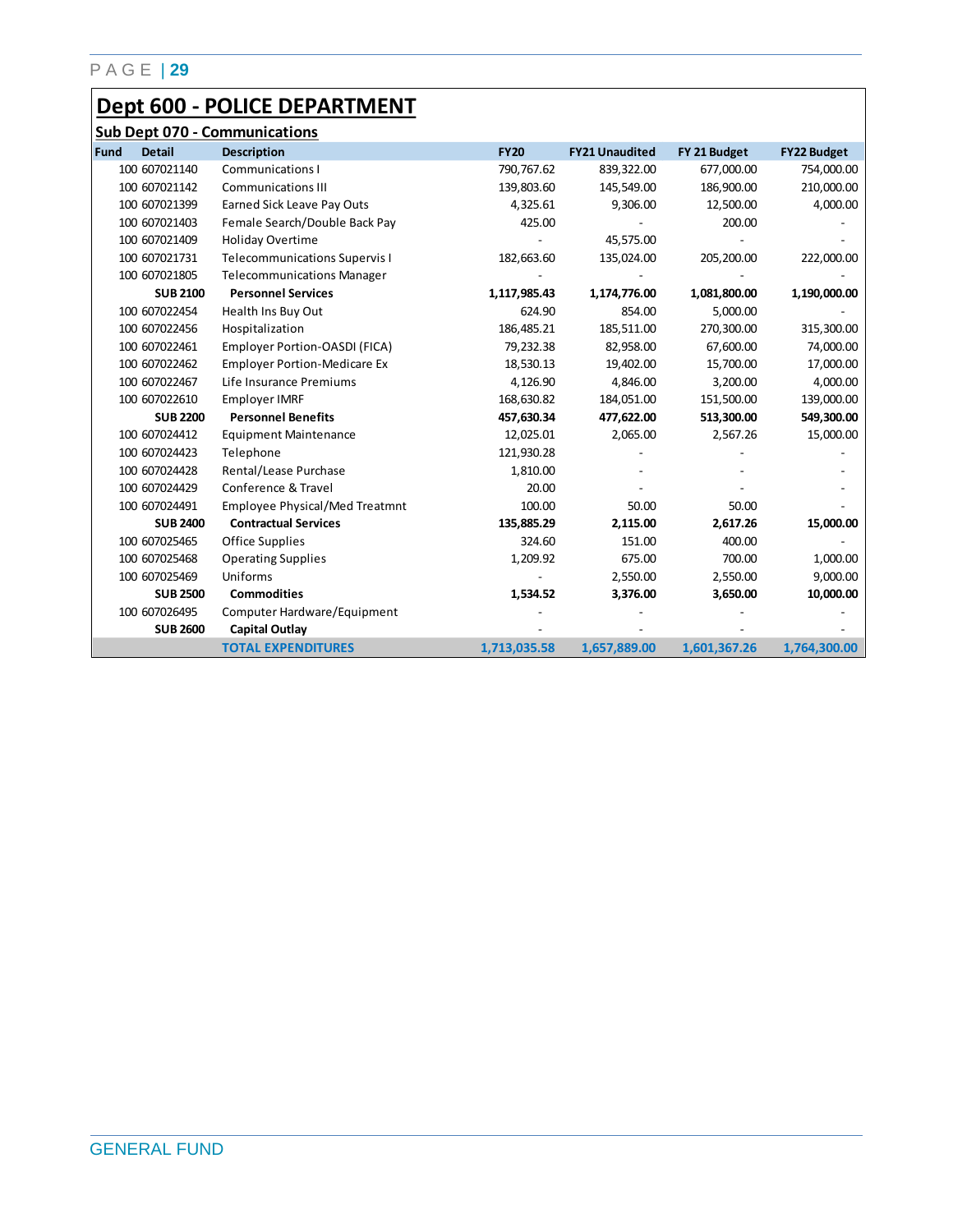| <b>Sub Dept 075 - Patrol Division</b> |                                     |               |                       |               |                    |  |  |
|---------------------------------------|-------------------------------------|---------------|-----------------------|---------------|--------------------|--|--|
| Fund<br><b>Detail</b>                 | <b>Description</b>                  | <b>FY20</b>   | <b>FY21 Unaudited</b> | FY 21 Budget  | <b>FY22 Budget</b> |  |  |
| 100 607521270                         | Police Patrolmen                    | 7,760,283.73  | 7,626,934.00          | 6,977,200.00  | 8,670,000.00       |  |  |
| 100 607521399                         | Earned Sick Leave Pay Outs          | 109,240.36    | 127,762.00            | 156,100.00    | 114,000.00         |  |  |
| 100 607521405                         | Overtime-Uniformed                  | 284,005.59    | 190,681.00            | 210,800.00    | 180,000.00         |  |  |
| 100 607521407                         | <b>Training Overtime</b>            | 42,678.38     | 34,650.00             | 45,500.00     | 30,000.00          |  |  |
| 100 607521409                         | <b>Holiday Overtime</b>             | 14,987.33     | 15,495.00             | 15,800.00     | 7,000.00           |  |  |
| 100 607521410                         | Court Time - Police Officers        | 78,963.02     | 45,250.00             | 82,400.00     | 45,000.00          |  |  |
| 100 607521411                         | Hire Back Overtime                  | 310,336.62    | 364,668.00            | 304,200.00    | 130,000.00         |  |  |
| 100 607521412                         | Special Events-Police Overtime      | 225,365.60    | 247,957.00            | 200,700.00    | 90,000.00          |  |  |
| 100 607521415                         | Uniform Allowance                   | 26,260.00     | 27,950.00             | 29,100.00     | 27,000.00          |  |  |
| 100 607521750                         | Police Sergeant                     | 1,014,027.40  | 840,816.00            | 918,900.00    | 1,331,000.00       |  |  |
| 100 607521756                         | Police Lieutenant                   | 438,148.14    | 376,228.00            | 257,400.00    | 390,000.00         |  |  |
| 100 607521759                         | Police Commander                    | 507,252.68    | 545,722.00            | 449,500.00    | 536,000.00         |  |  |
| <b>SUB 2100</b>                       | <b>Personnel Services</b>           | 10,811,548.85 | 10,444,113.00         | 9,647,600.00  | 11,550,000.00      |  |  |
| 100 607522454                         | Health Ins Buy Out                  | 5,937.36      | 4,562.00              | 5,000.00      |                    |  |  |
| 100 607522456                         | Hospitalization                     | 1,420,562.19  | 1,268,998.00          | 1,415,000.00  | 1,576,400.00       |  |  |
| 100 607522457                         | Workmen's Compensation              |               |                       |               |                    |  |  |
| 100 607522461                         | Employer Portion-OASDI (FICA)       | 1.94          | 41.00                 |               |                    |  |  |
| 100 607522462                         | <b>Employer Portion-Medicare Ex</b> | 153,736.34    | 147,209.00            | 140,600.00    | 167,000.00         |  |  |
| 100 607522467                         | Life Insurance Premiums             | 35,633.96     | 37,580.00             | 29,100.00     | 35,000.00          |  |  |
| <b>SUB 2200</b>                       | <b>Personnel Benefits</b>           | 1,615,871.79  | 1,458,390.00          | 1,589,700.00  | 1,778,400.00       |  |  |
| 100 607524412                         | <b>Equipment Maintenance</b>        | 2,604.84      | 570.00                | 1,100.00      | 1,000.00           |  |  |
| 100 607524430                         | <b>Tuition Reimbursement</b>        |               | 1,125.00              |               |                    |  |  |
| 100 607524431                         | Training & Schooling                | 899.97        |                       |               | 1,000.00           |  |  |
| 100 607524434                         | Printing                            | 385.00        |                       |               |                    |  |  |
| 100 607524438                         | <b>Other Professional Services</b>  | 2,768.42      | 2,686.00              | 2,700.00      | 3,000.00           |  |  |
| 100 607524454                         | Labor Relations                     |               |                       |               |                    |  |  |
| 100 607524489                         | <b>Grant Expenditures</b>           | 1,000.00      | 1,000.00              |               |                    |  |  |
| 100 607524490                         | <b>Risk Premiums</b>                | 67,371.88     |                       |               | 40,000.00          |  |  |
| 100 607524697                         | Canine Unit - Police Dept           | 24,981.44     | 24,119.00             | 24,939.06     | 21,000.00          |  |  |
| <b>SUB 2400</b>                       | <b>Contractual Services</b>         | 100,011.55    | 29,500.00             | 28,739.06     | 66,000.00          |  |  |
| 100 607525465                         | Office Supplies                     | 269.29        |                       |               |                    |  |  |
| 100 607525466                         | Gasoline & Oil                      | 167,414.37    | 124,627.00            | 130,256.99    | 152,000.00         |  |  |
| 100 607525468                         | <b>Operating Supplies</b>           | 10,907.48     | 11,316.00             | 11,500.00     | 11,000.00          |  |  |
| 100 607525469                         | Uniforms                            | 165, 123. 31  | 141,953.00            | 147,800.00    | 157,000.00         |  |  |
| <b>SUB 2500</b>                       | <b>Commodities</b>                  | 343,714.45    | 277,896.00            | 289,556.99    | 320,000.00         |  |  |
| 100 607526492                         | Improvements                        | 256.05        |                       | 3,500.00      |                    |  |  |
| 100 607526493                         | Vehicle                             |               |                       | 35,000.00     |                    |  |  |
| 100 607526495                         | Computer Hardware/Equipment         | 14,762.11     |                       |               |                    |  |  |
| <b>SUB 2600</b>                       | Capital Outlay                      | 15,018.16     |                       | 38,500.00     |                    |  |  |
|                                       | <b>TOTAL EXPENDITURES</b>           | 12,886,164.80 | 12,209,899.00         | 11,594,096.05 | 13,714,400.00      |  |  |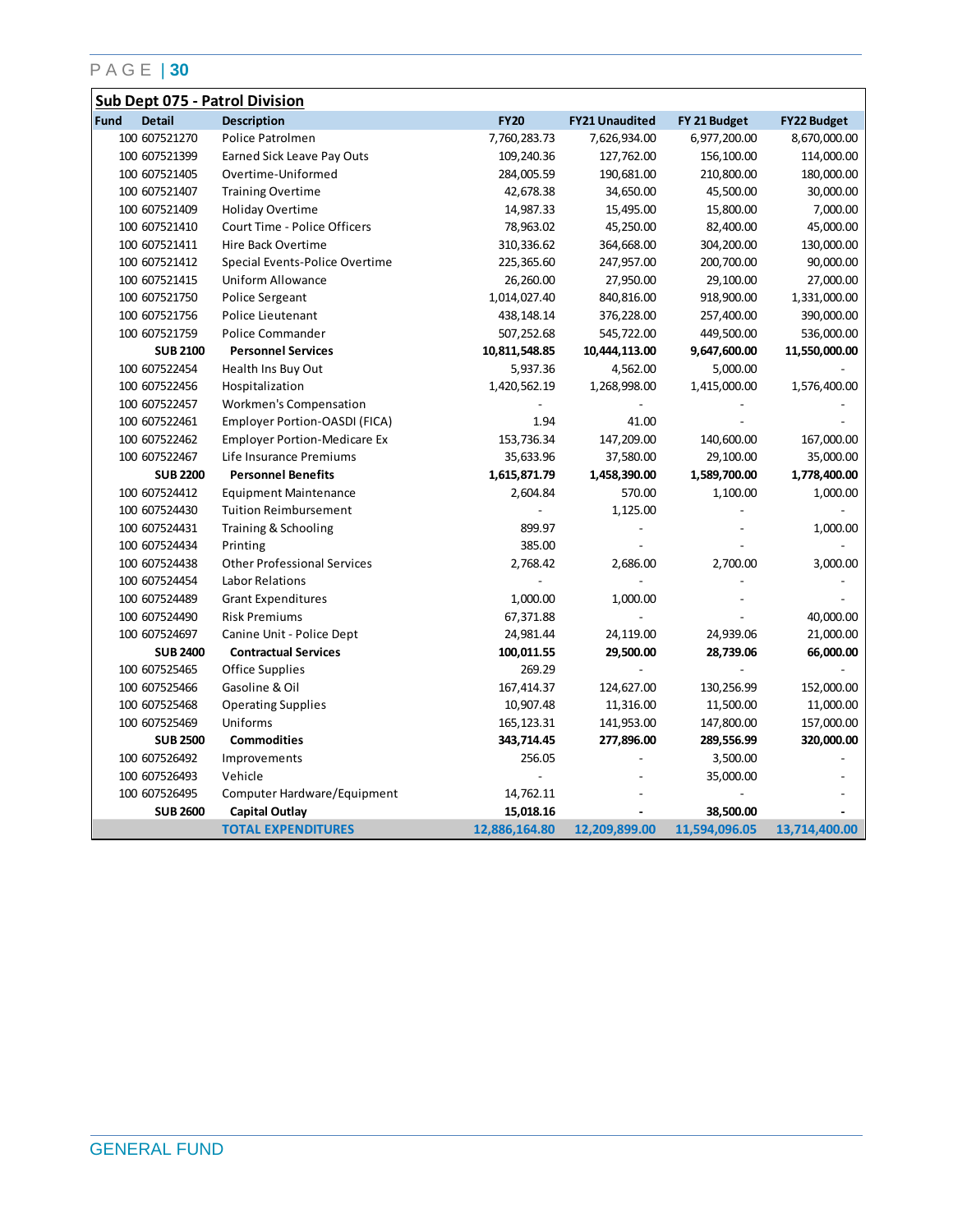| <b>Sub Dept 077 - Police Administration</b> |                                |                                           |                    |                       |                |                       |  |
|---------------------------------------------|--------------------------------|-------------------------------------------|--------------------|-----------------------|----------------|-----------------------|--|
| Fund                                        | <b>Detail</b>                  | <b>Description</b>                        | <b>FY20</b>        | <b>FY21 Unaudited</b> | FY 21 Budget   | <b>FY22 Budget</b>    |  |
|                                             | 100 607721399                  | Earned Sick Leave Pay Outs                | 27,221.47          | 82,707.00             | 57,500.00      | 28,000.00             |  |
|                                             | 100 607721400                  | Overtime                                  | 4,316.06           | 7,706.00              | 5,200.00       | 4,000.00              |  |
|                                             | 100 607721405                  | Overtime-Uniformed                        | 28,659.79          | 21,284.00             | 23,700.00      | 20,000.00             |  |
|                                             | 100 607721407                  | <b>Training Overtime</b>                  |                    | 505.00                | 2,000.00       |                       |  |
|                                             | 100 607721411                  | Hire Back Overtime                        |                    | 2,124.00              | 4,000.00       |                       |  |
|                                             | 100 607721412                  | Special Events-Police Overtime            | 55,989.69          | 76,614.00             | 57,200.00      | 30,000.00             |  |
|                                             | 100 607721725                  | <b>Executive Secretary</b>                | 75,687.66          | 78,863.00             | 69,300.00      | 77,000.00             |  |
|                                             | 100 607721750                  | <b>Police Sergeant</b>                    | 62,224.55          | 121,113.00            | 100,800.00     | 121,000.00            |  |
|                                             | 100 607721756                  | Police Lieutenant                         |                    |                       |                |                       |  |
|                                             | 100 607721759                  | Police Commander                          | 256,397.29         | 285,024.00            | 239,400.00     | 268,000.00            |  |
|                                             | 100 607721763                  | Deputy Police Chief                       | 433,352.04         | 322,541.00            | 371,000.00     | 296,000.00            |  |
|                                             | 100 607721768                  | Police Chief                              | 162,414.24         | 165,646.00            | 152,100.00     | 170,000.00            |  |
|                                             | 100 607721796                  | Administrative Assistant I                | 63,478.64          | 72,104.00             | 58,500.00      | 128,000.00            |  |
|                                             | 100 607721823                  | Technician                                | 139,967.39         | 134,385.00            | 118,800.00     | 136,000.00            |  |
|                                             | 100 607721862                  | <b>Finance Coordinator</b>                | 55,728.47          | 57,461.00             | 50,400.00      |                       |  |
|                                             | <b>SUB 2100</b>                | <b>Personnel Services</b>                 | 1,365,437.29       | 1,428,077.00          | 1,309,900.00   | 1,278,000.00          |  |
|                                             | 100 607722454                  | Health Ins Buy Out                        | 2,875.00           | 3,042.00              | 3,000.00       |                       |  |
|                                             | 100 607722456                  | Hospitalization                           | 368,531.61         | 160,824.00            | 168,900.00     | 182,900.00            |  |
|                                             | 100 607722457                  | <b>Workmen's Compensation</b>             | 655,991.02         | 796,572.00            | 1,080,300.00   | 945,000.00            |  |
|                                             | 100 607722458                  | Liability Insurance                       | 447,790.48         | 1,029,548.00          | 1,065,700.00   | 945,000.00            |  |
|                                             | 100 607722459                  | Unemployment Insurance                    | 2,119.50           | 10,309.00             | 18,400.00      |                       |  |
|                                             | 100 607722461                  | Employer Portion-OASDI (FICA)             | 20,978.98          | 21,641.00             | 18,500.00      | 23,000.00             |  |
|                                             | 100 607722462                  | <b>Employer Portion-Medicare Ex</b>       | 19,529.29          | 20,290.00             | 19,000.00      | 19,000.00             |  |
|                                             | 100 607722467                  | Life Insurance Premiums                   | (3,499.08)         | 5,094.00              | 4,000.00       | 4,000.00              |  |
|                                             | 100 607722470                  | <b>PSEBA-Health Premiums</b>              | 215,722.21         | 294,290.00            | 291,500.00     | 188,000.00            |  |
|                                             | 100 607722610                  | <b>Employer IMRF</b>                      | 42,065.30          | 48,516.00             | 41,600.00      | 43,000.00             |  |
|                                             | <b>SUB 2200</b>                | <b>Personnel Benefits</b>                 | 1,772,104.31       | 2,390,126.00          | 2,710,900.00   | 2,349,900.00          |  |
|                                             | 100 607724410                  | <b>Building &amp; Grounds Maintenance</b> | 45,723.55          | 9,317.00              | 9,317.46       | 20,000.00             |  |
|                                             | 100 607724411                  | Vehicle Maintenance                       | 129,532.67         | 110,992.00            | 108,616.46     | 115,000.00            |  |
|                                             | 100 607724412                  | <b>Equipment Maintenance</b>              | 13,495.72          | 3,700.00              | 3,700.00       | 11,000.00             |  |
|                                             | 100 607724423                  | Telephone                                 | 189.75             |                       |                |                       |  |
|                                             | 100 607724426<br>100 607724429 | <b>Utilities</b><br>Conference & Travel   | 1,145.26<br>696.00 | 1,094.00              | 1,310.39       | 1,000.00              |  |
|                                             | 100 607724431                  | Training & Schooling                      | 36,747.32          | 33,025.00             | 35,012.65      |                       |  |
|                                             | 100 607724432                  |                                           | 4,778.69           |                       | 3,400.00       | 37,000.00<br>4,000.00 |  |
|                                             | 100 607724434                  | Postage<br>Printing                       | 3,120.00           | 10,040.00<br>551.00   | 676.96         | 4,000.00              |  |
|                                             | 100 607724436                  | <b>Consultant Services</b>                | 2,372.97           | 5,820.00              | 5,819.84       | 4,000.00              |  |
|                                             | 100 607724437                  | Legal Services                            | 8,725.00           | 10,345.00             | 12,965.00      | 8,000.00              |  |
|                                             | 100 607724438                  | <b>Other Professional Services</b>        | 29,296.92          | 13,793.00             | 16,550.00      | 16,000.00             |  |
|                                             | 100 607724443                  | Membership Dues                           | 3,825.00           | 2,910.00              | 2,910.00       | 4,000.00              |  |
|                                             | 100 607724454                  | Labor Relations                           | 37,623.35          | 16,715.00             | 16,990.94      | 30,000.00             |  |
|                                             | 100 607724491                  | <b>Employee Physical/Med Treatmnt</b>     | 39,793.94          | 21,028.00             | 22,450.00      | 38,000.00             |  |
|                                             | 100 607724698                  | Donor Sponsored Events                    | 1,000.00           | $\blacksquare$        | $\blacksquare$ |                       |  |
|                                             | 100 607724801                  | IT Serv Software & Subscriptio            | 520,458.26         | 833,323.30            | 400,820.00     | 612,000.00            |  |
|                                             | 100 607724802                  | IT Serv Hardware & Equipment              | 19,797.83          | 54,790.00             | 37,600.00      | 153,000.00            |  |
|                                             | 100 607724803                  | IT Serv Utilities & Consulting            | 58,224.16          | 104,397.00            | 75,700.00      | 153,000.00            |  |
|                                             | 100 607724951                  | Distribution to Taxing Bodies             | 18,856.02          | $\blacksquare$        |                |                       |  |
|                                             | 100 607724960                  | <b>Declared Emergency Contracts</b>       | 3,074.63           | 62,295.00             | 44,380.00      |                       |  |
|                                             | <b>SUB 2400</b>                | <b>Contractual Services</b>               | 978,477.04         | 1,294,135.30          | 798,219.70     | 1,210,000.00          |  |
|                                             | 100 607725465                  | <b>Office Supplies</b>                    | 2,582.16           | 535.00                | 537.42         | 3,000.00              |  |
|                                             | 100 607725468                  | <b>Operating Supplies</b>                 | 13,978.20          | 8,345.00              | 8,346.53       | 11,000.00             |  |
|                                             | 100 607725469                  | Uniforms                                  | 13,694.92          | 10,495.00             | 11,500.00      | 10,000.00             |  |
|                                             | 100 607725471                  | Publications                              | 1,504.10           | 1,590.00              | 1,589.99       | 1,000.00              |  |
|                                             | 100 607725475                  | Fleet Maint: Equipment Supplies           |                    |                       | $\frac{1}{2}$  | 1,000.00              |  |
|                                             | 100 607725478                  | <b>Computer Supplies</b>                  | 118.99             |                       |                |                       |  |
|                                             | 100 607725482                  | Firearms & Ammunition                     | 45,843.09          | 19,702.00             | 25,000.00      | 30,000.00             |  |
|                                             | 100 607725960                  | Declared Emergency Commodities            | 10,619.95          | 11,151.00             | 13,967.72      |                       |  |
|                                             | <b>SUB 2500</b>                | <b>Commodities</b>                        | 88,341.41          | 51,818.00             | 60,941.66      | 56,000.00             |  |
|                                             |                                | <b>TOTAL EXPENDITURES</b>                 | 4,204,360.05       | 5,164,156.30          | 4,879,961.36   | 4,893,900.00          |  |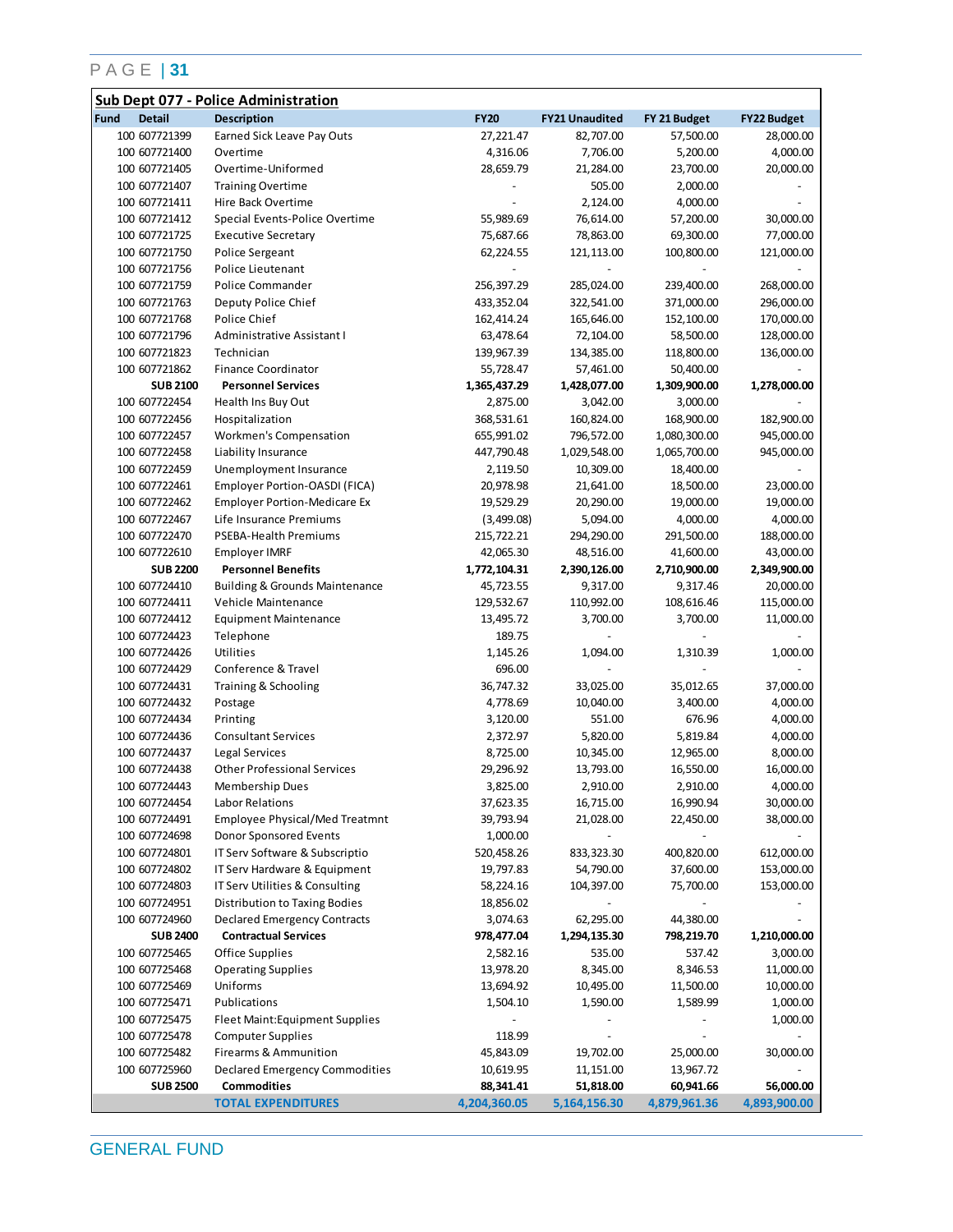|        | <b>Sub Dept 079 - Civil Service Commission</b> |                                     |             |                          |              |                    |  |  |  |
|--------|------------------------------------------------|-------------------------------------|-------------|--------------------------|--------------|--------------------|--|--|--|
| l Fund | <b>Detail</b>                                  | <b>Description</b>                  | <b>FY20</b> | <b>FY21 Unaudited</b>    | FY 21 Budget | <b>FY22 Budget</b> |  |  |  |
|        | 100 607921709                                  | Civil Service Commission            | 3.687.50    | 3,688.00                 | 9,000.00     | 10,000.00          |  |  |  |
|        | <b>SUB 2100</b>                                | <b>Personnel Services</b>           | 3,687.50    | 3,688.00                 | 9,000.00     | 10,000.00          |  |  |  |
|        | 100 607922461                                  | Employer Portion-OASDI (FICA)       | 116.10      | 228.00                   | 500.00       | 1,000.00           |  |  |  |
|        | 100 607922462                                  | <b>Employer Portion-Medicare Ex</b> | 27.00       | 53.00                    | 100.00       | ۰                  |  |  |  |
|        | <b>SUB 2200</b>                                | <b>Personnel Benefits</b>           | 143.10      | 281.00                   | 600.00       | 1,000.00           |  |  |  |
|        | 100 607924438                                  | <b>Other Professional Services</b>  | 4,200.00    | $\overline{\phantom{0}}$ | 4,600.00     | 3,000.00           |  |  |  |
|        | <b>SUB 2400</b>                                | <b>Contractual Services</b>         | 4.200.00    | $\overline{\phantom{0}}$ | 4.600.00     | 3,000.00           |  |  |  |
|        |                                                | <b>TOTAL EXPENDITURES</b>           | 8.030.60    | 3.969.00                 | 14.200.00    | 14,000.00          |  |  |  |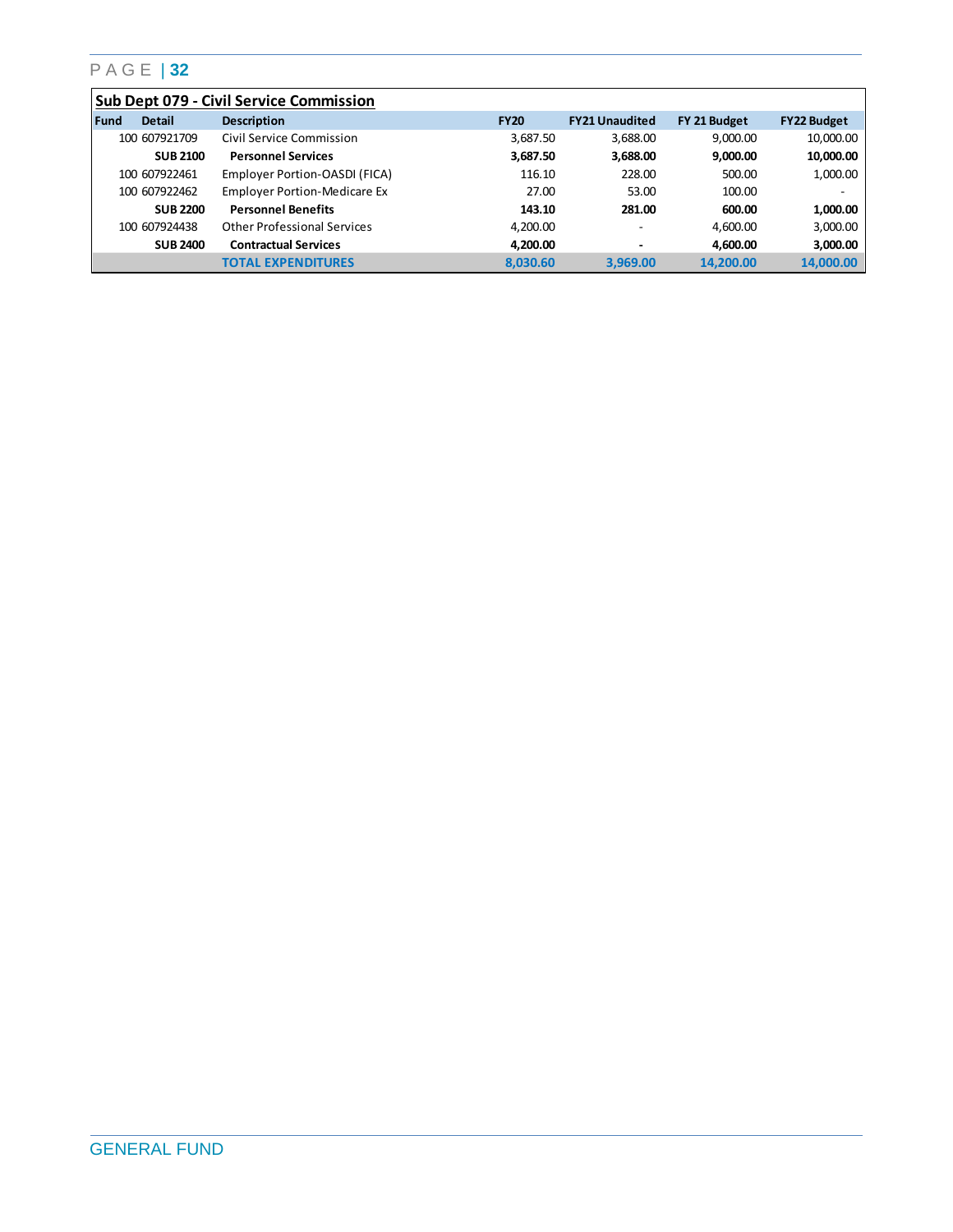|      |                 | <b>Sub Dept 080 - Community Service Division</b> |              |                       |              |                    |
|------|-----------------|--------------------------------------------------|--------------|-----------------------|--------------|--------------------|
| Fund | <b>Detail</b>   | <b>Description</b>                               | <b>FY20</b>  | <b>FY21 Unaudited</b> | FY 21 Budget | <b>FY22 Budget</b> |
|      | 100 608021270   | Police Patrolmen                                 | 678,016.02   | 853,260.00            | 672,300.00   | 612,000.00         |
|      | 100 608021368   | Part Time Employees                              | 41,211.37    |                       |              |                    |
|      | 100 608021399   | <b>Earned Sick Leave Pay Outs</b>                | 20,938.25    | 33,012.00             | 13,200.00    | 22,000.00          |
|      | 100 608021400   | Overtime                                         | 47.25        |                       | 100.00       |                    |
|      | 100 608021405   | Overtime-Uniformed                               | 43,701.64    | 47,906.00             | 45,500.00    | 30,000.00          |
|      | 100 608021407   | <b>Training Overtime</b>                         | 495.81       | 622.00                | 800.00       | 1,000.00           |
|      | 100 608021409   | Holiday Overtime                                 | 743.18       | 403.00                | 500.00       | 1,000.00           |
|      | 100 608021410   | Court Time - Police Officers                     | 727.24       | 683.00                | 1,200.00     | 1,000.00           |
|      | 100 608021411   | Hire Back Overtime                               | 7,594.80     | 29,269.00             | 30,100.00    | 8,000.00           |
|      | 100 608021412   | Special Events-Police Overtime                   | 43,231.57    | 35,281.00             | 19,700.00    | 30,000.00          |
|      | 100 608021750   | Police Sergeant                                  | 118,924.04   | 121,063.00            | 98,100.00    | 121,000.00         |
|      | 100 608021756   | Police Lieutenant                                |              |                       |              |                    |
|      | 100 608021759   | Police Commander                                 | 134,805.66   | 132,826.00            | 114,300.00   | 134,000.00         |
|      | <b>SUB 2100</b> | <b>Personnel Services</b>                        | 1,090,436.83 | 1,254,325.00          | 995,800.00   | 960,000.00         |
|      | 100 608022454   | Health Ins Buy Out                               | 2,333.31     | 2,333.00              | 3,000.00     |                    |
|      | 100 608022456   | Hospitalization                                  | 105,374.22   | 121,572.00            | 126,900.00   | 137,700.00         |
|      | 100 608022461   | Employer Portion-OASDI (FICA)                    | 2,558.03     |                       |              |                    |
|      | 100 608022462   | <b>Employer Portion-Medicare Ex</b>              | 14,966.27    | 17,857.00             | 14,500.00    | 5,000.00           |
|      | 100 608022467   | Life Insurance Premiums                          | 3,322.82     | 4,557.00              | 3,100.00     |                    |
|      | <b>SUB 2200</b> | <b>Personnel Benefits</b>                        | 128,554.65   | 146,319.00            | 147,500.00   | 142,700.00         |
|      | 100 608024430   | <b>Tuition Reimbursement</b>                     | 3,386.74     |                       |              | 2,000.00           |
|      | 100 608024458   | Neighborhood Improvements                        |              |                       |              |                    |
|      | 100 608024491   | Employee Physical/Med Treatmnt                   | 550.00       |                       |              |                    |
|      | 100 608024958   | Beach Expense                                    | 28,524.33    | 60,583.00             | 60,582.74    |                    |
|      | <b>SUB 2400</b> | <b>Contractual Services</b>                      | 32,461.07    | 60,583.00             | 60,582.74    | 2,000.00           |
|      | 100 608025468   | <b>Operating Supplies</b>                        | 165.46       | 3,593.00              | 3,600.00     | 1,000.00           |
|      | 100 608025469   | Uniforms                                         | 12,370.34    | 12,725.00             | 13,300.00    | 13,000.00          |
|      | <b>SUB 2500</b> | <b>Commodities</b>                               | 12,535.80    | 16,318.00             | 16,900.00    | 14,000.00          |
|      |                 | <b>TOTAL EXPENDITURES</b>                        | 1,263,988.35 | 1,477,545.00          | 1,220,782.74 | 1,118,700.00       |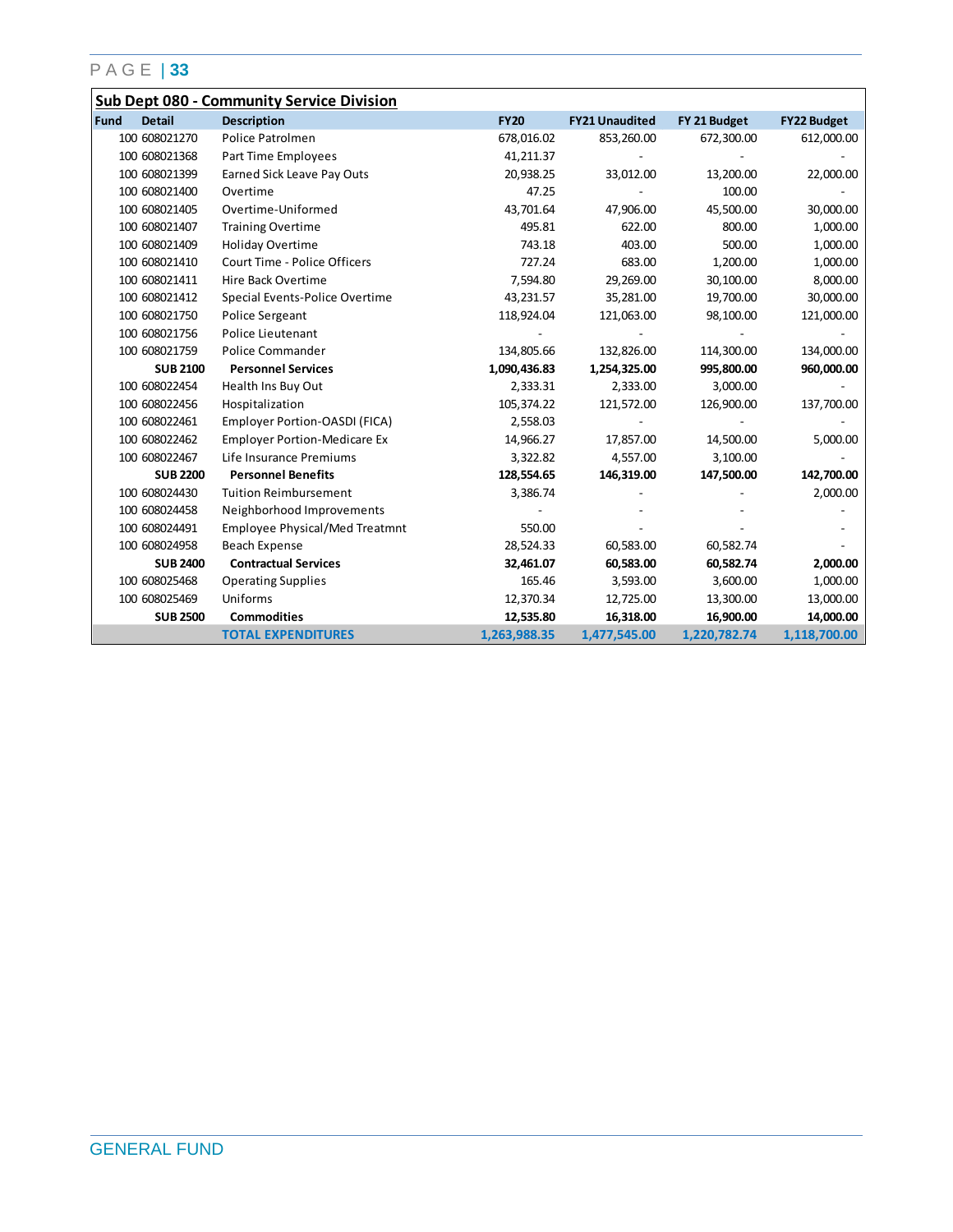|      |                 | Sub Dept 081 - Traffic Bureau       |              |                       |              |                    |
|------|-----------------|-------------------------------------|--------------|-----------------------|--------------|--------------------|
| Fund | <b>Detail</b>   | <b>Description</b>                  | <b>FY20</b>  | <b>FY21 Unaudited</b> | FY 21 Budget | <b>FY22 Budget</b> |
|      | 100 608121110   | Clerical Technician I               | 64,637.78    | 54,424.00             | 47,700.00    | 53,000.00          |
|      | 100 608121270   | Police Patrolmen                    | 247,048.88   | 474,689.00            | 324,300.00   | 306,000.00         |
|      | 100 608121399   | Earned Sick Leave Pay Outs          | 12,031.69    | 17,717.00             | 13,500.00    | 13,000.00          |
|      | 100 608121400   | Overtime                            | 182.94       | 2,066.00              | 1,100.00     |                    |
|      | 100 608121405   | Overtime-Uniformed                  | 14,888.75    | 22,411.00             | 16,000.00    | 15,000.00          |
|      | 100 608121407   | <b>Training Overtime</b>            | 441.14       |                       |              |                    |
|      | 100 608121409   | Holiday Overtime                    |              | 973.00                | 1,100.00     |                    |
|      | 100 608121410   | Court Time - Police Officers        | 939.43       | 1,840.00              | 2,600.00     | 1,000.00           |
|      | 100 608121411   | Hire Back Overtime                  | 1,348.03     | 14,259.00             | 13,400.00    | 1,000.00           |
|      | 100 608121412   | Special Events-Police Overtime      | 1,160.34     | 7,945.00              | 2,000.00     | 1,000.00           |
|      | 100 608121413   | <b>Tool Allowance</b>               | 180.00       | 180.00                |              |                    |
|      | 100 608121750   | Police Sergeant                     | 117, 133.65  | 117,521.00            | 101,700.00   | 121,000.00         |
|      | 100 608121756   | Police Lieutenant                   | 66,067.51    | 110,734.00            | 105,300.00   |                    |
|      | 100 608121796   | Administrative Assistant I          | 67,081.04    | 68,143.00             | 81,800.00    | 64,000.00          |
|      | <b>SUB 2100</b> | <b>Personnel Services</b>           | 593,141.18   | 892,902.00            | 710,500.00   | 575,000.00         |
|      | 100 608122454   | Health Ins Buy Out                  | 1,187.50     | 1,521.00              | 2,000.00     |                    |
|      | 100 608122456   | Hospitalization                     | 75,145.32    | 104,635.00            | 115,400.00   | 118,800.00         |
|      | 100 608122461   | Employer Portion-OASDI (FICA)       | 8,159.19     | 7,573.00              | 9,900.00     | 8,000.00           |
|      | 100 608122462   | <b>Employer Portion-Medicare Ex</b> | 7,989.78     | 13,086.00             | 9,300.00     | 8,000.00           |
|      | 100 608122467   | Life Insurance Premiums             | 1,908.49     | 3,584.00              | 2,400.00     | 2,000.00           |
|      | 100 608122610   | Employer IMRF                       | 17,028.22    | 17,037.00             | 22,100.00    | 15,000.00          |
|      | <b>SUB 2200</b> | <b>Personnel Benefits</b>           | 111,418.50   | 147,436.00            | 161,100.00   | 151,800.00         |
|      | 100 608124412   | <b>Equipment Maintenance</b>        | 47.09        |                       |              |                    |
|      | 100 608124432   | Postage                             | 15,531.48    | 6,383.00              | 5,900.00     | 9,000.00           |
|      | 100 608124434   | Printing                            | 9,378.60     | 15,176.00             | 15,106.01    | 22,000.00          |
|      | 100 608124438   | <b>Other Professional Services</b>  |              |                       |              |                    |
|      | 100 608124444   | <b>Other Technical Services</b>     | 1,016,733.15 | 878,782.00            |              | 629,000.00         |
|      | 100 608124482   | Drivers License Suspension Ex.      | 150.00       | 800.00                | 1,000.00     | 1,000.00           |
|      | <b>SUB 2400</b> | <b>Contractual Services</b>         | 1,041,840.32 | 901,141.00            | 22,006.01    | 661,000.00         |
|      | 100 608125465   | Office Supplies                     | 369.26       | 229.00                | 229.25       |                    |
|      | 100 608125466   | Gasoline & Oil                      | 46.02        |                       |              |                    |
|      | 100 608125468   | <b>Operating Supplies</b>           | 85.98        | 185.00                | 670.75       |                    |
|      | 100 608125469   | Uniforms                            | 2,915.00     | 6,770.00              | 6,800.00     | 4,000.00           |
|      | <b>SUB 2500</b> | <b>Commodities</b>                  | 3,416.26     | 7,184.00              | 7,700.00     | 4,000.00           |
|      |                 | <b>TOTAL EXPENDITURES</b>           | 1,749,816.26 | 1,948,663.00          | 901,306.01   | 1,391,800.00       |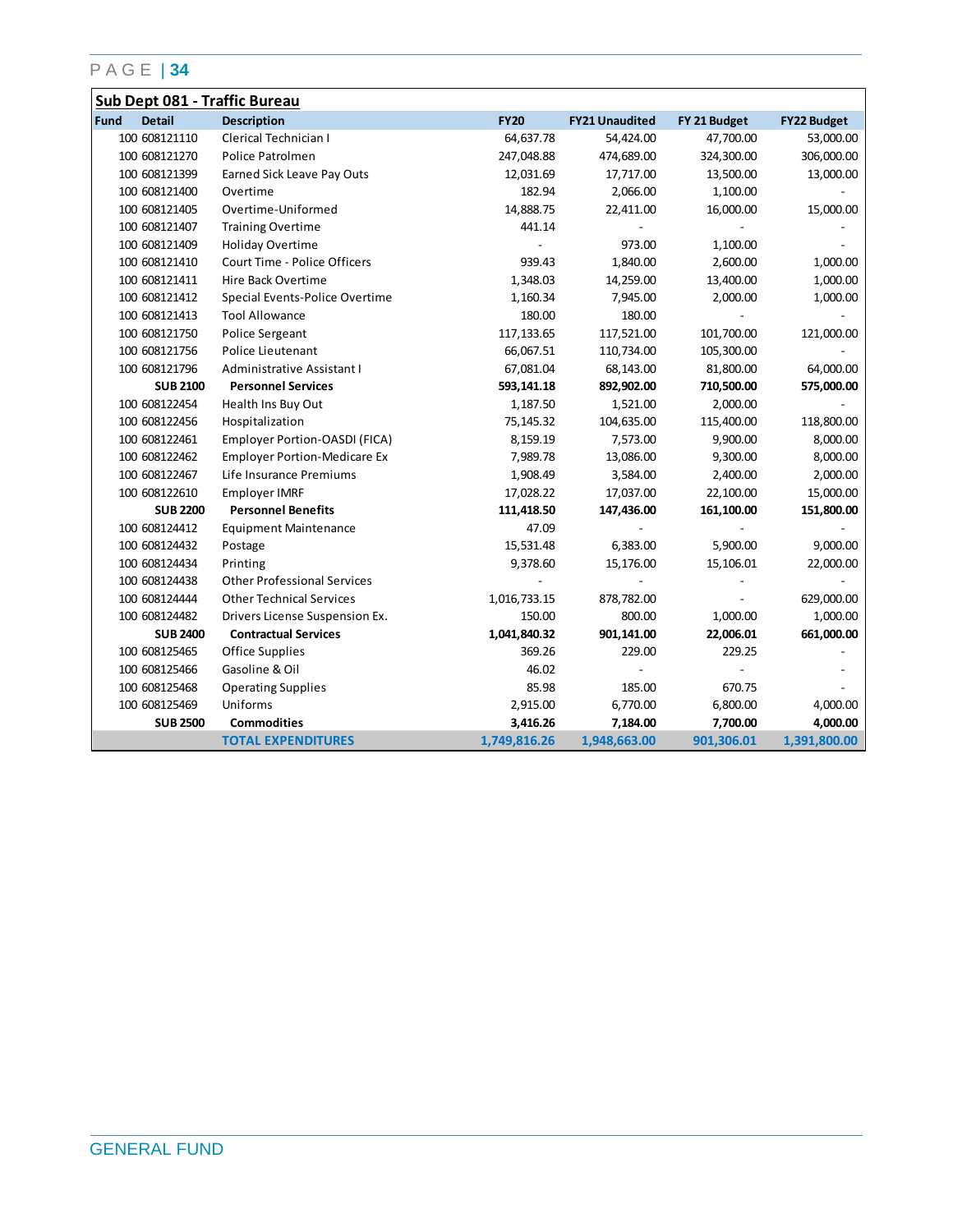|                       | Sub Dept 085 - Central Records        |             |                       |              |                    |  |  |  |
|-----------------------|---------------------------------------|-------------|-----------------------|--------------|--------------------|--|--|--|
| Fund<br><b>Detail</b> | <b>Description</b>                    | <b>FY20</b> | <b>FY21 Unaudited</b> | FY 21 Budget | <b>FY22 Budget</b> |  |  |  |
| 100 608521110         | Clerical Technician I                 | 228,655.50  | 180,238.00            | 166,900.00   | 106,000.00         |  |  |  |
| 100 608521230         | Auxiliary I                           | 156,198.05  | 157,784.00            | 144,900.00   | 165,000.00         |  |  |  |
| 100 608521399         | Earned Sick Leave Pay Outs            | 6,084.65    | 1,744.00              | 1,100.00     | 6,000.00           |  |  |  |
| 100 608521400         | Overtime                              | 1,796.56    | 3,579.00              | 2,700.00     | 2,000.00           |  |  |  |
| 100 608521401         | Double-Time                           | 620.05      | 1,322.00              | 1,400.00     | 1,000.00           |  |  |  |
| 100 608521413         | <b>Tool Allowance</b>                 | 360.00      | 360.00                | 300.00       |                    |  |  |  |
| 100 608521721         | Office Supervisor                     | 62,383.62   | 65,681.00             | 59,400.00    | 66,000.00          |  |  |  |
| 100 608521796         | Administrative Assistant I            | 15, 185. 16 | 56,674.00             | 51,300.00    | 128,000.00         |  |  |  |
| 100 608521822         | Police Records Supervisor             | 82,603.36   | 84,234.00             | 76,500.00    | 86,000.00          |  |  |  |
| <b>SUB 2100</b>       | <b>Personnel Services</b>             | 553,886.95  | 551,616.00            | 504,500.00   | 560,000.00         |  |  |  |
| 100 608522454         | Health Ins Buy Out                    |             |                       |              |                    |  |  |  |
| 100 608522456         | Hospitalization                       | 125,318.15  | 125,131.00            | 130,400.00   | 147,100.00         |  |  |  |
| 100 608522461         | Employer Portion-OASDI (FICA)         | 33,575.02   | 33,514.00             | 31,500.00    | 35,000.00          |  |  |  |
| 100 608522462         | <b>Employer Portion-Medicare Ex</b>   | 7,852.50    | 7,838.00              | 7,300.00     | 8,000.00           |  |  |  |
| 100 608522467         | Life Insurance Premiums               | 2,051.46    | 2,374.00              | 1,500.00     | 2,000.00           |  |  |  |
| 100 608522610         | Employer IMRF                         | 69,977.41   | 75,501.00             | 70,600.00    | 78,000.00          |  |  |  |
| <b>SUB 2200</b>       | <b>Personnel Benefits</b>             | 238,774.54  | 244,358.00            | 241,300.00   | 270,100.00         |  |  |  |
| 100 608524407         | <b>Bank Service Charges</b>           |             | 1,844.00              |              |                    |  |  |  |
| 100 608524412         | <b>Equipment Maintenance</b>          | 695.00      |                       |              | 1,000.00           |  |  |  |
| 100 608524428         | Rental/Lease Purchase                 |             |                       |              |                    |  |  |  |
| 100 608524434         | Printing                              | 16.00       | 171.00                | 244.07       |                    |  |  |  |
| 100 608524436         | <b>Consultant Services</b>            | 148,470.57  | 126,818.00            | 126,818.00   | 125,000.00         |  |  |  |
| 100 608524438         | <b>Other Professional Services</b>    |             | 1,707.00              | 1,935.16     | 2,000.00           |  |  |  |
| 100 608524439         | <b>Laundry Services</b>               | 3,533.00    | 4,864.00              | 4,400.00     | 3,000.00           |  |  |  |
| 100 608524491         | <b>Employee Physical/Med Treatmnt</b> | 50.00       |                       |              |                    |  |  |  |
| <b>SUB 2400</b>       | <b>Contractual Services</b>           | 152,764.57  | 135,404.00            | 133,397.23   | 131,000.00         |  |  |  |
| 100 608525465         | Office Supplies                       | 3,569.94    | 1,829.00              | 2,500.00     | 3,000.00           |  |  |  |
| 100 608525468         | <b>Operating Supplies</b>             | 1,347.98    | 1,596.00              | 1,300.00     | 1,000.00           |  |  |  |
| 100 608525469         | Uniforms                              | 180.00      |                       | 400.00       |                    |  |  |  |
| 100 608525473         | <b>Nutritional Provisions</b>         | 6,491.24    | 189.00                | 7,801.35     | 6,000.00           |  |  |  |
| <b>SUB 2500</b>       | <b>Commodities</b>                    | 11,589.16   | 3,614.00              | 12,001.35    | 10,000.00          |  |  |  |
|                       | <b>TOTAL EXPENDITURES</b>             | 957,015.22  | 934,992.00            | 891,198.58   | 971,100.00         |  |  |  |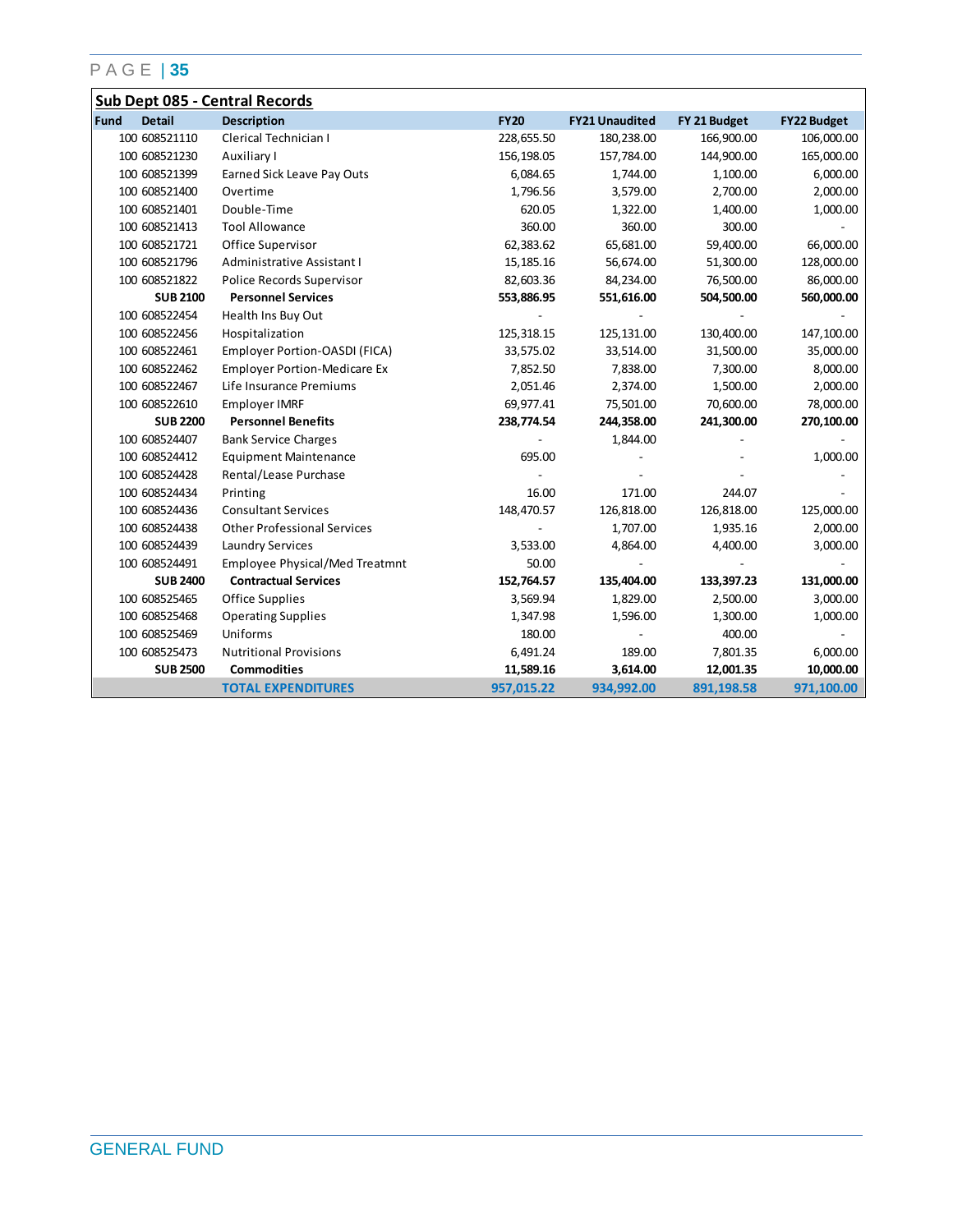|      |                 | Sub Dept 086 - Animal Shelter             |             |                       |              |                    |
|------|-----------------|-------------------------------------------|-------------|-----------------------|--------------|--------------------|
| Fund | <b>Detail</b>   | <b>Description</b>                        | <b>FY20</b> | <b>FY21 Unaudited</b> | FY 21 Budget | <b>FY22 Budget</b> |
|      | 100 608621230   | Auxiliary I                               | 104,721.45  | 107,190.00            | 96,300.00    | 110,000.00         |
|      | 100 608621399   | Earned Sick Leave Pay Outs                | 1,723.52    | 1,779.00              | 1,000.00     | 2,000.00           |
|      | 100 608621400   | Overtime                                  | 2,981.04    | 1,820.00              | 2,000.00     | 3,000.00           |
|      | 100 608621401   | Double-Time                               | 1,560.86    | 2,142.00              | 2,100.00     | 2,000.00           |
|      | 100 608621404   | On-Call Pay                               | 2,286.17    | 2,522.00              | 1,700.00     | 2,000.00           |
|      | 100 608621413   | <b>Tool Allowance</b>                     | 535.00      | 535.00                |              | 1,000.00           |
|      | 100 608621726   | Animal Control Coordinator                | 69,557.20   | 72,578.00             | 64,800.00    | 81,000.00          |
|      | <b>SUB 2100</b> | <b>Personnel Services</b>                 | 183,365.24  | 188,566.00            | 167,900.00   | 201,000.00         |
|      | 100 608622456   | Hospitalization                           | 64,119.52   | 56,649.00             | 43,500.00    | 63,100.00          |
|      | 100 608622461   | Employer Portion-OASDI (FICA)             | 11,236.04   | 11,673.00             | 10,500.00    | 13,000.00          |
|      | 100 608622462   | <b>Employer Portion-Medicare Ex</b>       | 2,627.78    | 2,730.00              | 2,400.00     | 3,000.00           |
|      | 100 608622467   | Life Insurance Premiums                   | 644.38      | 779.00                | 500.00       | 1,000.00           |
|      | 100 608622610   | Employer IMRF                             | 23,058.10   | 25,717.00             | 23,500.00    | 23,000.00          |
|      | <b>SUB 2200</b> | <b>Personnel Benefits</b>                 | 101,685.82  | 97,548.00             | 80,400.00    | 103,100.00         |
|      | 100 608624410   | <b>Building &amp; Grounds Maintenance</b> | 580.00      | 745.00                | 745.00       |                    |
|      | 100 608624412   | <b>Equipment Maintenance</b>              |             |                       |              |                    |
|      | 100 608624426   | Utilities                                 | 2,956.35    | 3,543.00              | 3,333.02     | 4,000.00           |
|      | 100 608624432   | Postage                                   |             | 2.00                  |              |                    |
|      | 100 608624438   | <b>Other Professional Services</b>        | 25.00       |                       |              |                    |
|      | 100 608624472   | <b>Veterinary Fees</b>                    | 8,154.00    | 8,109.00              | 11,271.98    | 9,000.00           |
|      | <b>SUB 2400</b> | <b>Contractual Services</b>               | 11,715.35   | 12,399.00             | 15,350.00    | 13,000.00          |
|      | 100 608625466   | Gasoline & Oil                            | 2,166.76    | 2,238.00              | 2,000.00     | 2,000.00           |
|      | 100 608625467   | Maintenance Supplies                      | 112.92      |                       |              |                    |
|      | 100 608625468   | <b>Operating Supplies</b>                 | 6,320.92    | 5,135.00              | 6,800.00     | 6,000.00           |
|      | 100 608625469   | Uniforms                                  | 900.00      |                       |              | 1,000.00           |
|      | 100 608625480   | Miscellaneous Expense                     | 7,235.07    |                       |              | 2,000.00           |
|      | <b>SUB 2500</b> | <b>Commodities</b>                        | 16,735.67   | 7,373.00              | 8,800.00     | 11,000.00          |
|      |                 | <b>TOTAL EXPENDITURES</b>                 | 313,502.08  | 305,886.00            | 272,450.00   | 328,100.00         |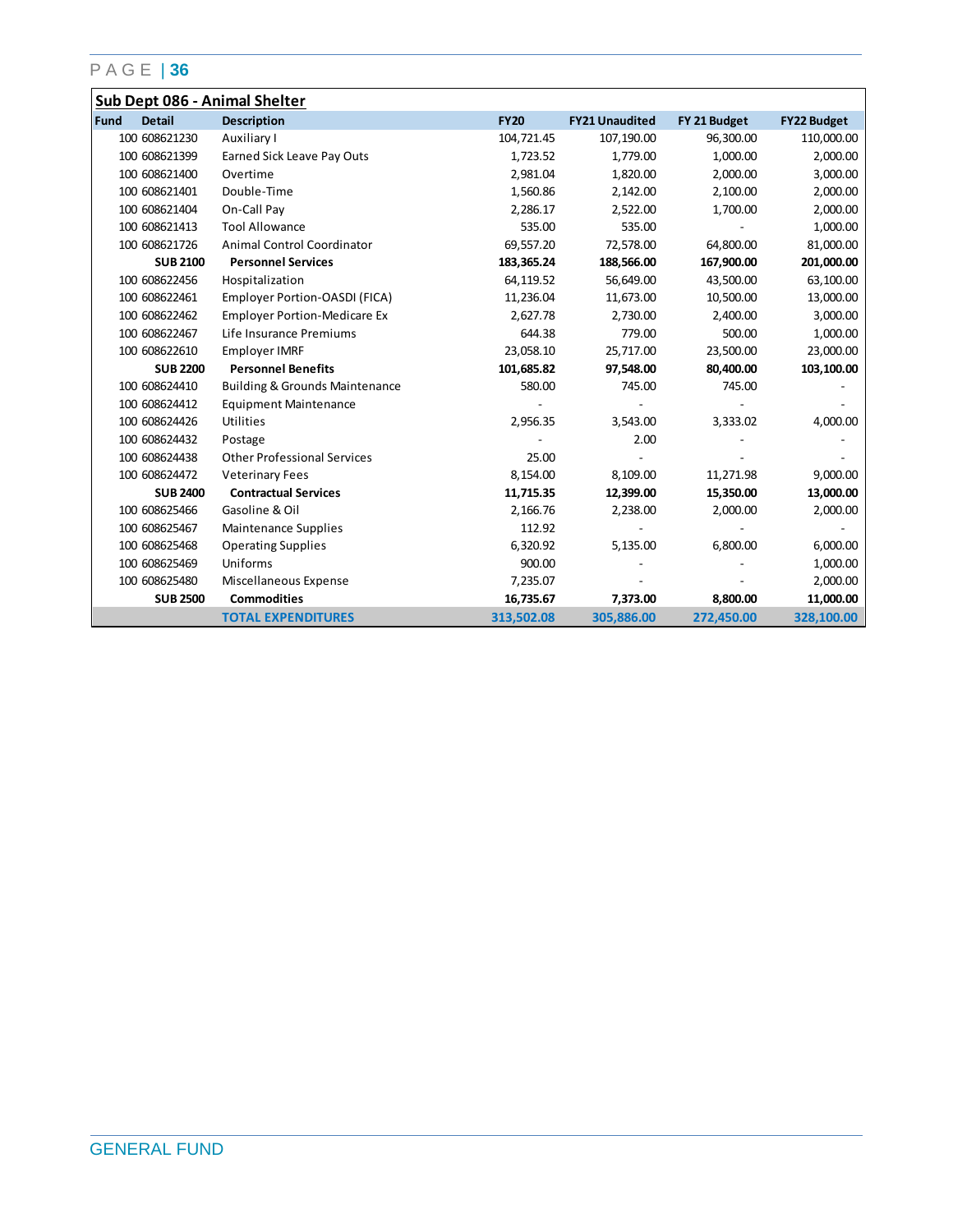|      |                 | <b>Sub Dept 087 - Investigations</b> |               |                       |               |                    |
|------|-----------------|--------------------------------------|---------------|-----------------------|---------------|--------------------|
| Fund | <b>Detail</b>   | <b>Description</b>                   | <b>FY20</b>   | <b>FY21 Unaudited</b> | FY 21 Budget  | <b>FY22 Budget</b> |
|      | 100 608721110   | Clerical Technician I                | 55,317.09     | 53,080.00             | 47,700.00     |                    |
|      | 100 608721270   | Police Patrolmen                     | 2,486,614.02  | 2,675,588.00          | 2,278,000.00  | 2,346,000.00       |
|      | 100 608721399   | <b>Earned Sick Leave Pay Outs</b>    | 69,428.71     | 97,192.00             | 29,800.00     | 72,000.00          |
|      | 100 608721405   | Overtime-Uniformed                   | 248,019.78    | 268,032.00            | 198,500.00    | 150,000.00         |
|      | 100 608721407   | <b>Training Overtime</b>             | 6,322.96      | 5,408.00              | 6,300.00      | 5,000.00           |
|      | 100 608721409   | Holiday Overtime                     | 3,226.16      | 2,541.00              | 2,900.00      | 3,000.00           |
|      | 100 608721410   | Court Time - Police Officers         | 23,359.80     | 9,804.00              | 11,500.00     | 15,000.00          |
|      | 100 608721411   | Hire Back Overtime                   | 70,826.27     | 124,666.00            | 112,800.00    | 25,000.00          |
|      | 100 608721412   | Special Events-Police Overtime       | 82,129.57     | 43,003.00             | 37,900.00     | 50,000.00          |
|      | 100 608721750   | Police Sergeant                      | 383,987.55    | 418,427.00            | 395,100.00    | 363,000.00         |
|      | 100 608721756   | Police Lieutenant                    | 138,597.94    | 135,911.00            | 105,300.00    | 130,000.00         |
|      | 100 608721759   | Police Commander                     | 260, 213.53   | 265,900.00            | 242,100.00    | 268,000.00         |
|      | <b>SUB 2100</b> | <b>Personnel Services</b>            | 3,828,043.38  | 4,099,552.00          | 3,467,900.00  | 3,427,000.00       |
|      | 100 608722454   | Health Ins Buy Out                   | 3,000.00      | 2,250.00              | 5,000.00      |                    |
|      | 100 608722456   | Hospitalization                      | 539,867.10    | 512,121.00            | 473,200.00    | 578,000.00         |
|      | 100 608722461   | Employer Portion-OASDI (FICA)        | 3,346.78      | 3,422.00              | 3,000.00      |                    |
|      | 100 608722462   | <b>Employer Portion-Medicare Ex</b>  | 55,646.16     | 58,461.00             | 50,800.00     | 50,000.00          |
|      | 100 608722467   | Life Insurance Premiums              | 11,964.82     | 15,136.00             | 10,500.00     |                    |
|      | 100 608722610   | Employer IMRF                        | 7,124.33      | 7,814.00              | 6,700.00      |                    |
|      | 100 699922999   | <b>Pension Costs-Police Pension</b>  | 8,911,429.56  | 8,872,894.00          | 8,981,000.00  | 9,630,000.00       |
|      | <b>SUB 2200</b> | <b>Personnel Benefits</b>            | 9,532,378.75  | 9,472,098.00          | 9,530,200.00  | 10,258,000.00      |
|      | 100 608724412   | <b>Equipment Maintenance</b>         | 630.05        | 100.00                | 100.00        | 1,000.00           |
|      | 100 608724429   | Conference & Travel                  | 3,450.31      | 488.00                | 38.00         | 1,000.00           |
|      | 100 608724431   | Training & Schooling                 | 426.02        | 719.00                | 600.00        |                    |
|      | 100 608724438   | <b>Other Professional Services</b>   | 12,182.16     | 7,301.00              | 9,300.00      | 12,000.00          |
|      | 100 608724955   | Purchase of Evidence                 | 1,000.00      |                       |               |                    |
|      | <b>SUB 2400</b> | <b>Contractual Services</b>          | 17,688.54     | 8,608.00              | 10,038.00     | 14,000.00          |
|      | 100 608725465   | Office Supplies                      | 700.24        | 452.00                | 800.00        | 1,000.00           |
|      | 100 608725466   | Gasoline & Oil                       | 36,579.10     | 31,334.00             | 32,000.00     | 34,000.00          |
|      | 100 608725468   | <b>Operating Supplies</b>            | 1,837.15      | 542.00                | 1,500.00      | 1,000.00           |
|      | 100 608725469   | Uniforms                             | 69,825.00     | 88,995.00             | 89,500.00     | 78,000.00          |
|      | <b>SUB 2500</b> | <b>Commodities</b>                   | 108,941.49    | 121,323.00            | 123,800.00    | 114,000.00         |
|      |                 | <b>TOTAL EXPENDITURES</b>            | 13,487,052.16 | 13,701,581.00         | 13,131,938.00 | 13,813,000.00      |
|      |                 |                                      |               |                       |               |                    |
|      |                 | <b>TOTAL 600 EXPENDITURES</b>        | 36,582,965.10 | 37,404,580.30         | 34,507,300.00 | 38,009,300.00      |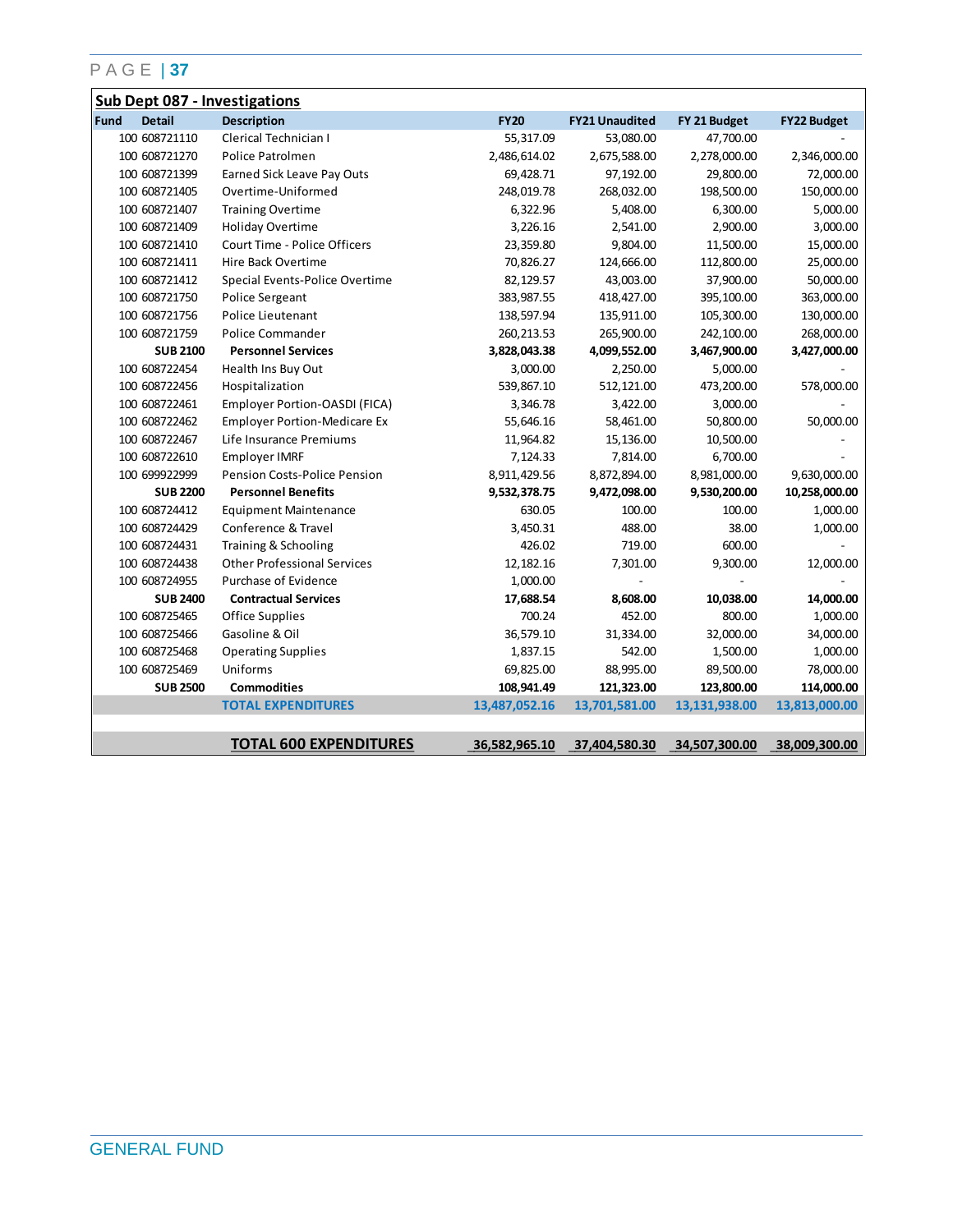|             | <b>Dept 700 - SANITATION &amp; ENVIRONMENTAL</b> |                                    |                          |                          |              |                    |  |  |  |  |
|-------------|--------------------------------------------------|------------------------------------|--------------------------|--------------------------|--------------|--------------------|--|--|--|--|
| <b>Fund</b> | <b>Detail</b>                                    | <b>Description</b>                 | <b>FY20</b>              | <b>FY21 Unaudited</b>    | FY 21 Budget | <b>FY22 Budget</b> |  |  |  |  |
|             | 100 712924437                                    | Legal Services                     | $\overline{\phantom{0}}$ | $\overline{\phantom{0}}$ |              | ۰                  |  |  |  |  |
|             | 100 712924438                                    | <b>Other Professional Services</b> | $\overline{\phantom{a}}$ | $\overline{\phantom{0}}$ |              | ۰                  |  |  |  |  |
|             | 100 712924627                                    | Containment Cell OMC               | 31,566.00                | 39,138.00                | 45,000,00    | 50,000.00          |  |  |  |  |
|             | 100 712924636                                    | Yeomon Creek                       | 231,422.00               | 429,753.00               | 228,878.00   | 245,000.00         |  |  |  |  |
|             | <b>SUB 2400</b>                                  | <b>Contractual Services</b>        | 262,988.00               | 468,891.00               | 273,878.00   | 295,000.00         |  |  |  |  |
|             |                                                  | <b>TOTAL EXPENDITURES</b>          | 262.988.00               | 468.891.00               | 273.878.00   | 295,000.00         |  |  |  |  |
|             |                                                  |                                    |                          |                          |              |                    |  |  |  |  |
|             |                                                  | TOTAL 700 EXPENDITURES             | 262,988.00               | 468.891.00               | 273,878.00   | 295.000.00         |  |  |  |  |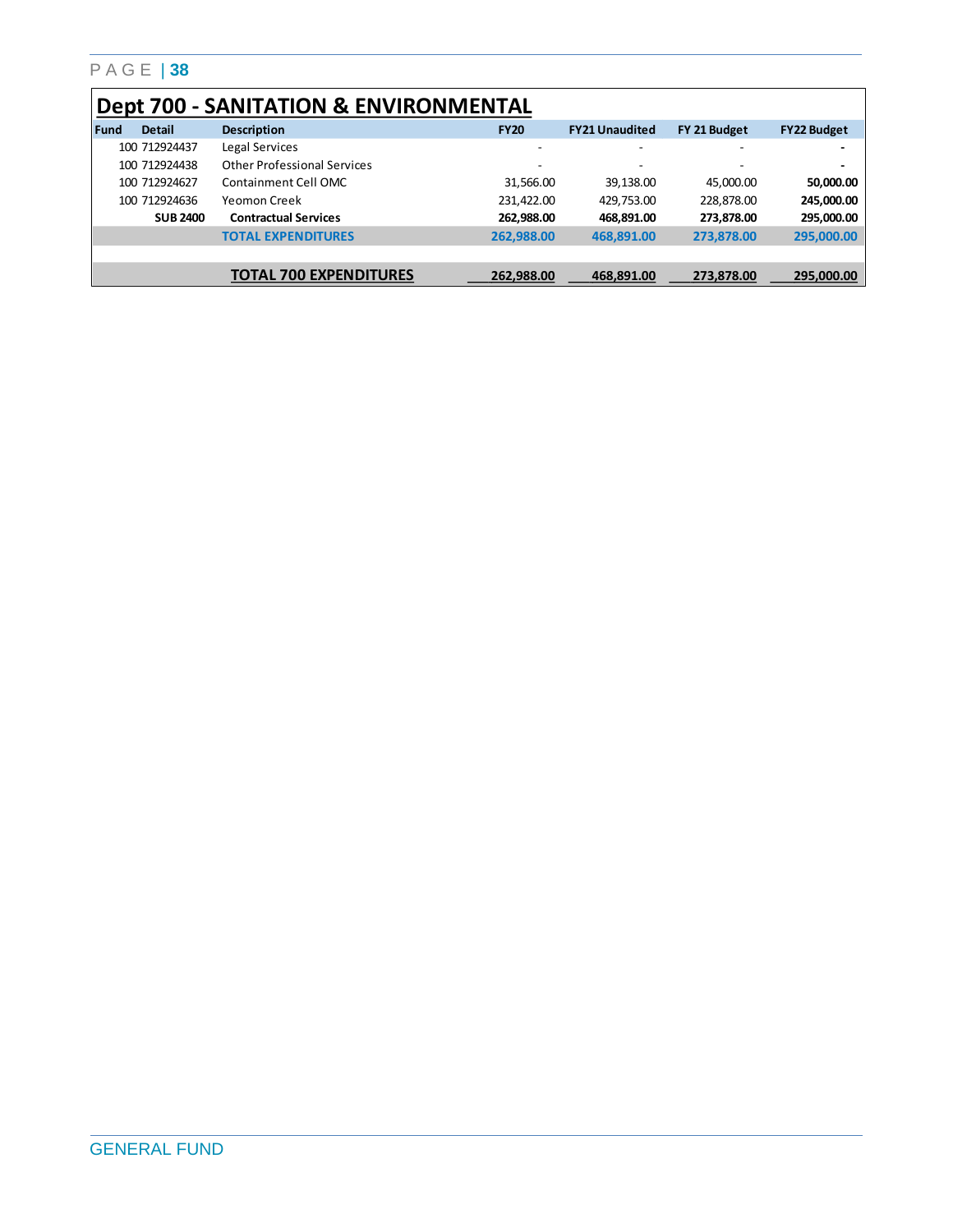## **Dept 800 - PLANNING & DEVELOPMENT**

| Fund | <b>Detail</b>                  | <b>Description</b>                  | <b>FY20</b>  | <b>FY21 Unaudited</b> | FY 21 Budget             | <b>FY22 Budget</b>     |
|------|--------------------------------|-------------------------------------|--------------|-----------------------|--------------------------|------------------------|
|      | 100 806921399                  | Earned Sick Leave Pay Outs          | 1,674.13     | 5,097.00              |                          |                        |
|      | 100 806921747                  | Principal Planner                   | 22,196.98    | 102,170.00            | 94,500.00                | 105,000.00             |
|      | 100 806921764                  | Senior Planner                      | 165,069.46   | 92,598.00             | 82,800.00                | 95,000.00              |
|      | 100 806921796                  | Administrative Assistant I          | 57,991.06    | 59,164.00             | 53,100.00                | 64,000.00              |
|      | 100 806921801                  | Economic Development Manager        |              |                       | $\overline{\phantom{a}}$ |                        |
|      | 100 806921813                  | Dir. of Bldg, Planning & Dev.       | 113,511.04   | 118,049.00            | 104,400.00               | 135,000.00             |
|      | 100 806921774                  | Assistant Planner                   | 57,256.42    |                       |                          |                        |
|      | 100 806921841                  | Special Projects Analyst            |              |                       |                          | 78,700.00              |
|      | <b>SUB 2100</b>                | <b>Personnel Services</b>           | 417,699.09   | 377,078.00            | 334,800.00               | 477,700.00             |
|      | 100 806922454                  | Health Ins Buy Out                  | 958.41       | 1,000.00              | 1,000.00                 |                        |
|      | 100 806922456                  | Hospitalization                     | 68,065.76    | 51,787.00             | 49,800.00                | 81,100.00              |
|      | 100 806922457                  | Workmen's Compensation              | (3,902.64)   | 1,664.00              | 2,800.00                 | 7,500.00               |
|      | 100 806922458                  | Liability Insurance                 | 898.53       | 15,760.00             | 10,200.00                | 7,500.00               |
|      | 100 806922461                  | Employer Portion-OASDI (FICA)       | 21,677.35    | 22,778.00             | 21,100.00                | 30,000.00              |
|      | 100 806922462                  | <b>Employer Portion-Medicare Ex</b> | 5,069.76     | 5,327.00              | 4,900.00                 | 7,000.00               |
|      | 100 806922467                  | Life Insurance Premiums             | 1,362.63     | 2,055.00              | 1,400.00                 | 1,000.00               |
|      | 100 806922610                  | <b>Employer IMRF</b>                | 45,460.57    | 51,202.00             | 47,200.00                | 56,000.00              |
|      | <b>SUB 2200</b>                | <b>Personnel Benefits</b>           | 139,590.37   | 151,573.00            | 138,400.00               | 190,100.00             |
|      | 100 806824424                  | Real Estate Tax                     | 12,762.69    | 9,094.00              | 9,095.00                 | 13,000.00              |
|      | 100 806824429                  | Conference & Travel                 | 2,798.82     |                       |                          | 4,000.00               |
|      | 100 806824432                  | Postage                             |              |                       |                          |                        |
|      | 100 806824434                  | Printing                            | 90.00        |                       |                          |                        |
|      | 100 806824436                  | <b>Consultant Services</b>          | 1,950.00     | 44,616.00             | 50,000.00                | 30,000.00              |
|      | 100 806824437                  | Legal Services                      | 1,800.00     |                       |                          | 50,000.00              |
|      | 100 806824438                  | <b>Other Professional Services</b>  | 99,238.00    | 62,719.00             | 112,500.00               | 100,000.00             |
|      | 100 806824443                  |                                     | 5,000.00     | 5,000.00              | 5,400.00                 |                        |
|      | 100 806824488                  | Membership Dues<br>Sales Tax Rebate | 756,607.77   |                       | 817,673.00               | 6,000.00<br>752,000.00 |
|      |                                |                                     |              | 473,967.00            |                          |                        |
|      | 100 806824497<br>100 806824504 | <b>Harbor Dredging</b>              | 25,000.00    |                       |                          |                        |
|      | 100 806824589                  | Special Assessment Project Exp      | 111,414.87   | 111,531.00            | 111,532.00               | 113,000.00             |
|      |                                | Development Advisory Service        | 57,209.74    | 13,797.00             | 16,300.00                | 50,000.00              |
|      | 100 806924423                  | Telephone                           | 672.31       |                       |                          |                        |
|      | 100 806924429                  | Conference & Travel                 |              |                       | 1,588.75                 | 3,000.00               |
|      | 100 806924432                  | Postage                             | 2,825.95     | 3,308.00              | 2,900.00                 | 3,000.00               |
|      | 100 806924433                  | Advertising                         | 1,836.92     | 2,230.00              | 3,100.00                 | 3,000.00               |
|      | 100 806924434                  | Printing                            |              |                       | 300.00                   |                        |
|      | 100 806924436                  | <b>Consultant Services</b>          |              |                       | $\overline{\phantom{a}}$ | 80,000.00              |
|      | 100 806924437                  | Legal Services                      | 633.75       | 3,023.00              | 3,111.25                 | 2,000.00               |
|      | 100 806924438                  | <b>Other Professional Services</b>  | 285.00       | 876.00                | 1,100.00                 | 2,000.00               |
|      | 100 806924442                  | Photocopy                           | 609.91       |                       | 700.00                   | 1,000.00               |
|      | 100 806924443                  | Membership Dues                     | 3,329.03     | 3,329.00              | 4,500.00                 | 5,000.00               |
|      | 100 806924801                  | IT Serv Software & Subscriptio      | 9,078.99     | 9,371.00              | 12,600.00                | 32,000.00              |
|      | 100 806924802                  | IT Serv Hardware & Equipment        | 727.83       | 97.00                 | 1,800.00                 | 4,000.00               |
|      | 100 806924803                  | IT Serv Utilities & Consulting      | 48.00        | 1,857.00              | 1,800.00                 | 4,000.00               |
|      | <b>SUB 2400</b>                | <b>Contractual Services</b>         | 1,093,919.58 | 744,815.00            | 1,156,000.00             | 1,257,000.00           |
|      | 100 806925465                  | Office Supplies                     |              |                       | 400.00                   |                        |
|      | 100 806925468                  | <b>Operating Supplies</b>           |              |                       | 410.00                   | 2,000.00               |
|      | 100 806925478                  | <b>Computer Supplies</b>            | 451.91       |                       |                          |                        |
|      | 100 806925576                  | Wireless Phone/Internet             | 1,061.56     |                       |                          |                        |
|      | <b>SUB 2500</b>                | <b>Commodities</b>                  | 1,513.47     |                       | 810.00                   | 2,000.00               |
|      |                                | <b>TOTAL EXPENDITURES</b>           | 1,652,722.51 | 1,273,466.00          | 1,630,010.00             | 1,926,800.00           |
|      |                                | <b>TOTAL 800 EXPENDITURES</b>       | 1,652,722.51 | 1,273,466.00          | 1,630,010.00             | 1,926,800.00           |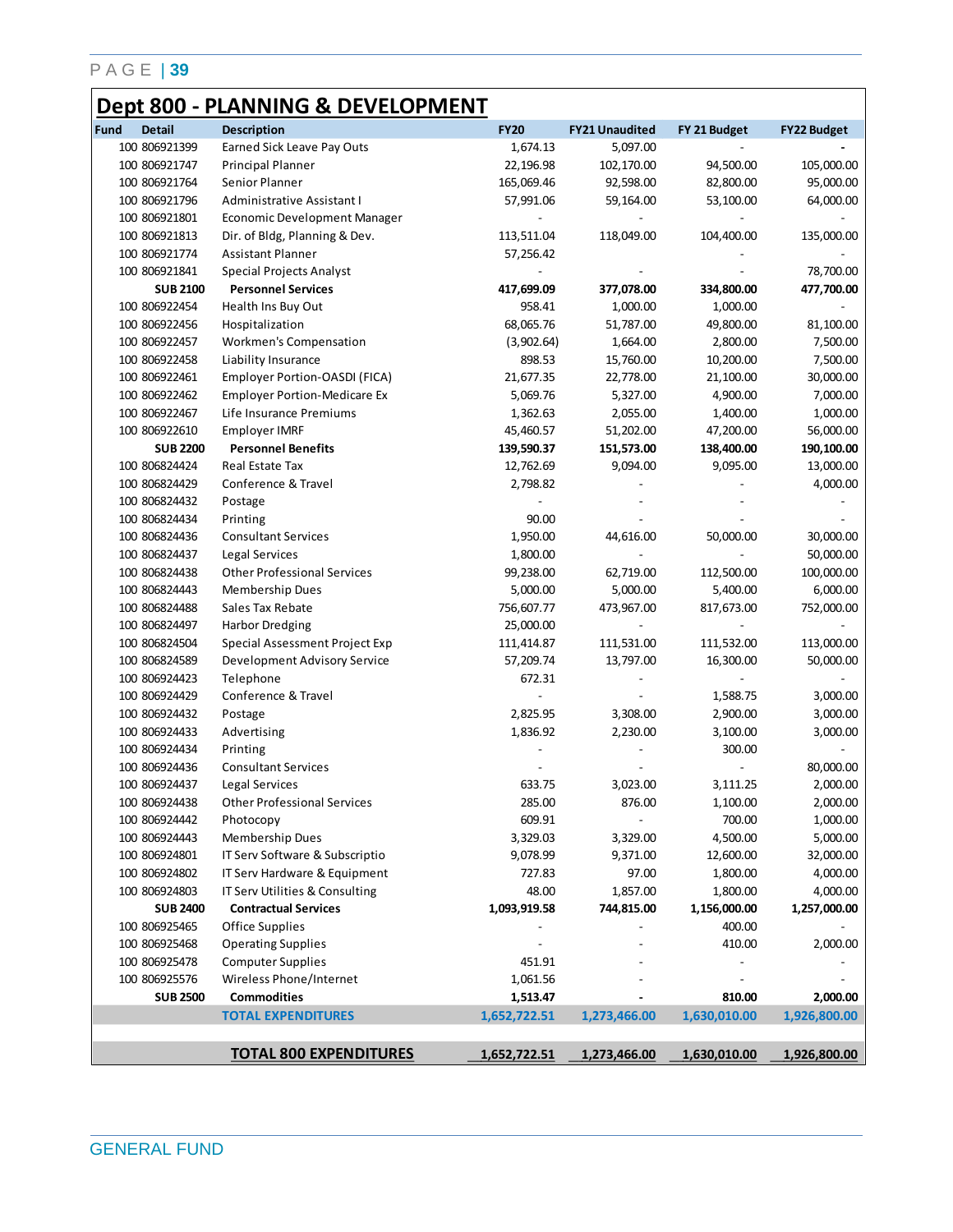## **Dept 900 - PUBLIC WORKS**

|      | Sub Dept 101 - City Engineer |                                       |             |                       |              |                    |  |  |  |
|------|------------------------------|---------------------------------------|-------------|-----------------------|--------------|--------------------|--|--|--|
| Fund | <b>Detail</b>                | <b>Description</b>                    | <b>FY20</b> | <b>FY21 Unaudited</b> | FY 21 Budget | <b>FY22 Budget</b> |  |  |  |
|      | 100 910121399                | Earned Sick Leave Pay Outs            |             |                       | 900.00       |                    |  |  |  |
|      | 100 910121400                | Overtime                              | 248.19      |                       | 2,300.00     |                    |  |  |  |
|      | 100 910121413                | <b>Tool Allowance</b>                 | 180.00      | 180.00                |              |                    |  |  |  |
|      | 100 910121723                | <b>Public Works Supervisor</b>        |             |                       |              |                    |  |  |  |
|      | 100 910121728                | Civil Engineer                        |             |                       |              |                    |  |  |  |
|      | 100 910121790                | City Engineer                         |             |                       |              | 140,000.00         |  |  |  |
|      | 100 910121796                | Administrative Assistant I            | 66,006.73   | 66,465.00             | 59,400.00    | 64,000.00          |  |  |  |
|      | 100 910121818                | <b>GIS Analyst</b>                    | 61,098.18   | 63,548.00             | 55,800.00    | 132,000.00         |  |  |  |
|      | <b>SUB 2100</b>              | <b>Personnel Services</b>             | 127,533.10  | 130,193.00            | 118,400.00   | 336,000.00         |  |  |  |
|      | 100 910122454                | Health Ins Buy Out                    | 1,437.50    | 1,500.00              | 2,000.00     |                    |  |  |  |
|      | 100 910122456                | Hospitalization                       | 13,270.08   | 12,378.00             | 27,000.00    | 52,500.00          |  |  |  |
|      | 100 910122461                | Employer Portion-OASDI (FICA)         | 7,800.05    | 7,975.00              | 7,400.00     | 21,000.00          |  |  |  |
|      | 100 910122462                | <b>Employer Portion-Medicare Ex</b>   | 1,824.19    | 1,865.00              | 1,700.00     | 5,000.00           |  |  |  |
|      | 100 910122467                | Life Insurance Premiums               | 476.47      | 567.00                | 400.00       | 1,000.00           |  |  |  |
|      | 100 910122610                | Employer IMRF                         | 16,260.56   | 17,971.00             | 16,600.00    | 39,000.00          |  |  |  |
|      | <b>SUB 2200</b>              | <b>Personnel Benefits</b>             | 41,068.85   | 42,256.00             | 55,100.00    | 118,500.00         |  |  |  |
|      | 100 910124412                | <b>Equipment Maintenance</b>          |             |                       | 500.00       |                    |  |  |  |
|      | 100 910124423                | Telephone                             | 369.77      |                       |              |                    |  |  |  |
|      | 100 910124429                | Conference & Travel                   |             |                       | 200.00       |                    |  |  |  |
|      | 100 910124432                | Postage                               | 320.80      | 243.00                | 300.00       |                    |  |  |  |
|      | 100 910124435                | <b>Engineering Services</b>           | 248,440.00  | 172,050.00            | 199,750.15   | 60,000.00          |  |  |  |
|      | 100 910124437                | Legal Services                        |             |                       |              |                    |  |  |  |
|      | 100 910124438                | <b>Other Professional Services</b>    |             |                       |              |                    |  |  |  |
|      | 100 910124491                | <b>Employee Physical/Med Treatmnt</b> | 80.00       |                       |              |                    |  |  |  |
|      | 100 910124951                | Distribution to Taxing Bodies         |             |                       |              |                    |  |  |  |
|      | <b>SUB 2400</b>              | <b>Contractual Services</b>           | 249,210.57  | 172,293.00            | 200,750.15   | 60,000.00          |  |  |  |
|      | 100 910125468                | <b>Operating Supplies</b>             | 296.12      |                       | 1,300.00     | 1,000.00           |  |  |  |
|      | 100 910125478                | <b>Computer Supplies</b>              | 292.00      |                       |              |                    |  |  |  |
|      | 100 910125576                | Wireless Phone/Internet               | 581.69      |                       |              |                    |  |  |  |
|      | <b>SUB 2500</b>              | <b>Commodities</b>                    | 1,169.81    |                       | 1,300.00     | 1,000.00           |  |  |  |
|      | 100 910126494                | Equipment                             | 51,538.76   |                       | 571.85       |                    |  |  |  |
|      | <b>SUB 2600</b>              | <b>Capital Outlay</b>                 | 51,538.76   |                       | 571.85       |                    |  |  |  |
|      |                              | <b>TOTAL EXPENDITURES</b>             | 470,521.09  | 344,742.00            | 376,122.00   | 515,500.00         |  |  |  |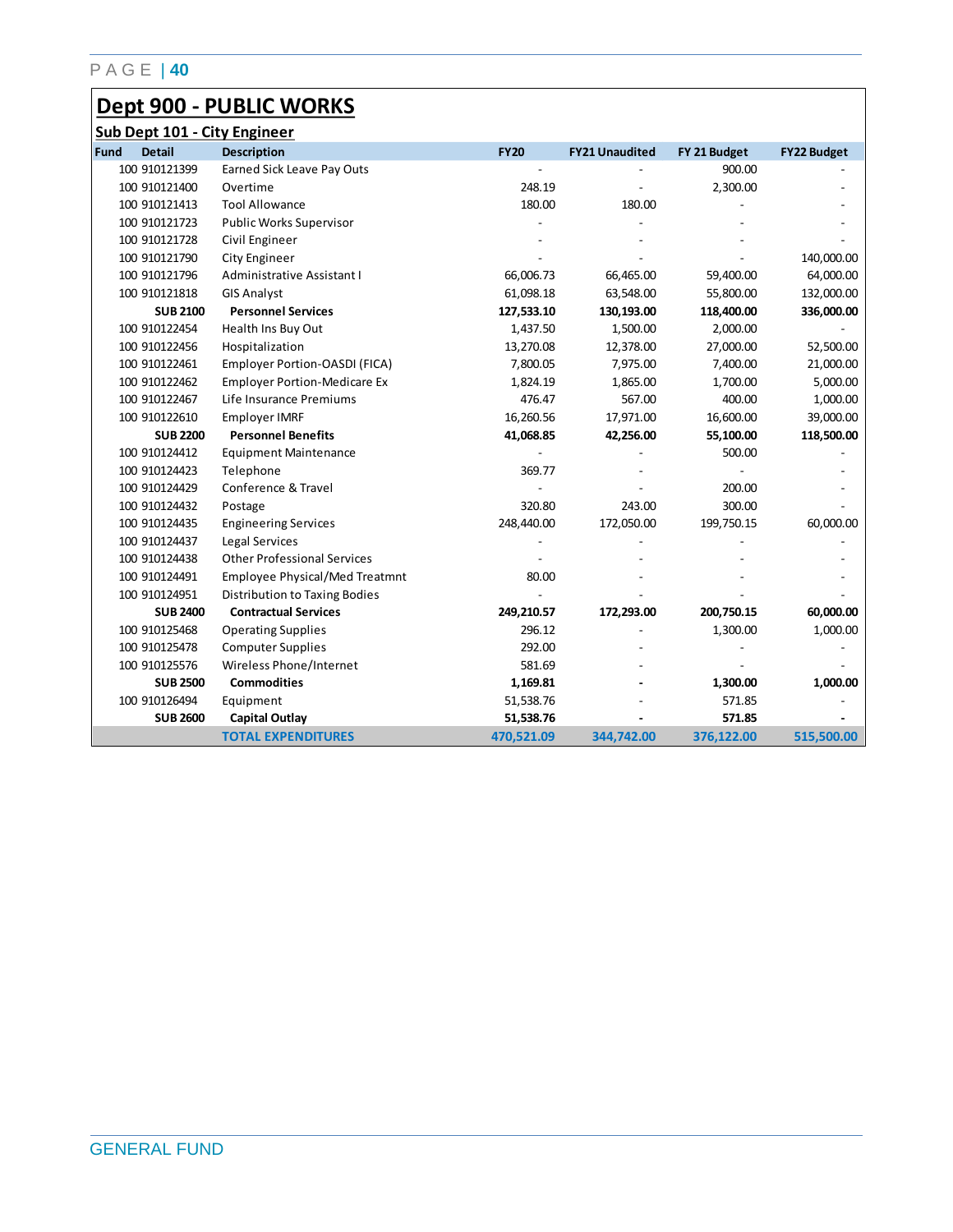|             |                 | Sub Dept 105 - Vehicle Maintenance    |              |                       |              |                    |
|-------------|-----------------|---------------------------------------|--------------|-----------------------|--------------|--------------------|
| <b>Fund</b> | <b>Detail</b>   | <b>Description</b>                    | <b>FY20</b>  | <b>FY21 Unaudited</b> | FY 21 Budget | <b>FY22 Budget</b> |
|             | 100 910521200   | Laborer                               |              |                       |              |                    |
|             | 100 910521211   | Maintenance Worker II                 |              |                       |              |                    |
|             | 100 910521212   | Mechanic / Welder                     | 497,753.99   | 460,447.00            | 467,100.00   | 544,000.00         |
|             | 100 910521399   | Earned Sick Leave Pay Outs            | 973.77       | 5,338.00              | 6,800.00     | 1,000.00           |
|             | 100 910521400   | Overtime                              | 7,671.84     | 941.00                | 4,700.00     | 6,000.00           |
|             | 100 910521401   | Double-Time                           | 1,608.09     |                       | 1,800.00     | 2,000.00           |
|             | 100 910521404   | On-Call Pay                           | 1,599.33     | 1,205.00              | 1,000.00     | 2,000.00           |
|             | 100 910521413   | <b>Tool Allowance</b>                 | 5,640.00     | 5,035.00              | 8,000.00     | 6,000.00           |
|             | 100 910521749   | Public Works Supervisor II            |              |                       |              |                    |
|             | 100 910521752   | Mechanic Supervisor                   | 82,888.38    | 84,123.00             | 73,800.00    | 87,000.00          |
|             | 100 910521816   | Fire Dept. Master Mechanic            | 25,713.78    |                       |              |                    |
|             | <b>SUB 2100</b> | <b>Personnel Services</b>             | 623,849.18   | 557,089.00            | 563,200.00   | 648,000.00         |
|             | 100 910522456   | Hospitalization                       | 159,513.50   | 153,791.00            | 130,400.00   | 170,200.00         |
|             | 100 910522461   | Employer Portion-OASDI (FICA)         | 38,138.07    | 35,078.00             | 35,200.00    | 41,000.00          |
|             | 100 910522462   | <b>Employer Portion-Medicare Ex</b>   | 8,919.38     | 15,824.00             | 8,200.00     | 9,000.00           |
|             | 100 910522467   | Life Insurance Premiums               | 2,014.92     | 2,522.00              | 1,700.00     | 2,000.00           |
|             | 100 910522610   | Employer IMRF                         | 78,017.91    | 77,857.00             | 78,800.00    | 76,000.00          |
|             | <b>SUB 2200</b> | <b>Personnel Benefits</b>             | 286,603.78   | 285,072.00            | 254,300.00   | 298,200.00         |
|             | 100 910524438   | <b>Other Professional Services</b>    | 4,097.50     | 2,534.00              | 3,600.00     |                    |
|             | 100 910524491   | <b>Employee Physical/Med Treatmnt</b> | 234.00       | 166.00                | 400.00       |                    |
|             | <b>SUB 2400</b> | <b>Contractual Services</b>           | 4,331.50     | 2,700.00              | 4,000.00     |                    |
|             | 100 910525466   | Gasoline & Oil                        | 229, 104.52  | 189,889.00            | 217,400.00   | 180,000.00         |
|             | 100 910525468   | <b>Operating Supplies</b>             | 16,274.80    | 5,069.00              | 15,000.00    | 3,000.00           |
|             | 100 910525474   | Fleet Maint: Vehicle Supplies         | 502,228.97   | 301,841.00            | 402,000.00   | 287,000.00         |
|             | <b>SUB 2500</b> | <b>Commodities</b>                    | 747,608.29   | 496,799.00            | 634,400.00   | 470,000.00         |
|             |                 | <b>TOTAL EXPENDITURES</b>             | 1,662,392.75 | 1,341,660.00          | 1,455,900.00 | 1,416,200.00       |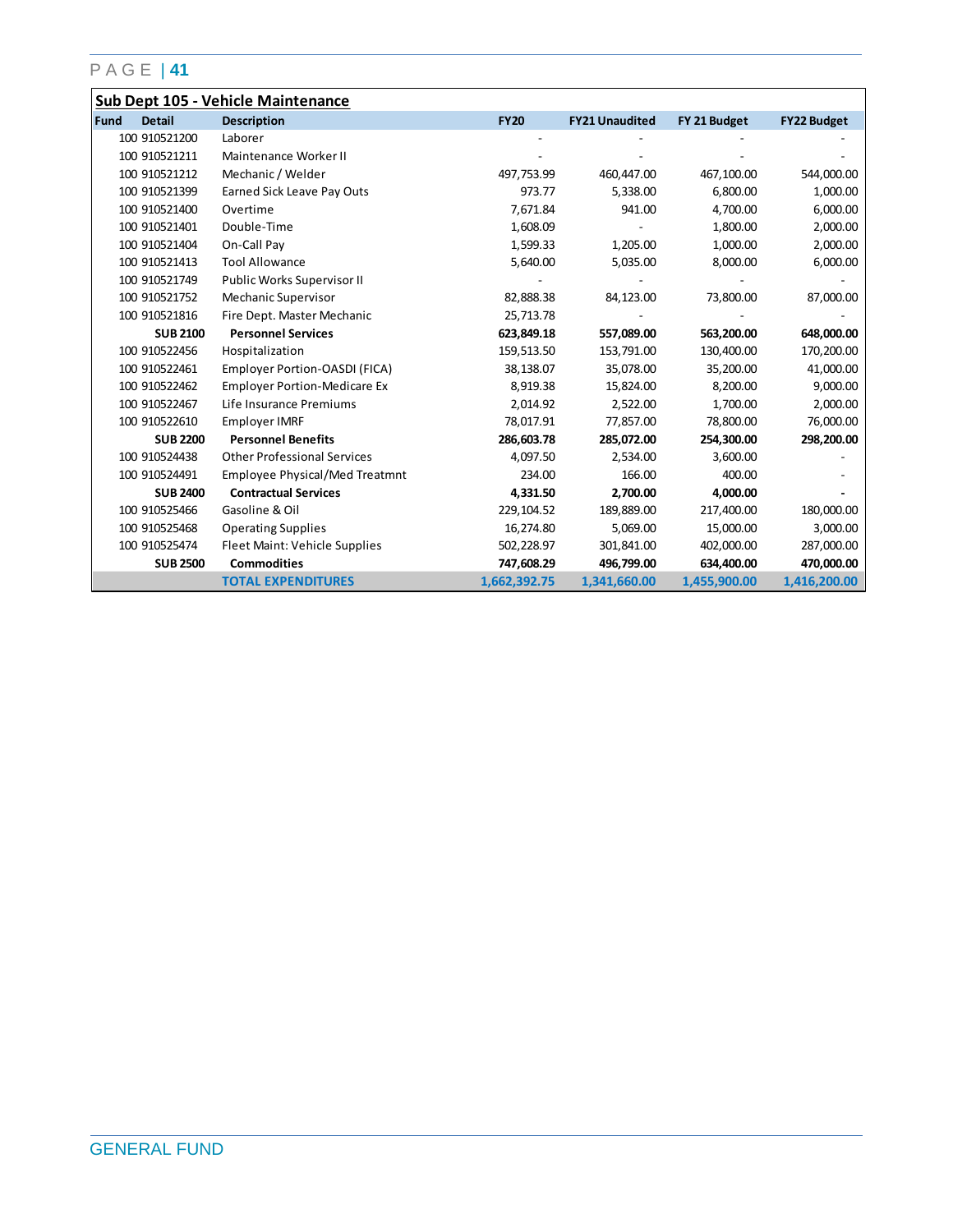|                       | Sub Dept 106 - Public Works Administration |              |                       |              |                    |
|-----------------------|--------------------------------------------|--------------|-----------------------|--------------|--------------------|
| Fund<br><b>Detail</b> | <b>Description</b>                         | <b>FY20</b>  | <b>FY21 Unaudited</b> | FY 21 Budget | <b>FY22 Budget</b> |
| 100 910621200         | Laborer                                    | 105,090.88   | 148,528.00            | 104,200.00   | 141,000.00         |
| 100 910621211         | Maintenance Worker II                      | 1,397,393.83 | 1,357,859.00          | 1,294,900.00 | 1,518,000.00       |
| 100 910621212         | Maintenance Worker III                     |              |                       |              |                    |
| 100 910621399         | Earned Sick Leave Pay Outs                 | 24,216.74    | 19,365.00             | 18,400.00    | 25,000.00          |
| 100 910621400         | Overtime                                   | 90,028.88    | 18,152.00             | 29,600.00    | 40,000.00          |
| 100 910621401         | Double-Time                                | 21,429.17    | 8,299.00              | 26,800.00    | 12,000.00          |
| 100 910621404         | On-Call Pay                                | 27,420.37    | 31,669.00             | 26,400.00    | 28,000.00          |
| 100 910621413         | <b>Tool Allowance</b>                      | 8,260.00     | 8,060.00              | 12,600.00    | 9,000.00           |
| 100 910621749         | Public Works Supervisor II                 | 325,420.31   | 334,488.00            | 287,100.00   | 324,000.00         |
| 100 910621769         | Director of Public Works                   | 119,586.60   | 124,437.00            | 107,100.00   | 129,000.00         |
| 100 910621771         | Superintendent-Streets/Sewers              | 104,624.46   | 110,916.00            | 91,800.00    | 118,000.00         |
| 100 910621796         | Administrative Assistant I                 | 127, 149. 77 | 131,683.00            | 115,200.00   | 128,000.00         |
| 100 910621841         | Special Projects Analyst                   |              |                       |              | 78,700.00          |
| <b>SUB 2100</b>       | <b>Personnel Services</b>                  | 2,350,621.01 | 2,293,456.00          | 2,114,100.00 | 2,550,700.00       |
| 100 910622454         | Health Ins Buy Out                         | 3,354.32     | 3,500.00              | 5,000.00     |                    |
| 100 910622456         | Hospitalization                            | 645,280.68   | 508,609.00            | 367,700.00   | 587,600.00         |
| 100 910622457         | Workmen's Compensation                     | 236,529.53   | 267,486.00            | 232,000.00   | 260,000.00         |
| 100 910622458         | Liability Insurance                        | 217,571.82   | 376,090.00            | 311,000.00   | 260,000.00         |
| 100 910622461         | Employer Portion-OASDI (FICA)              | 143,810.23   | 144,099.00            | 132,400.00   | 159,000.00         |
| 100 910622462         | <b>Employer Portion-Medicare Ex</b>        | 33,633.19    | 34,463.00             | 30,700.00    | 37,000.00          |
| 100 910622467         | Life Insurance Premiums                    | 3,522.79     | 9,024.00              | 6,400.00     | 8,000.00           |
| 100 910622610         | <b>Employer IMRF</b>                       | 282,041.03   | 306,411.00            | 296,500.00   | 374,000.00         |
| <b>SUB 2200</b>       | <b>Personnel Benefits</b>                  | 1,565,743.59 | 1,649,682.00          | 1,381,700.00 | 1,685,600.00       |
| 100 910624410         | <b>Building &amp; Grounds Maintenance</b>  | 160,374.56   | 128,898.00            | 135,000.00   | 135,000.00         |
| 100 910624412         | <b>Equipment Maintenance</b>               | 2,988.23     | 1,550.00              | 3,600.00     | 3,000.00           |
| 100 910624423         | Telephone                                  | 11,341.83    |                       |              |                    |
| 100 910624425         | Mosquito Abatement Service                 | 65,600.00    | 59,000.00             | 59,000.00    | 63,000.00          |
| 100 910624426         | Utilities                                  | 24,699.23    | 25,450.00             | 23,758.43    | 27,000.00          |
| 100 910624429         | Conference & Travel                        | 1,713.44     |                       | 750.00       | 1,000.00           |
| 100 910624432         | Postage                                    | 1.50         | 18.00                 | 50.00        |                    |
| 100 910624436         | <b>Consultant Services</b>                 |              |                       | 300.00       |                    |
| 100 910624438         | <b>Other Professional Services</b>         | 5,722.18     | 2,902.00              | 4,400.00     | 5,000.00           |
| 100 910624439         | <b>Laundry Services</b>                    | 16,411.82    | 16,888.00             | 19,300.00    | 20,000.00          |
| 100 910624443         | Membership Dues                            | 553.83       | 719.00                | 1,100.00     | 1,000.00           |
| 100 910624454         | Labor Relations                            |              |                       |              |                    |
| 100 910624490         | <b>Risk Premiums</b>                       | 48, 187. 72  |                       | 42,800.00    | 10,000.00          |
| 100 910624491         | Employee Physical/Med Treatmnt             | 978.00       | 1,400.00              | 2,006.00     | 1,000.00           |
| 100 910624801         | IT Serv Software & Subscriptio             | 188,424.30   | 164,494.00            | 135,500.00   | 162,000.00         |
| 100 910624802         | IT Serv Hardware & Equipment               | 26,383.44    | 2,850.00              | 75,500.00    | 81,000.00          |
| 100 910624803         | IT Serv Utilities & Consulting             | 20,487.10    | 43,656.00             | 52,700.00    | 81,000.00          |
| 100 910624951         | Distribution to Taxing Bodies              | 18,856.02    |                       |              |                    |
| 100 910624960         | <b>Declared Emergency Contracts</b>        | 42,300.00    | 600.00                | 600.00       |                    |
| <b>SUB 2400</b>       | <b>Contractual Services</b>                | 635,023.20   | 448,425.00            | 556,364.43   | 590,000.00         |
| 100 910625468         | <b>Operating Supplies</b>                  | 7,102.58     | 4,467.00              | 5,100.00     | 3,000.00           |
| 100 910625476         | Maint. Supplies Other than Eq.             | 1,845.45     |                       | 1,900.00     |                    |
| 100 910625478         | <b>Computer Supplies</b>                   |              |                       |              |                    |
| 100 910625576         | Wireless Phone/Internet                    | 11,835.09    |                       |              |                    |
| 100 910625960         | Declared Emergency Commodities             | 6,975.57     | 14,852.00             | 16,500.00    |                    |
| <b>SUB 2500</b>       | <b>Commodities</b>                         | 27,758.69    | 19,319.00             | 23,500.00    | 3,000.00           |
|                       | <b>TOTAL EXPENDITURES</b>                  | 4,579,146.49 | 4,410,882.00          | 4,075,664.43 | 4,829,300.00       |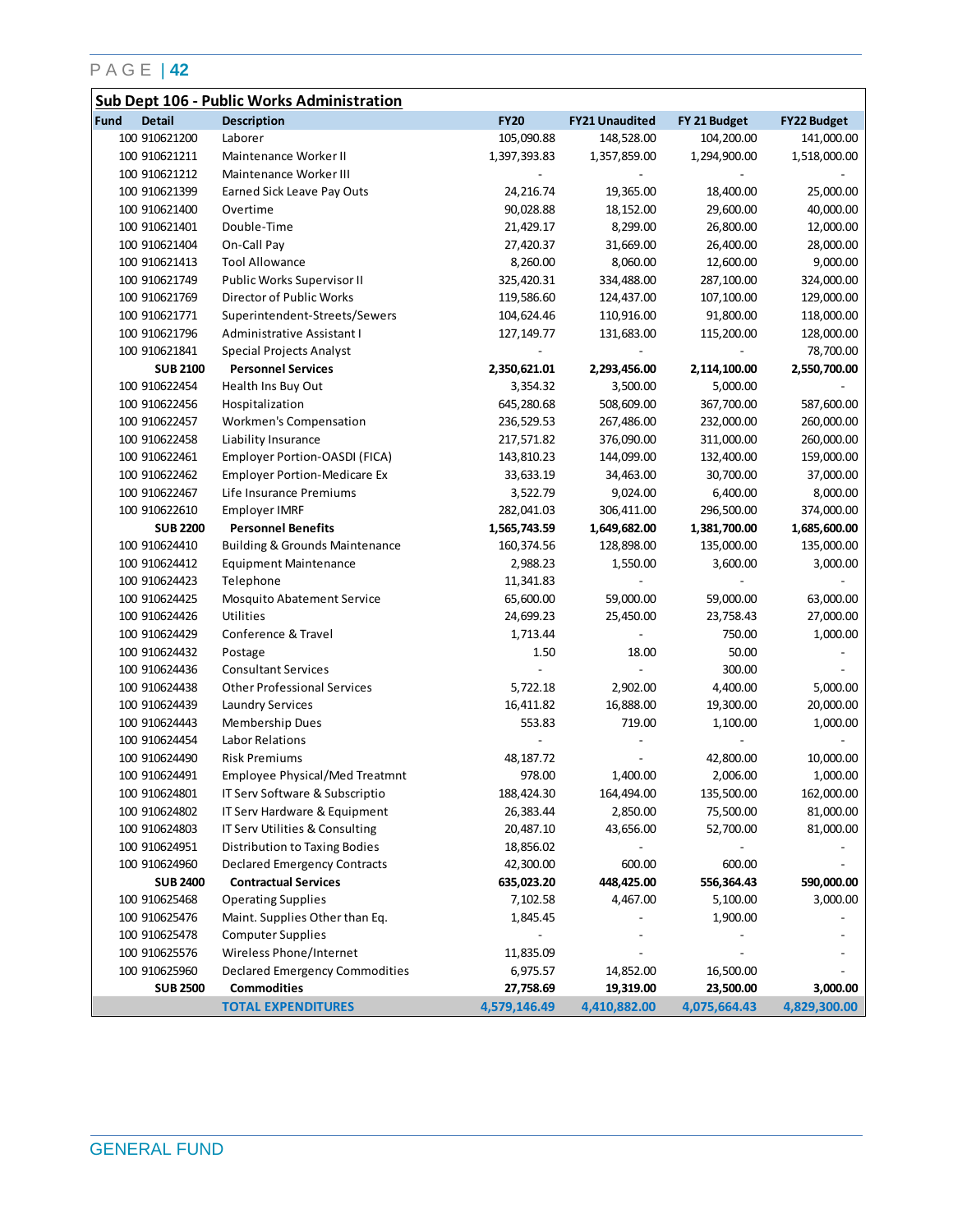|                 | <b>Sub Dept 110 - Pavement &amp; Alley Maintenance</b> |                          |            |            |            |
|-----------------|--------------------------------------------------------|--------------------------|------------|------------|------------|
| 100 911024076   | Lease Payments - Principal                             |                          |            |            | -          |
| 100 911024403   | Interest Expense                                       |                          |            |            |            |
| 100 911024438   | <b>Other Professional Services</b>                     | -                        | 4,000.00   | 5,147.57   | 55,000.00  |
| <b>SUB 2400</b> | <b>Contractual Services</b>                            | $\overline{\phantom{0}}$ | 4.000.00   | 5.147.57   | 55,000.00  |
| 100 911025468   | <b>Operating Supplies</b>                              | 242,100.34               | 98.915.00  | 233.000.00 | 180,000.00 |
| <b>SUB 2500</b> | <b>Commodities</b>                                     | 242,100.34               | 98,915.00  | 233.000.00 | 180,000.00 |
| 100 911026493   | Vehicle                                                |                          |            |            |            |
| 100 911026494   | Equipment                                              | -                        |            | 18.000.00  | 7,000.00   |
| <b>SUB 2600</b> | <b>Capital Outlay</b>                                  | $\overline{\phantom{0}}$ |            | 18,000,00  | 7,000.00   |
|                 | <b>TOTAL EXPENDITURES</b>                              | 242.100.34               | 102.915.00 | 256.147.57 | 242.000.00 |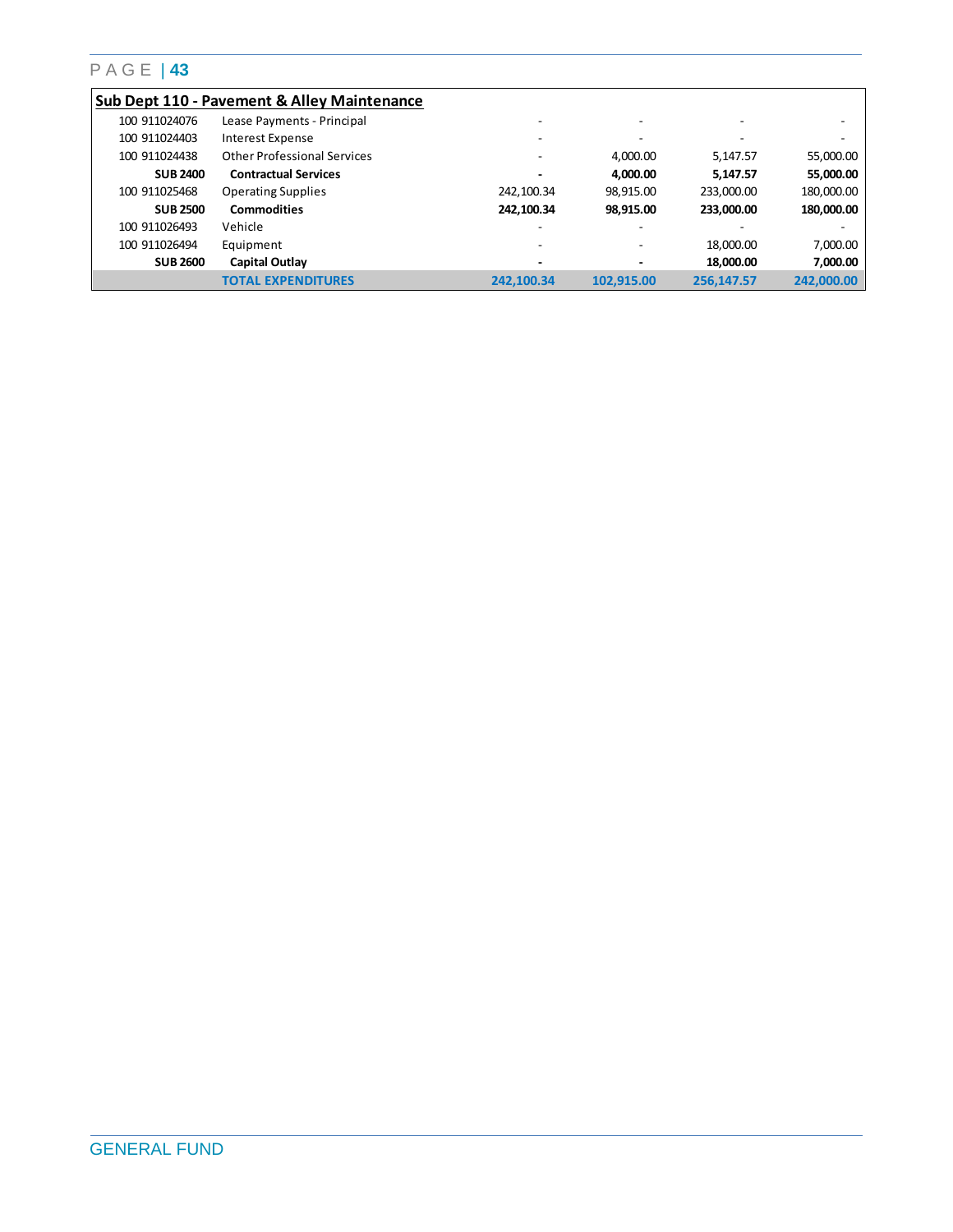|                              | <b>Sub Dept 127 - Facility Maintenance</b> |              |                       |              |                    |
|------------------------------|--------------------------------------------|--------------|-----------------------|--------------|--------------------|
| <b>Detail</b><br><b>Fund</b> | <b>Description</b>                         | <b>FY20</b>  | <b>FY21 Unaudited</b> | FY 21 Budget | <b>FY22 Budget</b> |
| 100 912721200                | Laborer                                    | 106,601.44   | 91,434.00             | 80,100.00    | 94,000.00          |
| 100 912721211                | Maintenance Worker                         | 36,826.81    | 61,810.00             | 54,000.00    | 66,000.00          |
| 100 912721399                | <b>Earned Sick Leave Pay Outs</b>          | 1,076.23     | 1,641.00              |              | 1,000.00           |
| 100 912721400                | Overtime                                   | 13,061.45    | 11,434.00             | 5,800.00     | 8,000.00           |
| 100 912721401                | Double-Time                                | 6,433.78     | 7,678.00              | 5,500.00     | 4,000.00           |
| 100 912721404                | On-Call Pay                                | 2,969.51     | 3,064.00              | 2,800.00     | 3,000.00           |
| 100 912721413                | <b>Tool Allowance</b>                      | 720.00       | 715.00                | 400.00       | 1,000.00           |
| 100 912721749                | Public Works Supervisor                    | 71,201.11    | 75,209.00             | 62,100.00    | 81,000.00          |
| <b>SUB 2100</b>              | <b>Personnel Services</b>                  | 238,890.33   | 252,985.00            | 210,700.00   | 258,000.00         |
| 100 912722456                | Hospitalization                            | 48,990.00    | 48,522.00             | 58,000.00    | 54,600.00          |
| 100 912722461                | Employer Portion-OASDI (FICA)              | 14,537.99    | 15,403.00             | 13,000.00    | 16,000.00          |
| 100 912722462                | <b>Employer Portion-Medicare Ex</b>        | 3,399.95     | 3,602.00              | 3,000.00     | 4,000.00           |
| 100 912722467                | Life Insurance Premiums                    | 797.50       | 983.00                | 600.00       | 1,000.00           |
| 100 912722610                | Employer IMRF                              | 30,160.75    | 34,186.00             | 29,000.00    | 30,000.00          |
| <b>SUB 2200</b>              | <b>Personnel Benefits</b>                  | 97,886.19    | 102,696.00            | 103,600.00   | 105,600.00         |
| 100 912724423                | Telephone                                  | 679.63       |                       |              |                    |
| 100 912724428                | Rental/Lease Purchase                      |              |                       |              |                    |
| 100 912724438                | <b>Other Professional Services</b>         | 39,358.92    | 17,327.00             | 17,975.00    | 7,000.00           |
| 100 912724439                | Laundry Service                            |              | 25.00                 | 25.00        |                    |
| 100 912724491                | <b>Employee Physical</b>                   |              | 88.00                 | 88.00        |                    |
| <b>SUB 2400</b>              | <b>Contractual Services</b>                | 40,038.55    | 17,440.00             | 18,088.00    | 7,000.00           |
| 100 912725468                | <b>Operating Supplies</b>                  | 49,493.71    | 32,465.00             | 54,000.00    | 40,000.00          |
| 100 912725576                | Wireless Phone/Internet                    | 1,023.28     |                       |              |                    |
| <b>SUB 2500</b>              | <b>Commodities</b>                         | 50,516.99    | 32,465.00             | 54,000.00    | 40,000.00          |
| 100 912726492                | Improvements                               | 1,243.50     |                       | 3,400.00     |                    |
| 100 912726494                | Equipment                                  | 4,008.02     | 1,076.00              | 9,000.00     | 4,000.00           |
| <b>SUB 2600</b>              | <b>Capital Outlay</b>                      | 5,251.52     | 1,076.00              | 12,400.00    | 4,000.00           |
|                              | <b>TOTAL EXPENDITURES</b>                  | 432,583.58   | 406,662.00            | 398,788.00   | 414,600.00         |
|                              |                                            |              |                       |              |                    |
|                              | <b>TOTAL 900 EXPENDITURES</b>              | 7,386,744.25 | 6,606,861.00          | 6,562,622.00 | 7,417,600.00       |